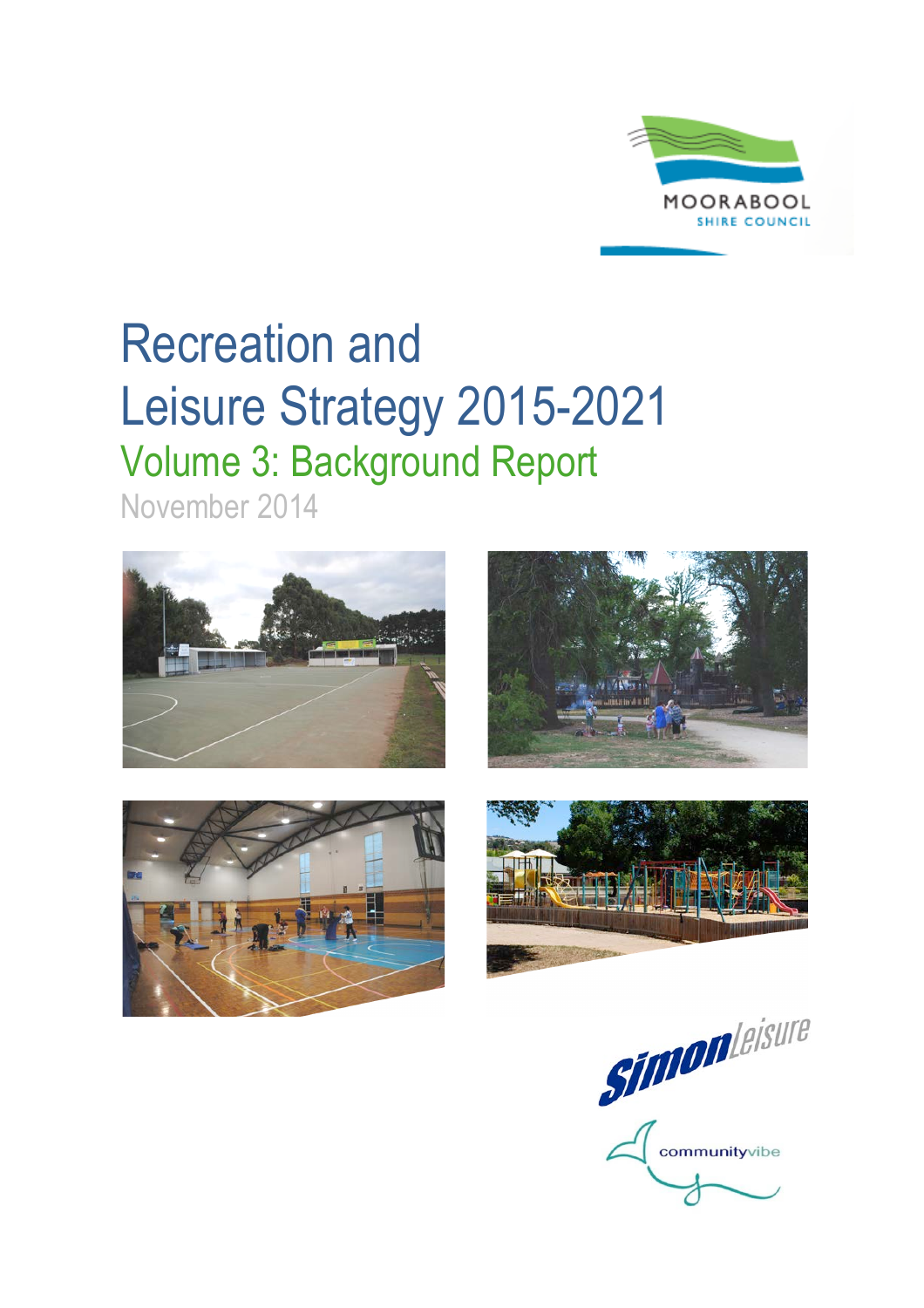

# Moorabool Shire Recreation and Leisure Strategy 2015-2021 Volume 3: Background Report (November 2014)

# About this document

This report is the Background Report for the Moorabool Recreation and Leisure Strategy, and informed the two accompanying reports:

- 1. Volume 1: Facilities Strategy Plan
- 2. Volume 2: Moorabool Play Strategy 2015-2021

The Facilities Strategy Plan incorporates an overview of all research information used to inform the facilities strategy plan, and includes a series of recommendations for new and upgraded sporting and recreation facilities, and recommendations for the development of a number of new policies.

The Moorabool Play Strategy was principally prepared by communityvibe, using some of the information and research collected during the Recreation and Leisure Strategy planning process. It supports and advocates for the incremental upgrade of existing play spaces and provision of new, all underpinned by a hierarchy of facilities and associated standards of provision.

**Símon**leisure

**Simon Leisure Consulting Pty Ltd communityvibe** ABN 38 314 852 941 5 Allison Street Office 1, 655 Nepean Highway Brighton East Victoria 3187 Bendigo Victoria 3550 **M** 0458 957 824 **0438 433 5556**<br> **E** richard@simonleisure.com **blue and the community of the community of the community of the community of the community of the community of the community of the community of the community** www.simonleisure.com www.simonleisure.com communityvibe.com.au

communityvibe

wendy@communityvibe.com.au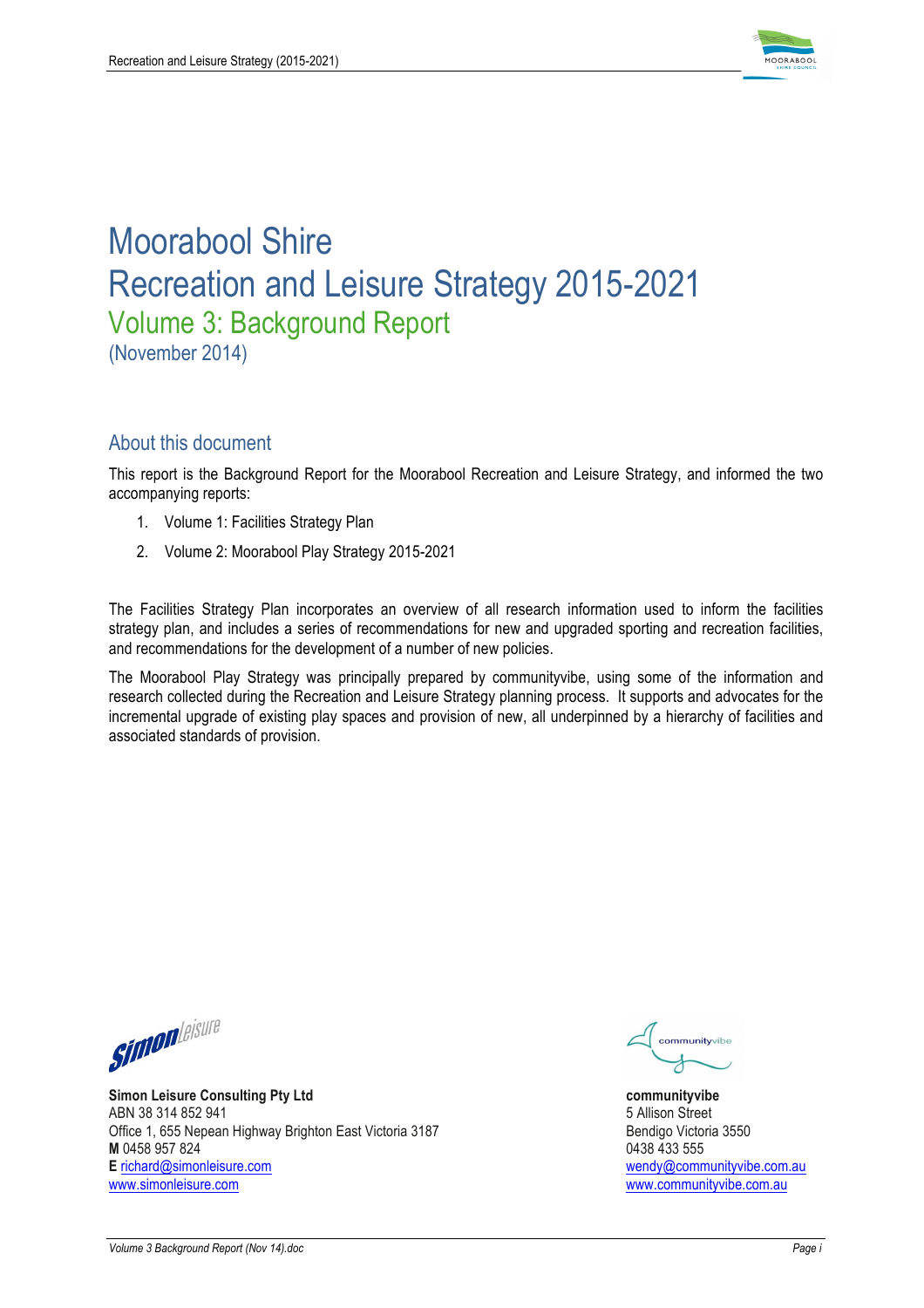

# **TABLE OF CONTENTS**

| 1.             |  |
|----------------|--|
| 1.1.           |  |
| 1.2.           |  |
| 1.3.           |  |
| 1.4.           |  |
| 1.5.           |  |
| 1.6.           |  |
| 2.             |  |
| 2.1.           |  |
| 2.2.           |  |
| 2.3.           |  |
| 3 <sub>1</sub> |  |
| 3.1.           |  |
| 3.2.           |  |
| 4.             |  |
| 4.1.           |  |
| 5.             |  |
| 5.1.           |  |
| 5.2.           |  |
| 6.             |  |
| 6.1.           |  |
| 6.2.           |  |
| 6.3.           |  |
| 7.             |  |
| 8.             |  |

# **APPENDIX**

Appendix 1 – Inventory of Sporting and Recreation Facilities<br>Appendix 2 - Inventory of Play Spaces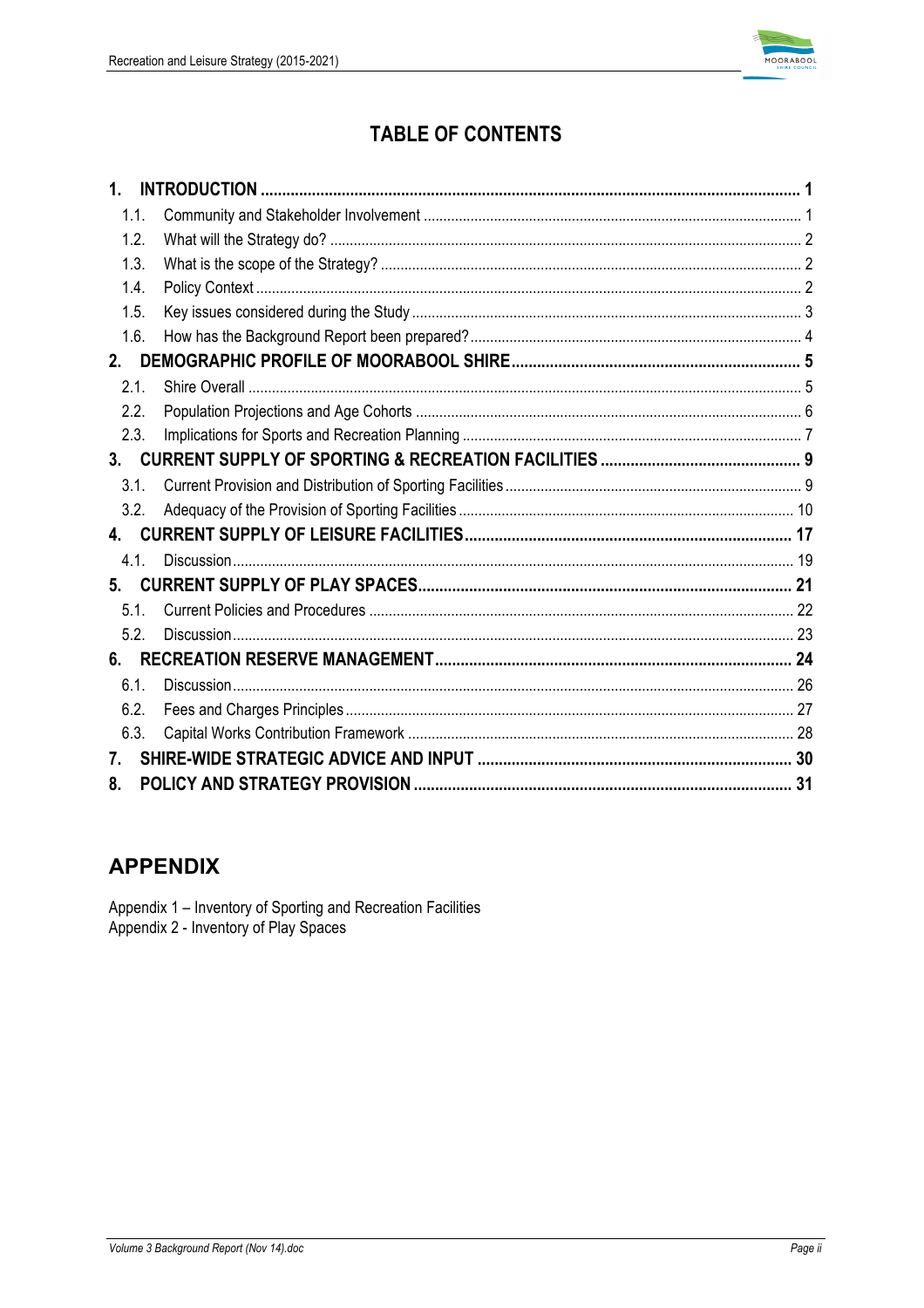

# **1. INTRODUCTION**

This Background Report is Volume 3 of the Recreation and Leisure Strategy (2015-2021). It has informed the two accompanying reports:

- Volume 1: Facilities Strategy Plan
- Volume 2: Moorabool Play Strategy 2015-2021

The Background Report is a revised version of a Discussion Paper that was prepared early in the study process to develop the *Moorabool Shire Recreation and Leisure Strategy (2015-2021).* It summarises the key issues and opportunities for recreation and leisure in the Shire that were identified from research conducted for the Strategy. The Background Report has the following three purposes:

- 1. Consolidates into one report the research findings relating to the current provision of recreation and leisure facilities and services throughout the Shire.
- 2. Identifies issues and potential opportunities for the current and future provision of recreation and leisure facilities and services in the Shire.
- 3. Outlines preliminary directions or themes to improve the future provision, standard and management of recreation and leisure facilities in Moorabool Shire that were then reviewed and discussed by Council representatives, and which subsequently formed the basis for the development of the *Recreation and Leisure Strategy*.

Recreation and sports planning consultants, Simon Leisure Consulting and communityvibe jointly prepared the earlier Discussion Paper for the Moorabool Shire Council.

# **1.1. Community and Stakeholder Involvement**

Council has undertaken a number of recreation and leisure facility planning processes in the past 3–4 years, including sports facility needs analysis, policy and facility management reviews, and recreation reserve master planning studies. Many of these incorporated extensive community and stakeholder consultation and input, and much of the information gathered from the consultation has been useful in understanding the broad recreational and leisure needs of the Moorabool community.

As an alternative to duplicating the community consultative process during the 'front-end' of the process to prepare the *Recreation and Leisure Strategy*, it was decided that the development of the Discussion Paper would utilise existing information collected from the community and other stakeholders during other planning work. The Discussion Paper would then be considered initially by Council staff and then Councillors at an Assembly, after which the draft *Recreation and Leisure Strategy* would be prepared. The draft Strategy would then be presented to an Ordinary Meeting of Council early in 2015 and placed on public exhibition, with a series of community and stakeholder workshops, meetings and forums coordinated to encourage and facilitate community input into the final Strategy report.

Feedback and comment on the draft Strategy will be encouraged and welcomed from all people and groups utilising, providing or managing recreation and sporting facilities in Moorabool Shire, including:

- Residents.
- Councillors and Council staff.
- Sporting and recreation clubs and associations.
- Recreation reserve committees of management, and other service providers (public and private).
- Schools.
- Other community groups.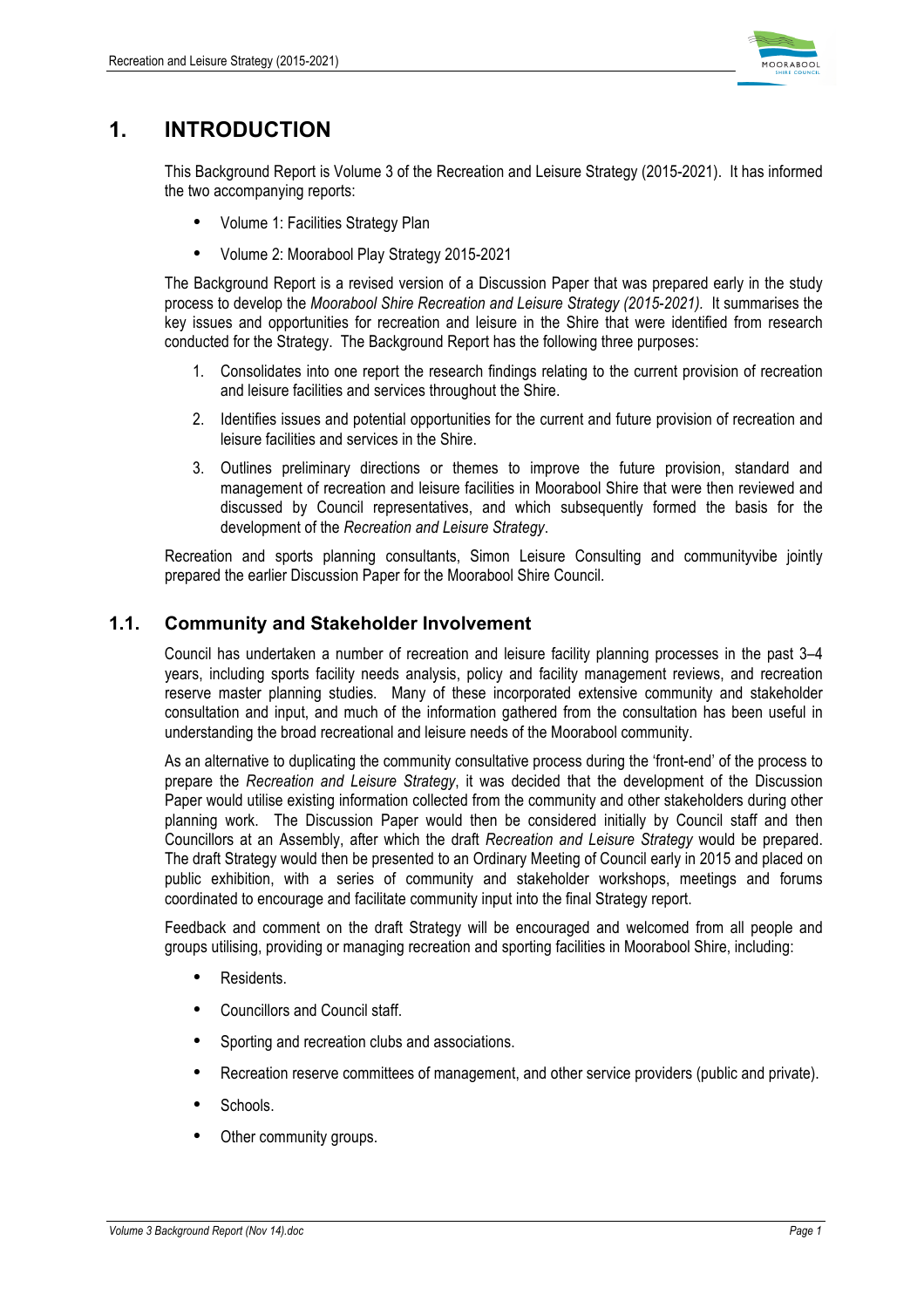

# **1.2. What will the Strategy do?**

The *Recreation and Leisure Strategy* provides the framework for the future planning, development and management of recreation and sporting facilities, services and open space within the Shire. The Strategy:

- 1. Identifies the current and projected sporting, recreation and leisure needs of residents.
- 2. Documents gaps expected in service and facility provision and recommend approaches to meet these gaps in infrastructure provision.
- 3. Determines the role of Council and other stakeholders in the provision and management of sporting and recreation services.
- 4. Reviews existing policies and gives direction for the formulation of new policies and procedures pertaining to the provision and management of recreation and leisure facilities and open space.
- 5. Identifies and prioritise strategies and directions for specific sports, including both indoor and outdoor sporting facilities.
- 6. Outlines club development needs and requirements, and the optimal communication mediums.
- 7. Documents and reviews existing recreation and leisure facility management arrangements for Council owned and managed facilities, and recommends a tenancy framework model that reflects equitable maintenance responsibilities and cost recovery principles for the various tenancy arrangements, including commercial and community leases, seasonal allocations/ licences, and school use.
- 8. Recommends strategies for Council to address gaps in open space provision, and to better utilise passive open spaces.
- 9. Develops a strategic framework to guide the future provision of and standards for play spaces and related infrastructure throughout the Shire (refer the *Moorabool Play Strategy 2015-2021*).
- 10. Guides the future master planning of reserves and open space, including active recreation spaces, leisure facilities, passive open space and play spaces.
- 11. Provides direction for Council when working with developers to inform the provision for open space and recreation facilities in future housing estates, including the use and priorities for developer contributions.

# **1.3. What is the scope of the Strategy?**

The scope of the Strategy includes recreation and leisure facilities, services, activities, open space and play spaces provided at both Council and non-Council owned and managed recreation, sporting and leisure facilities. Active (sport) and passive recreational pursuits are also included within the study scope, as are both structured and unstructured recreational activities.

# **1.4. Policy Context**

**Moorabool 2041** is the adopted framework by Council which sets the vision for the type of community Moorabool Shire will be in 2041, and which will guide the development of the Shire to allow for population growth whilst at the same time embracing strategies and actions that will enhance community connectedness, character and the sense of place so valued by Moorabool Shire residents.

Moorabool 2041 will be a key document to:

- 1. Guide Council's planning scheme content to deliver sustainable development and the protection of the Shire's agricultural, environmental and cultural resources.
- 2. Plan for the augmentation of social and physical infrastructure and identify the role for state and federal governments in closing the infrastructure gap.
- 3. Ensure that as the population grows, the employment and retail available also grows to reduce the need to commute to Melbourne and Ballarat for work or personal services.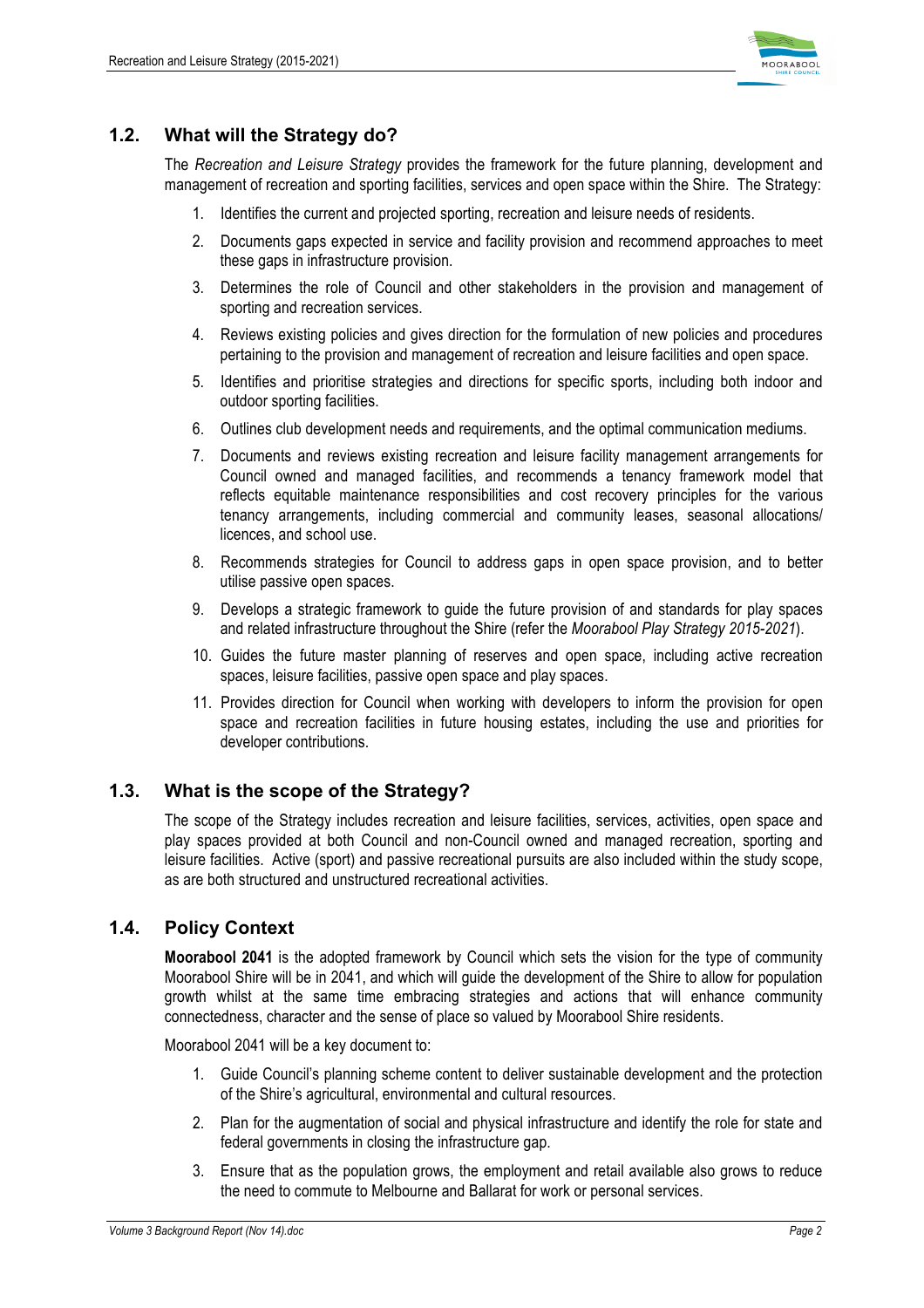

The following list identifies strategies and policies that Council currently has in place to quide and inform its provision of recreation and leisure facilities and services:

- Council Plan 2013-2017.
- Small Towns Services Study: Bungaree, Dunnstown and Wallace (2014).
- Moorabool West Small Towns Residential Assessment (2014).
- Hike and Bike Strategy (2014).
- Health and Well Being Plan (2013).
- Youth Strategy (2013).
- Ballan Structure Plan (2013).
- Urban and Rural Growth Policies (2012).
- Appointment and Delegations Policy (2012).
- Gordon Structure Plan (2011).
- Recreation and Open Space Strategy (2007).
- Community Halls Funding Policy (2005).
- Reserve Funding Policy (2004).
- Reserve Master Plans (various reserves).
- Community Infrastructure Plan (currently under development).

## **1.5. Key issues considered during the Study**

There are a range of issues, constraints and opportunities that exist or are emerging within Moorabool Shire, relating to sport, recreation and open space. Some of these that the Strategy considered include:

- The changing recreation and leisure needs and aspirations of residents, particularly given the impact of both an ageing population and the increase in junior sport participation.
- The increasing participation levels in selected sports and activities, including emerging and new recreation activities, and the impact of this upon the existing suite of facilities.
- Open space provision, including the limited supply of land for accessible open space, and the increased use of public land for commercial activities by community groups and private sector.
- The need for sporting reserves to also provide for unstructured and informal recreation activities.
- The increasing cost to provide, maintain and manage sporting and recreational infrastructure.
- The increasing demand and expectation for higher quality facilities by sporting clubs and other user groups.
- The need to increase the clarity of the roles and responsibilities of Council, Reserve Committees of Management, tenant groups, residents and other reserve users for the management of reserves and other facilities.
- Balancing competing recreational needs for access to open space.
- Determining the broader community benefits of commercial arrangements for the management of Council owned sporting and recreation facilities.
- Determining appropriate tenancy arrangements and financial models for the use of Council owned and managed recreational facilities and land.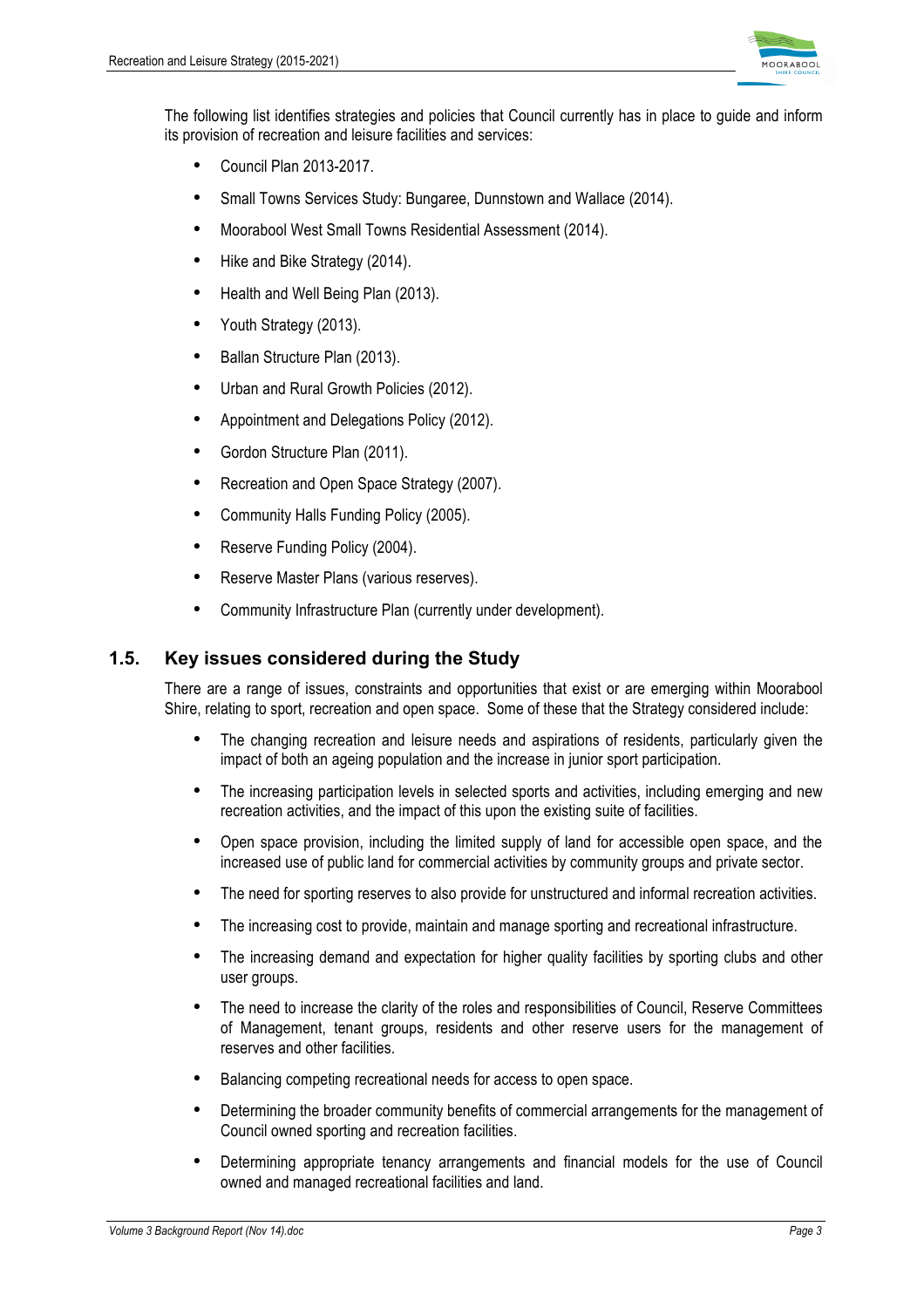

- The historical use of Council owned and managed recreational facilities and land, and whether community outcomes are still beneficial when balanced against other competing recreational needs.
- The lack of a strategic basis or framework for the planning and management of Council's passive open space, including play spaces.
- The importance of cross-Council strategy and operational co-operation and support.
- The opportunities for joint-use and development of sporting and recreation facilities with education and private providers, and public private partnerships.

# **1.6. How has the Background Report been prepared?**

The Background Report was prepared following extensive desktop review of the Shire's community profile (2011 Census) and population projections, the analysis of available sports participation data and club memberships, a review of recreation reserves and other sporting and recreation facilities, the analysis of reserve usage data, review and updating of play spaces inventory, the review and assessment of existing reserve master plans, and a review of relevant Council policies and planning reports.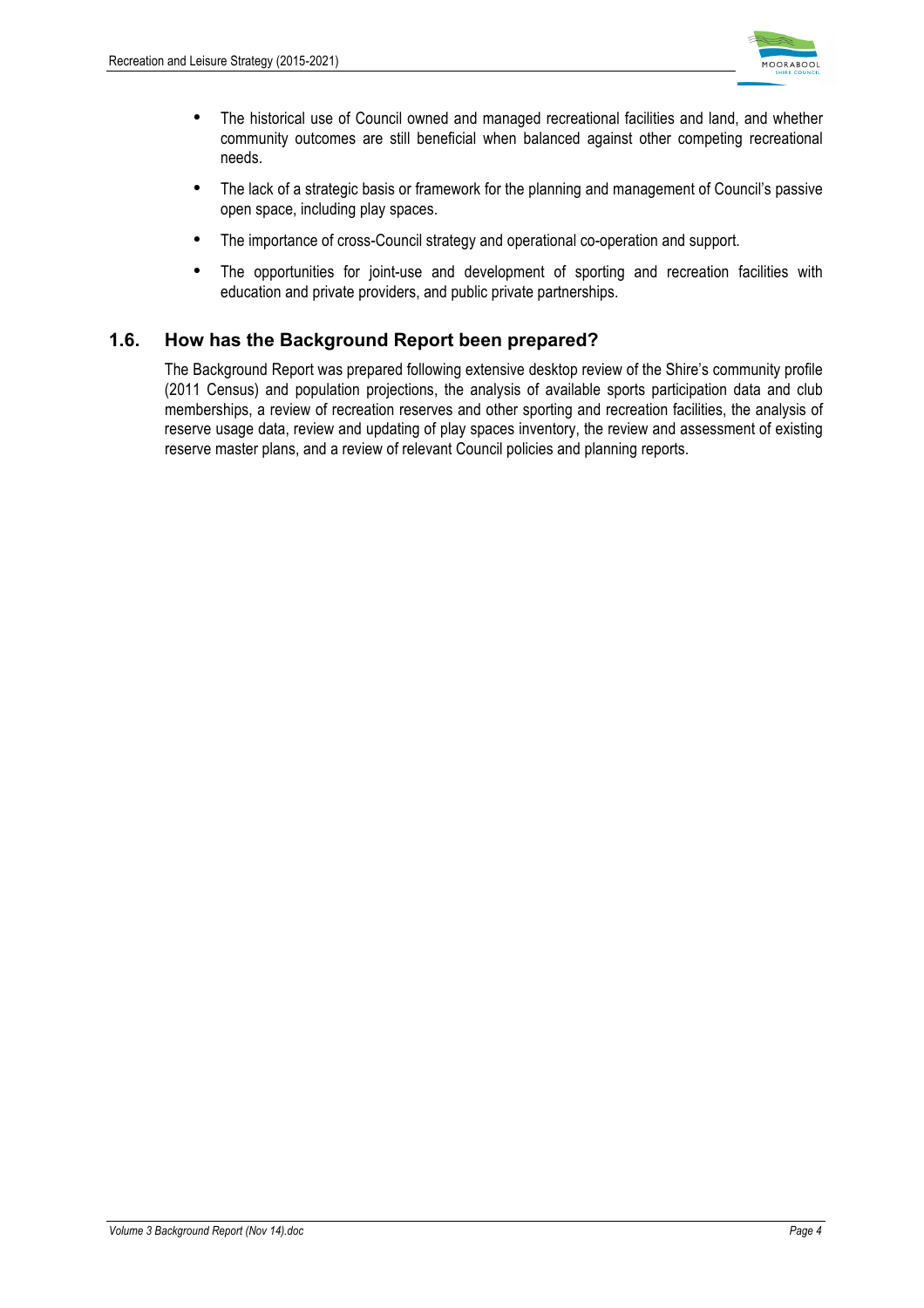

# **2. DEMOGRAPHIC PROFILE OF MOORABOOL SHIRE**

# **2.1. Shire Overall**

The demographic characteristics of Moorabool Shire relevant to leisure planning are outlined below.

- The estimated population of the Moorabool Shire in 2011 was 28,125 people<sup>1</sup>. This is an increase of 10.4% since 2006, being a marginally lower rate of population growth than for Metropolitan Melbourne (10.9%) over the same period, but significantly higher than Regional Victoria (5.5%).
- The age profile of the Moorabool Shire is varied when compared to Metropolitan Melbourne and Regional Victoria (see Table 1). It has:
	- a 'younger' profile for the 0-17 year age cohort,
	- − a higher proportion of people in the mid-age cohort that includes parents, older workers and early retirees (35–69 year olds), and
	- a 'younger' profile for people aged over 70 years.



Table 1 – 2011 Population Profile of Moorabool Shire compared to Metropolitan Melbourne & Regional Victoria

- Further, Moorabool Shire has a relatively low level of cultural diversity compared to Metropolitan Melbourne, with 83.1% of residents Australia-born compared to 63.3%, but similar to Regional Victoria (84.3%). Of all people born overseas in Moorabool Shire (12.2% of the population), a majority were born in the English speaking countries of the United Kingdom and New Zealand.
- Average weekly household income levels are lower in Moorabool Shire when compared to Metropolitan Melbourne but are significantly higher than all of Regional Victoria, as shown by the proportion of households earning less than \$1,000 per week at 38.0% in Moorabool Shire, compared to 34.3% in Metropolitan Melbourne but a high 47.1% in Regional Victoria.
- In relation to socio-economic disadvantage, Moorabool Shire has a SEIFA Index<sup>2</sup> score of 1008.5, placing it 52nd of the 79 municipalities in Victoria, meaning it is in the least disadvantaged 35% of all municipalities. However, there are pockets of disadvantage in the Shire, including Bacchus Marsh, Maddingley and Ballan.

 $\overline{a}$ *<sup>1</sup> Profile i.d.*

*<sup>2</sup> SEIFA Index is the Socio-Economic Index for Australia and is derived from attributes such as low income, low educational attainment, high unemployment, jobs in relatively unskilled occupations and variables that reflect disadvantage. The lower the index value, the greater the relative disadvantage of an area.*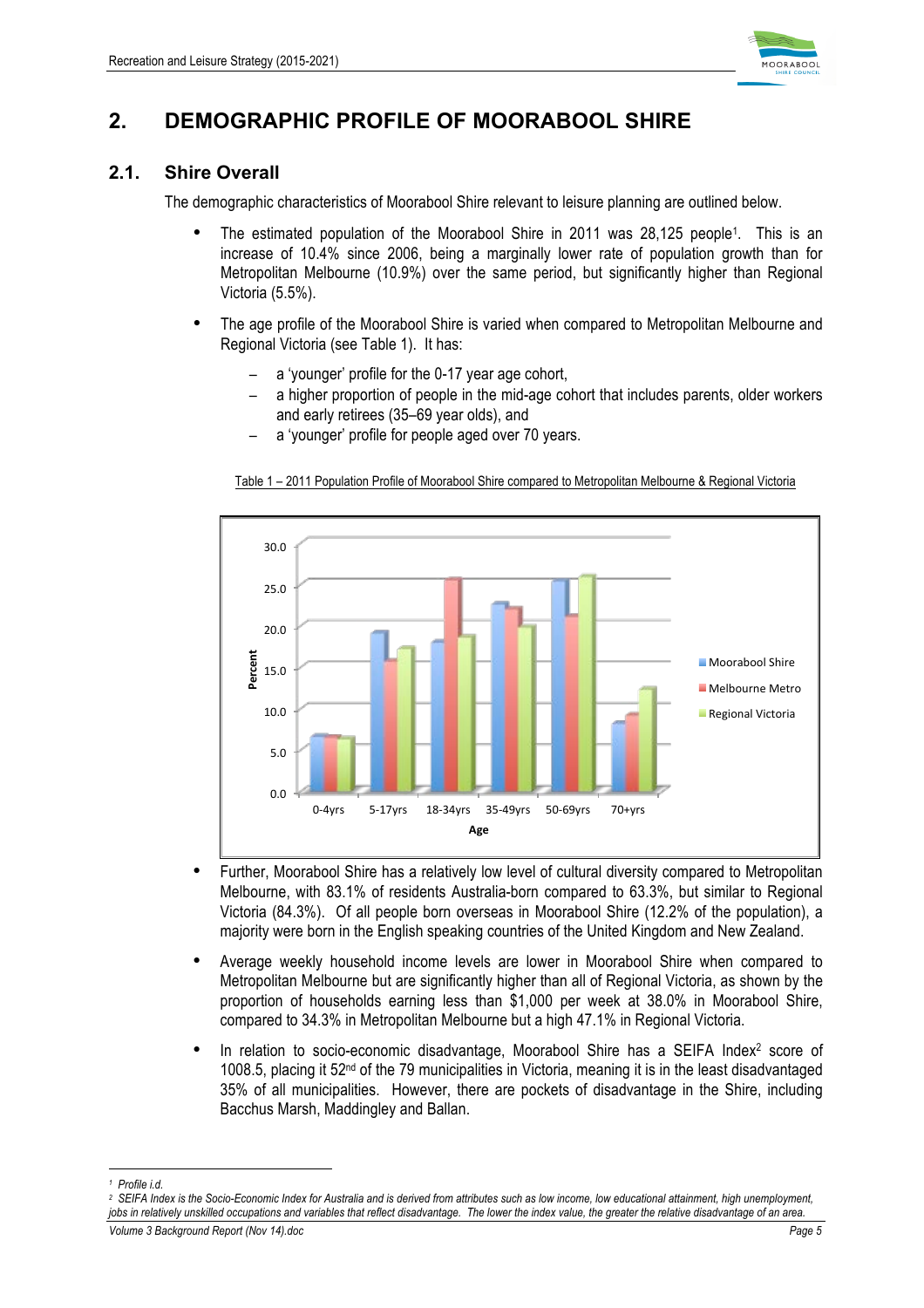

• There is a slightly higher proportion of Moorabool Shire residents who live in households with children (46.0%) compared to Metropolitan Melbourne with 44.0%, and 37.5% in Regional Victoria. This validates the 'younger' population profile and higher mid-age adult population.

# **2.2. Population Projections and Age Cohorts**

A key to predicting the future sporting and recreational needs of a local government area is to understand the projected growth of the population, particularly the growth within different areas of a municipality and within specific age cohorts.

The population of Moorabool Shire is projected to grow to 51,730 people by 2041 (or an 81% increase between 2011 and 2041) 3.

The projected population growth will not be uniform across the Shire, with a significant proportion of the growth to occur in the east. Table 2 shows that Bacchus Marsh and Surrounds4 will experience 76% of all projected growth in the Shire to 2041, whilst Moorabool Central (Ballan) <sup>5</sup> will experience 21% and West Moorabool<sup>6</sup> 3%<sup>7</sup>.

| Location                              | 2014<br>Population | Projected<br>2021 | Change<br>$'14$ to '21 | Projected<br>2041 | Change<br>'14 to 2041 |
|---------------------------------------|--------------------|-------------------|------------------------|-------------------|-----------------------|
| <b>Bacchus Marsh</b><br>and Surrounds | 20,280             | 24,920            | 4,640                  | 35,870            | 15,590                |
| Central (Ballan)                      | 7,350              | 8,190             | 840                    | 11,590            | 4,240                 |
| <b>West Moorabool</b>                 | 3,550              | 3,620             | 70                     | 4,270             | 720                   |
| <b>Total Shire</b>                    | 31,180             | 36,730            | 5,550                  | 51,730            | 20,550                |

Table 2 – Comparison of Projected Population Growth between Bacchus Marsh and Surrounds, Ballan and West Moorabool

Of note are the findings of the *Small Towns Services Study: Bungaree, Dunnstown and Wallace* by Aecom (2014), which was a planning and engineering study to assess the opportunities, challenges and viability of providing reticulated utility services (water, gas and sewage) to the three townships of Bungaree, Wallace and Dunnstown in order to sustainably develop land. The study concluded that by 2036 an additional 5,000 people could reside in Bungaree and Wallace, compared to the population projections outlined in the *Moorabool Retail Strategy* report. The potential additional population of 5,000 people has been taken into account in Section 3.2 when assessing the adequacy of the current supply of sporting facilities in Ballan and West Moorabool.

Another important characteristic of the projected population growth between the eastern and the western areas of the Shire, is the projected growth by age cohorts. Table 3 shows that there is significantly more growth expected to occur in the age cohorts of 0-11 years and 5–39 years in Bacchus Marsh and Surrounds compared to Ballan and the Rural Balance, even allowing for any additional growth in Bungaree and Wallace that may occur as a result of the connection of additional services to the land in and around these townships. (This analysis has used Forecast id data, as the population projections sourced from the *Moorabool Retail Strategy* by MacroPlanDimasi does not drill-down to age cohorts).

 $\overline{a}$ *3 Source: Moorabool Shire Council Retail Strategy, MacroPlanDimasi, 2014.*

*<sup>4</sup> Bacchus Marsh and Surrounds = the urban area of Bacchus Marsh, including the suburbs of Darley and Maddingley, as well as the towns of Myrniong, Hopetoun Park, Balliang and Balliang East.*

*<sup>5</sup> Moorabool Central (Ballan) = Ballan, Gordon, Mount Egerton, Morrisons, Beremboke, Greendale, Blackwood and Spargo Creek.*

*<sup>6</sup> West Moorabool = Wallace, Bungaree, Dunnstown, Yendon, Lal Lal, Clarendon and Elaine.*

*<sup>7</sup> Source: Forecast id. (Please note that the 2041 population projections outlined in the Retail Strategy do not provide age breakdowns, so the Forecast id projections have been used in Table 2 & 3).*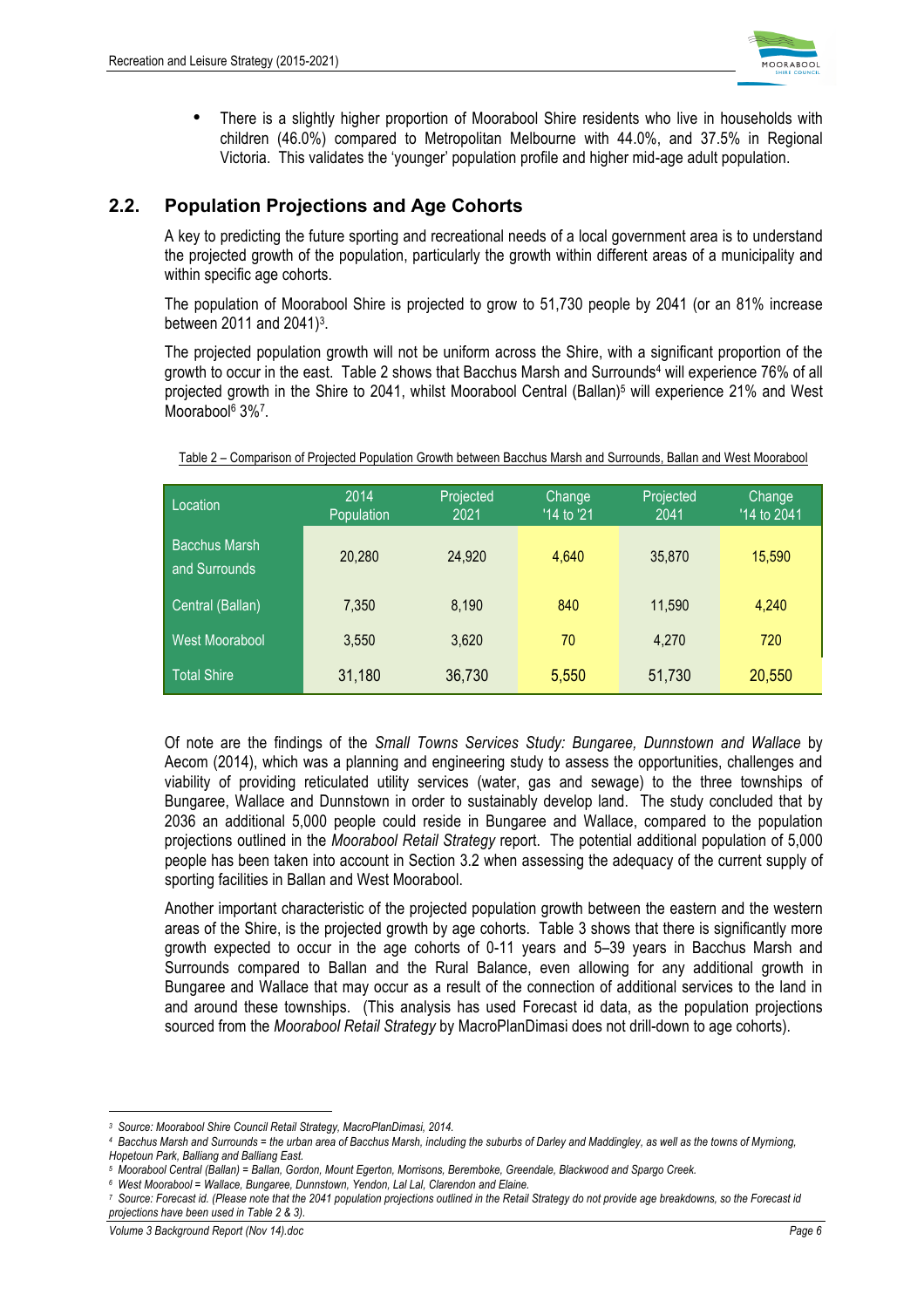



Table 3 – Comparison of Projected Population Growth by Age Cohort between Bacchus Marsh and Surrounds, Ballan and the Rural Balance

# **2.3. Implications for Sports and Recreation Planning**

The net projected population increase in Moorabool Shire to 2041 will result in a corresponding increase in demand for access to sporting and recreation facilities.

Research shows that the rate of participation by people in 'organised physical activity'<sup>8</sup> and 'club-based activities'9 is highest for young people and declines with age. This is evidenced by longitudinal research conducted by the Australian Sports Commission that shows that younger people are significantly more likely to participate in club-based activities compared to older people<sup>10</sup>. Given that the number and rate of population growth in the Central and West Moorabool regions will be relatively low for the next 25 years, including in the active age cohort of 5-39 years, it can be asserted with some confidence that if the provision of sporting facilities in Ballan and the other larger townships is adequate now, then it should remain adequate for the forecast period.

The higher growth in the younger age cohort in Bacchus Marsh and Surrounds will have significant implications for the future planning for sporting facilities, given the higher rate of participation in clubbased sport by people in younger age cohorts. **This area of the Shire should have extra focus for the planning for new sporting facilities or the upgrade and expansion of existing sporting facilities in the next 25 years**, particularly Maddingley and the urban area of Bacchus Marsh, which are projected to gain an additional 2,813 people and 2,511 people aged 5-39 years, respectively (Darley 490 people).

Similarly, research shows that Australian-born people have a higher rate of participation in physical activity compared to people born overseas, particularly people born in countries that speak a language other than English11. Moorabool Shire has a relatively high proportion of Australian-born residents so the overall level of participation in sport will be higher. A community's cultural diversity can also influence the preferred type of sports played, so again, given Moorabool Shire's high Australian-born population, **it can be reasonably expected that the traditional sports of Australian football, cricket, golf, soccer, swimming, tennis, basketball and netball will continue to be popular**.

 $\overline{a}$ *<sup>8</sup> 'Organised physical activity' is activity for exercise, recreation or sport that was organised in full or in part by a fitness, leisure or indoor sports centre that*  requires payment for participation; a sport or recreation club or association that requires payment of membership, fees or registration; a workplace; a school; *or any other type of organisation (ERASS 2010).*

*<sup>9 &#</sup>x27;Club-based physical activity' is any activity for exercise, recreation or sport that was organised in full or in part by a sport or recreation club or association that required payment of membership, fees or registration (ERASS 2010).*

*<sup>10</sup> Source: Participation in Exercise, Recreation and Sport Survey (ERASS), ASC, 2010.*

*<sup>11</sup> Source: Migrants and Participation in Sport and Physical Activity, ABS, 2006.*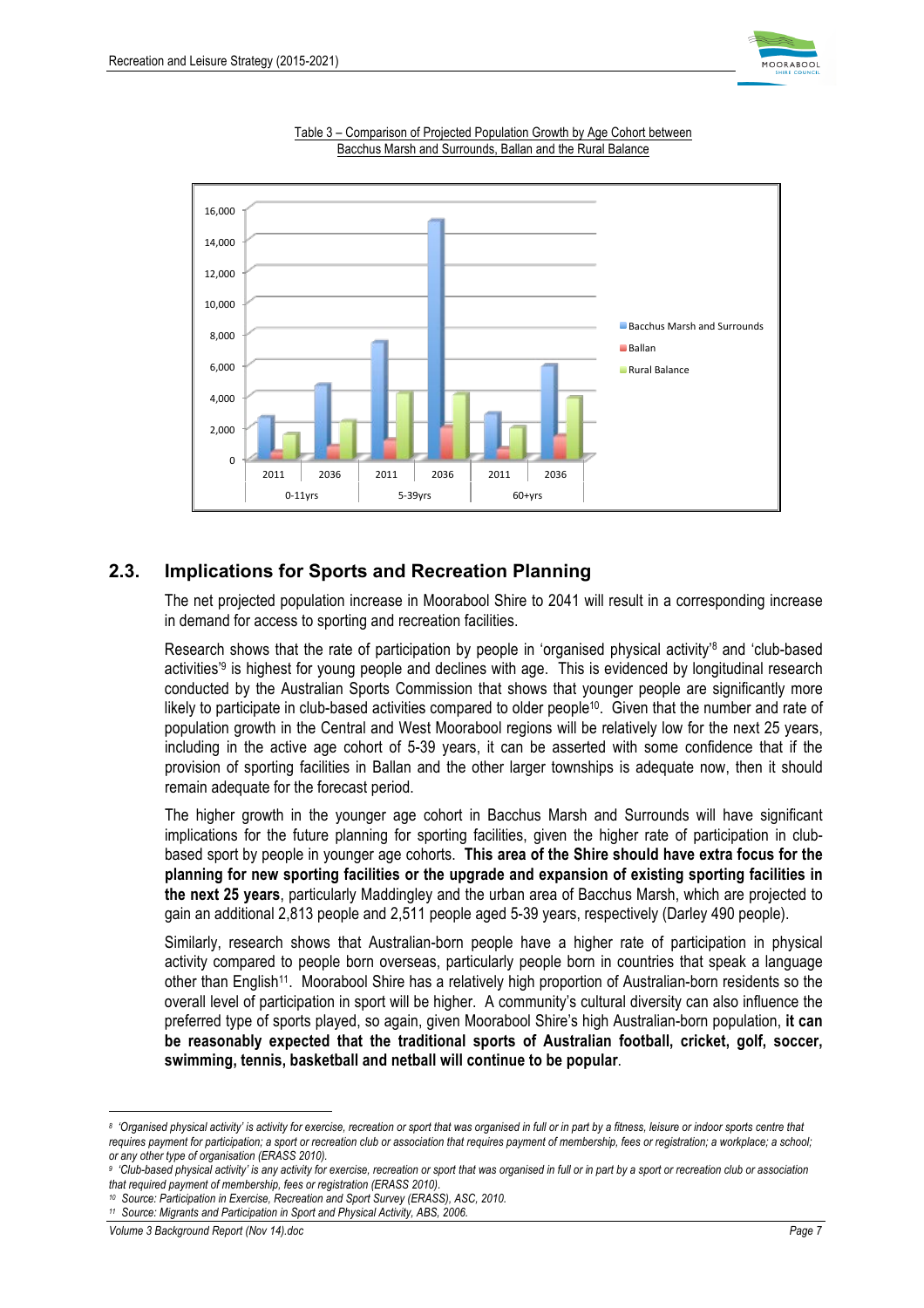

Notwithstanding the likely need for new and upgraded sporting facilities to service expanding 'young' communities in the eastern area of the Shire, there is projected to be an overall increase in the number of older adults (nearly double the current number of people aged 60+ years). The implications of this are that **the demand for sporting facilities and services historically attractive to older people, such as swimming, tennis and lawn bowls, may increase**, and may also trigger an increased demand for 'veteran' or 'masters' sporting competitions and activities in sports such as Australian football, cricket and basketball.

**The increased number of older adults can also trigger new demand for parks, walking paths and open space with shade and seating**. Good access to play spaces for residents will continue to be important, not only for young families but for areas in the Shire where older adults have a dominant profile, due to the increasing trend for grandparents to be a preferred carer during the day for families where both parents are working, or in the case of single parent families, the sole parent is working.

Affordability to participate in sport and recreation activities and services that require a fee is similar throughout all areas of the Shire, and is considered average when based on weekly household income levels. This is an important consideration when setting user fees and charges, and for Moorabool Shire **there appears to be capacity to set fees based on a 'user pays' principle, albeit acknowledging that there are pockets of low socio-economic disadvantage in the main townships**.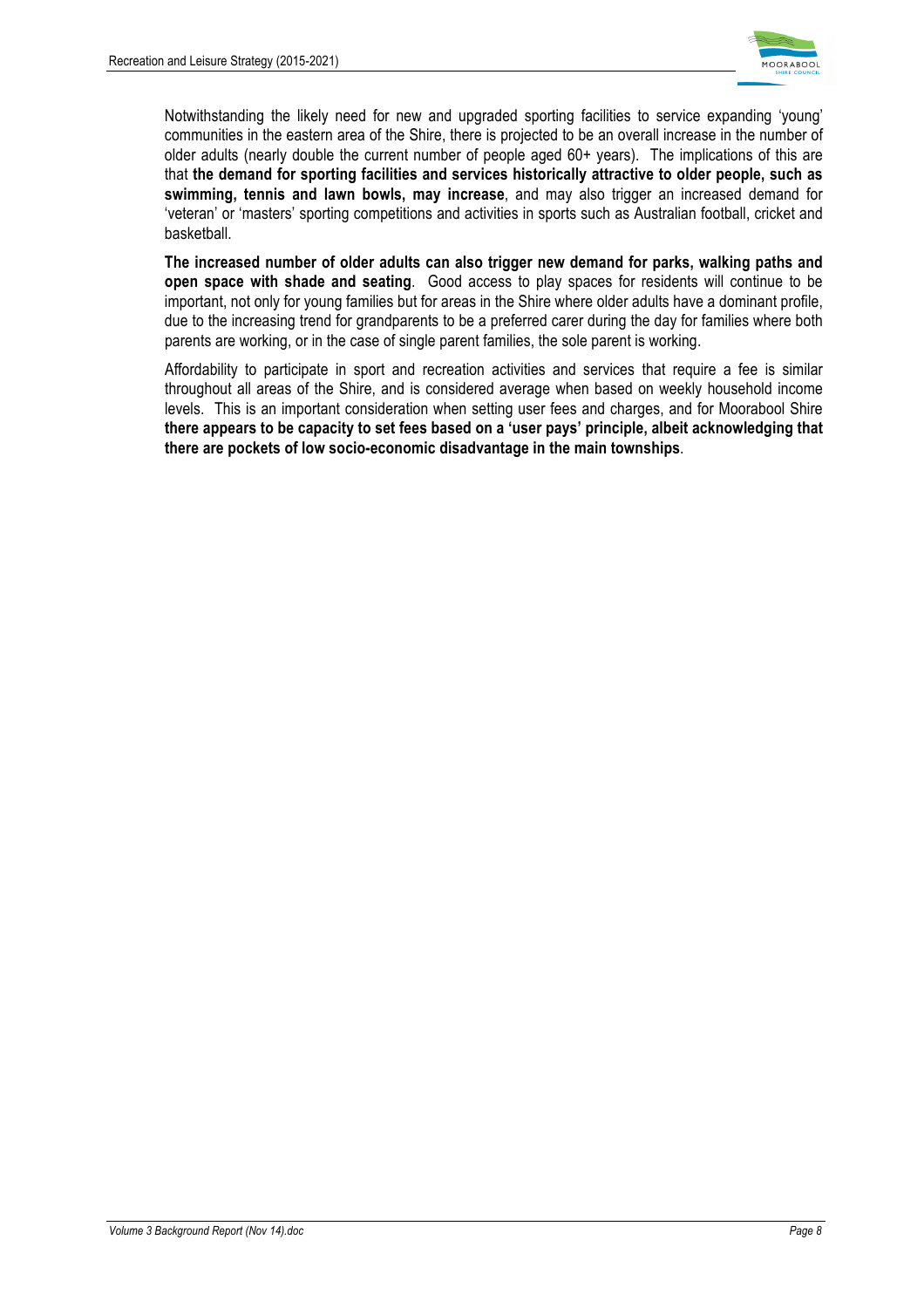

# **3. CURRENT SUPPLY OF SPORTING & RECREATION FACILITIES**

# **3.1. Current Provision and Distribution of Sporting Facilities**

An audit of the existing provision of sporting facilities was undertaken by site inspections (refer Appendix 1 for full inventory). A summary of the quantity and distribution of facilities for key sports is shown in Table 4 below. The data shows the distribution of existing facilities by township and planning region<sup>12</sup>.

| Township /<br><b>Planning Region</b>        | Ovaka<br>)<br>今 | <b>Unique</b>  | <b>Bagy</b>    | <b>ENDROLLES</b> | <b>MEGORIAN</b> | Gricket        | Eones          | EDI            | <b>Lawn Bowley</b> | <b>Slian</b>   | SOS            |                | Tempo          |  |
|---------------------------------------------|-----------------|----------------|----------------|------------------|-----------------|----------------|----------------|----------------|--------------------|----------------|----------------|----------------|----------------|--|
| <b>Bacchus Marsh</b>                        | L,              | 1              | 1              | 1                |                 | $\overline{2}$ |                | $\overline{a}$ | 4                  | $\frac{1}{2}$  | $\sqrt{2}$     | 1              | L,             |  |
| Darley                                      | $\overline{c}$  |                |                | 1                | 1               | $\overline{2}$ |                | 1              |                    | 25             |                |                | 3              |  |
| <b>Maddingley</b>                           | 1               |                |                |                  | 2               | 3              | 1              | 1              |                    | 1              |                |                | 9              |  |
| Myrniong                                    | L               |                |                |                  |                 |                |                |                |                    |                |                |                | $\overline{2}$ |  |
| Balliang                                    |                 |                |                |                  |                 |                |                |                |                    |                |                |                | 2              |  |
| <b>Bacchus Marsh Region</b>                 | 3               | $\mathbf{1}$   | $\mathbf{1}$   | $\overline{2}$   | $\overline{3}$  | $\overline{7}$ | $\mathbf{1}$   | $\overline{c}$ | 4                  | 35             | $\overline{2}$ | 1              | 14 2           |  |
| <b>Ballan</b><br>.                          | 1               | $\overline{a}$ | $\overline{a}$ | $\mathbf{1}$     | L,              | 1              | 1              | 1              | 1                  | 1              | l,             | 1              | 6              |  |
| Blackwood<br>.                              |                 |                |                |                  |                 | 1              |                |                |                    |                |                |                | 2              |  |
| Greendale                                   |                 |                |                |                  |                 | 1              |                |                |                    |                |                |                | 2              |  |
| Gordon<br><u>and and and an</u>             | 1               |                |                |                  |                 |                |                |                |                    | $\mathbf{1}$   |                |                | 3              |  |
| <b>Spargo Creek</b>                         | 1               |                |                |                  |                 | 1              |                |                |                    |                |                |                |                |  |
| <b>Mount Egerton</b>                        | 1               |                |                |                  |                 | 1              |                |                |                    |                |                |                | 3              |  |
| <b>Beremboke</b>                            | Ĭ.              |                |                |                  |                 | Ĭ.             | L              | Ĭ.             | $\overline{a}$     |                |                |                | 2              |  |
| <b>Ballan Region</b>                        | 4               | $\mathbf{0}$   | $\mathbf{0}$   | $\mathbf{1}$     | $\mathbf 0$     | 5              | $\mathbf{1}$   | $\mathbf{1}$   | $\mathbf{1}$       | $\overline{2}$ | $\mathbf{0}$   | $\mathbf{1}$   | 135            |  |
| Wallace<br><b>Services</b>                  | 1               |                |                |                  |                 | 1              |                |                |                    | $\overline{2}$ |                |                | 2              |  |
| <b>Bungaree</b><br>.                        | 1               |                |                |                  |                 |                |                |                | l,                 | 22             |                |                | $\overline{2}$ |  |
| <b>Bullarook</b>                            |                 |                |                |                  |                 |                |                |                |                    |                |                |                | 1              |  |
| Dunnstown                                   | 1               |                |                |                  |                 | 1              |                |                |                    | 1              |                |                | 2              |  |
| <b>Millbrook</b><br><b>Continued Street</b> |                 |                |                |                  |                 |                |                |                |                    |                |                |                | 2              |  |
| <b>Navigators</b><br>.                      |                 |                |                |                  |                 |                |                |                |                    |                |                |                | 3              |  |
| Yendon                                      |                 |                |                |                  |                 |                |                |                |                    |                |                |                | 22             |  |
| <b>Clarendon</b>                            |                 |                |                |                  |                 |                |                |                |                    |                |                |                | 2              |  |
| Elaine                                      | ÷               |                |                |                  |                 | 1              |                | ÷              | $\overline{a}$     | 1              |                |                | 2              |  |
| <b>West Moorabool Region</b>                | 3               | $\mathbf{0}$   | $\mathbf{0}$   | $\mathbf 0$      | $\pmb{0}$       | $\mathfrak{z}$ | $\pmb{0}$      | $\pmb{0}$      | $\pmb{0}$          | 62             | $\mathbf{0}$   | $\pmb{0}$      | 14 6           |  |
| <b>Total</b>                                | 10              | 1              | 1              | 3                | 3               | 15             | $\overline{2}$ | 3              | 5                  | 11             | $\overline{2}$ | $\overline{2}$ | 41 1           |  |

Table 4 - Sporting Facilities by Township and Planning Regions

Note: Ovals have been counted as cricket ovals where a pitch is installed. Conversely, where the size of an oval is too small to accommodate senior football, it has not been included as an AFL oval. Of the cricket ovals, 14 have synthetic wickets and 1 has a turf wicket.

Tennis courts shown in red have non-compliant run-offs and are not suitable for competition. Netball courts shown in red have non-compliant run-offs and are not suitable for competition.

*Volume 3 Background Report (Nov 14).doc Page 9*

 $\overline{a}$ 

Of the 5 bowling greens, 4 have a synthetic playing surface.

*<sup>12</sup> Planning regions are as defined in the Community Profile id consulting.*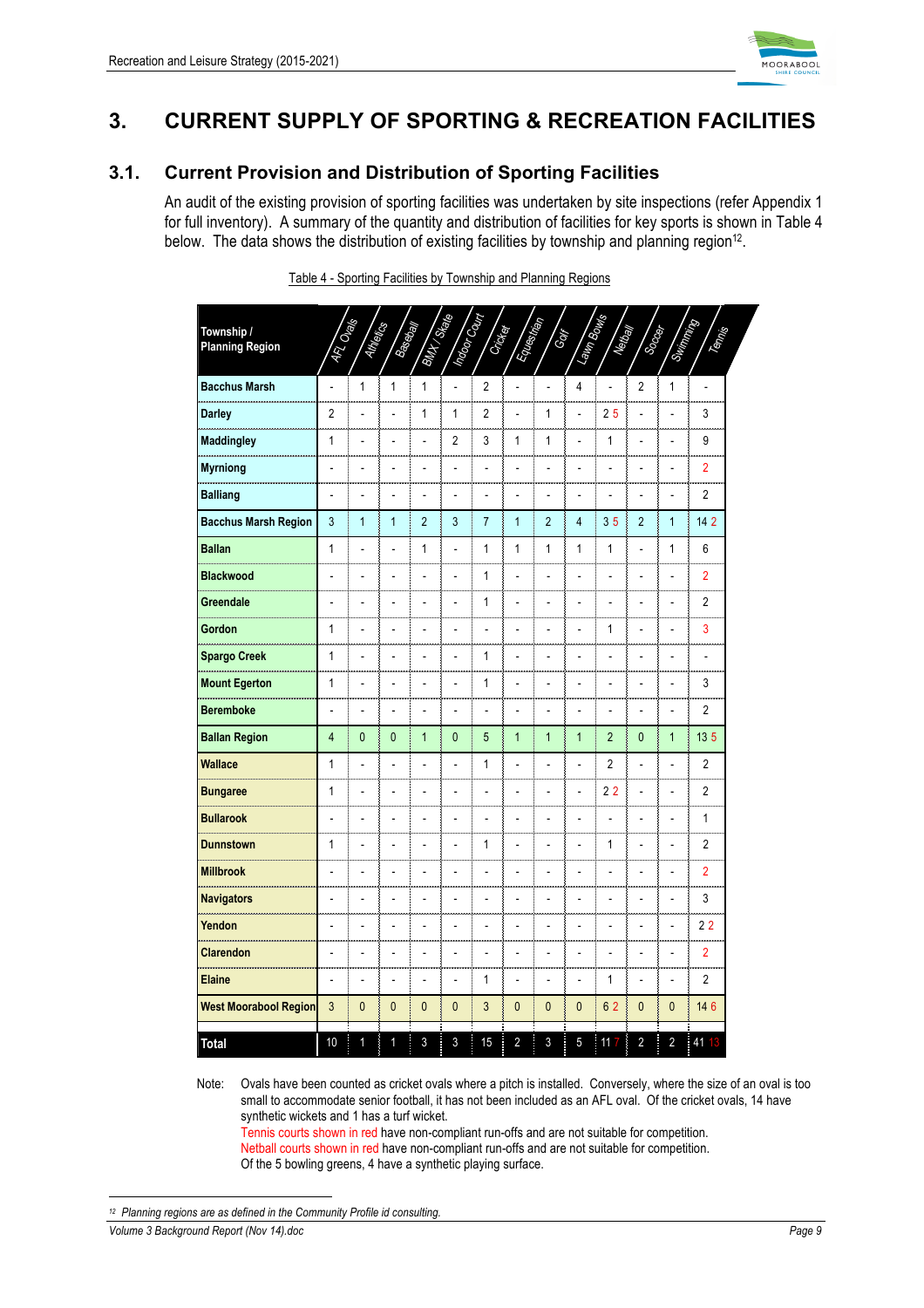

Table 4 shows that from a Shire-wide perspective:

- A majority of all sporting facilities are located within the townships of Bacchus Marsh (includes Darley and Maddingley) and Ballan.
- AFL ovals, cricket ovals, netball courts and tennis courts are the most widely distributed of all the nominated sports.
- Tennis has the largest number of courts (54) of all facilities, largely due to the extensive provision of courts throughout the smaller rural communities and districts.



- Soccer does not have a dedicated purpose-built sportsground within the Shire.
- There is a locational relationship between the provision of netball courts and AFL ovals, due to the dual-code organisational structure of the local football leagues.

### **3.2. Adequacy of the Provision of Sporting Facilities**

A high-level assessment was undertaken of the adequacy of the number of existing facilities for selected sports. The sports assessed represent those sports with current high participation by Shire residents, or those that are emerging in popularity. The assessment was based on a benchmark of facility provision per thousand people for each sport.

[Note: benchmarks are not available for athletics tracks, baseball fields, skate parks, equestrian facilities, outdoor pools and golf courses].

The application of provision ratios based on populations is one planning tool commonly used to assess the adequacy of the number of sporting facilities within a defined area (such as a shire or municipality), or to predict the number of sporting facilities that might be required to support population growth.

Provision ratios differ for each sport and work on the basis of calculating the population size that is required to sustain one sports field, one court, one green, etc. For example, the provision ratio commonly used for cricket ovals is one oval per 3,000 people, and for tennis courts is one court per 2,000 people.

The assessment of the adequacy of the number and distribution of existing sporting facilities was undertaken for the Bacchus Marsh and Surrounds region<sup>13</sup>, being the area of the Shire that accommodates the most people now and will likely in the future, and the combined areas of Ballan (Central Moorabool) and West Moorabool<sup>14</sup>. Ballan and West Moorabool have been combined as not only does Ballan (with its existing suite of facilities) provide a relatively central location for the combined region, but the network of major roads/highways throughout the region provides good connections between Ballan and the many small communities. As a result, most people will have reasonable access to existing and future sporting facilities within the combined region.

Six tables have been prepared and are shown on the following pages. Tables 5, 6 & 7 compare the existing provision of sporting facilities to the theoretical provision required to meet the needs of the Bacchus Marsh and Surrounds population in 2011, 2021 and 2041, after applying the provision ratios for the specific sports<sup>15</sup>. Tables 8, 9 & 10 compare the adequacy of the existing provision of facilities in Ballan and West Moorabool compared to the theoretical provision required for 2011, 2021 and 2041.

[Note that only the total number of compliant tennis and netball courts have been used in the benchmarking, as these are suitable for competition purposes. Generally, the benchmark provision has been rounded up, as legitimate needs cannot be accommodated by fractions of provision of facilities]

 $\overline{a}$ 

<sup>&</sup>lt;sup>13</sup> Bacchus Marsh and Surrounds = the urban area of Bacchus Marsh, including the suburbs of Darley and Maddingley, as well as the towns of Myrniong, *Hopetoun Park, Balliang and Balliang East.*

*<sup>14</sup> Ballan (Central Moorabool) and West Moorabool = Ballan, Gordon, Mount Egerton, Morrisons, Beremboke, Greendale, Blackwood and Spargo Creek, and Wallace, Bungaree, Dunnstown, Yendon, Lal Lal, Clarendon and Elaine – and for both regions includes the districts and smaller communities adjacent to these townships.*

*Volume 3 Background Report (Nov 14).doc Page 10 <sup>15</sup> Population projections for 2041 have been sourced from the Moorabool Shire Retail Strategy (2014), which are described in more detail in Section 2.*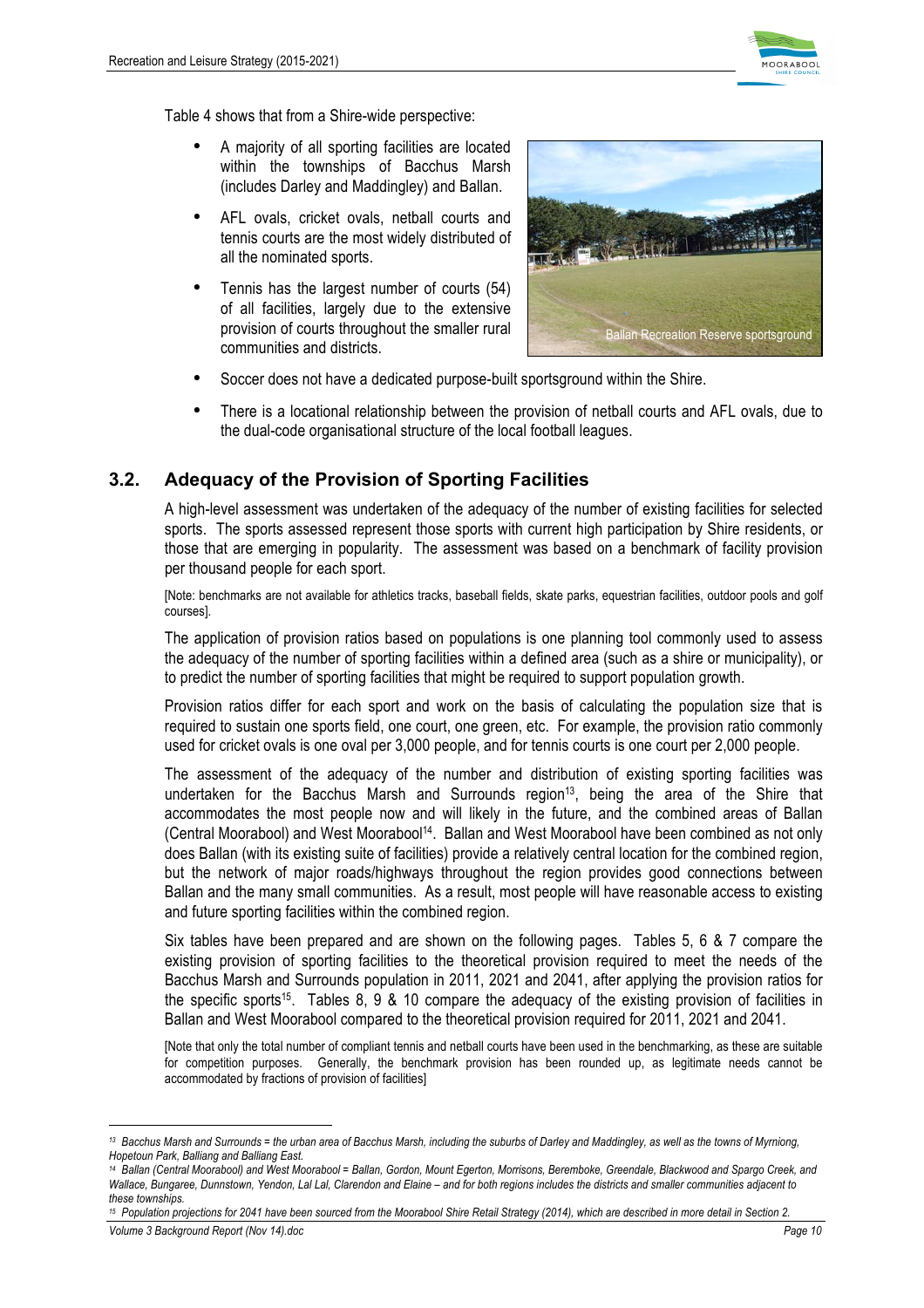

#### Bacchus Marsh and Surrounds

The benchmarking to assess the adequacy of the current number of sporting facilities within Bacchus Marsh and Surrounds identified that for the 2014 population (refer Table 5) there were:

- enough cricket ovals and indoor sports courts,
- not enough Australian football ovals, netball courts and soccer fields, and
- a possible oversupply of tennis courts and bowling greens.

Table 5 - Adequacy of the Number of Sporting Facilities for Bacchus Marsh and Surrounds in 2014 (20,280 people)

| A                       | в                                                                   | $\overline{\mathbf{c}}$                                                                                     | D                                                                                                                    | Έ                                                                                                                            |
|-------------------------|---------------------------------------------------------------------|-------------------------------------------------------------------------------------------------------------|----------------------------------------------------------------------------------------------------------------------|------------------------------------------------------------------------------------------------------------------------------|
| <b>Sport / Activity</b> | <b>Sport Benchmark /</b><br><b>Standard for</b><br><b>Provision</b> | <b>Total Facilities Required</b><br>for 2014 Population as per<br><b>Benchmark</b><br>(2014: 20,280 people) | <b>Existing Facility</b><br><b>Provision</b>                                                                         | Assessed Oversupply (+)<br>or Shortfall (-) of Facilities<br>to Meet Needs of Current<br><b>Population</b><br>(Column D - C) |
| <b>AFL Football</b>     | 1:4,000                                                             | 5 ovals                                                                                                     | 3 ovals                                                                                                              | -2 oval                                                                                                                      |
| <b>Cricket</b>          | 1:3,000                                                             | 7 ovals                                                                                                     | 7 ovals                                                                                                              | 0 oval                                                                                                                       |
| <b>Lawn Bowls</b>       | 1:10,000                                                            | 2 greens                                                                                                    | 4 greens                                                                                                             | +2 greens                                                                                                                    |
| Soccer                  | 1:5,000                                                             | 4 fields                                                                                                    | 2 fields                                                                                                             | -2 fields                                                                                                                    |
| <b>Tennis</b>           | 1:2,000                                                             | 10 courts                                                                                                   | 14 courts<br>(2 non-compliant courts are not<br>counted or the 12 lawn courts as<br>they are not available all year) | +4 courts                                                                                                                    |
| Netball                 | 1:3,500                                                             | 6 courts                                                                                                    | 3 courts<br>(5 non-compliant courts<br>are not counted)                                                              | -3 courts                                                                                                                    |
| <b>Indoor Courts</b>    | 1:10,000                                                            | 2 courts                                                                                                    | 2 courts<br>(Civic Hub Stadium court is not<br>counted as its not currently<br>available for indoor sports)          | 0 court                                                                                                                      |

The results of the benchmarking to assess the adequacy of the provision of sporting facilities in Bacchus Marsh and Surrounds identified that for the projected 2021 population (refer Table 6) there may be:

- just enough tennis courts and bowling greens, and
- not enough cricket ovals and indoor sports courts, and
- a distinct shortage of Australian football ovals, netball courts and soccer fields.

Table 6 - Adequacy of the Number of Sporting Facilities for Bacchus Marsh and Surrounds in 2021 (24,920 people)

| A                       | в                                                                   | С                                                                                                           | D                                                                                                                    | Е                                                                                                                     |
|-------------------------|---------------------------------------------------------------------|-------------------------------------------------------------------------------------------------------------|----------------------------------------------------------------------------------------------------------------------|-----------------------------------------------------------------------------------------------------------------------|
| <b>Sport / Activity</b> | <b>Sport Benchmark /</b><br><b>Standard for</b><br><b>Provision</b> | <b>Total Facilities Required</b><br>for 2021 Population as per<br><b>Benchmark</b><br>(2021: 24,920 people) | <b>Existing Facility</b><br><b>Provision</b>                                                                         | Assessed Oversupply (+)<br>or Shortfall (-) of Facilities<br>to Meet Needs of Current<br>Population<br>(Column D - C) |
| <b>AFL Football</b>     | 1:4,000                                                             | 7 ovals                                                                                                     | 3 ovals                                                                                                              | -4 ovals                                                                                                              |
| <b>Cricket</b>          | 1:3,000                                                             | 9 ovals                                                                                                     | 7 ovals                                                                                                              | -2 ovals                                                                                                              |
| <b>Lawn Bowls</b>       | 1:10,000                                                            | 3 greens                                                                                                    | 4 greens                                                                                                             | +1 green                                                                                                              |
| Soccer                  | 1:5,000                                                             | 5 fields                                                                                                    | 2 fields                                                                                                             | -3 fields                                                                                                             |
| <b>Tennis</b>           | 1:2,000                                                             | 13 courts                                                                                                   | 14 courts<br>(2 non-compliant courts are not<br>counted or the 12 lawn courts as<br>they are not available all year) | +1 court                                                                                                              |
| Netball                 | 1:3,500                                                             | 7 courts                                                                                                    | 3 courts<br>(5 non-compliant courts<br>are not counted)                                                              | -4 courts                                                                                                             |
| <b>Indoor Courts</b>    | 1:10,000                                                            | 3 courts                                                                                                    | 2 courts<br>(Civic Hub Stadium court is not<br>counted as its not currently<br>available for indoor sports)          | -1 court                                                                                                              |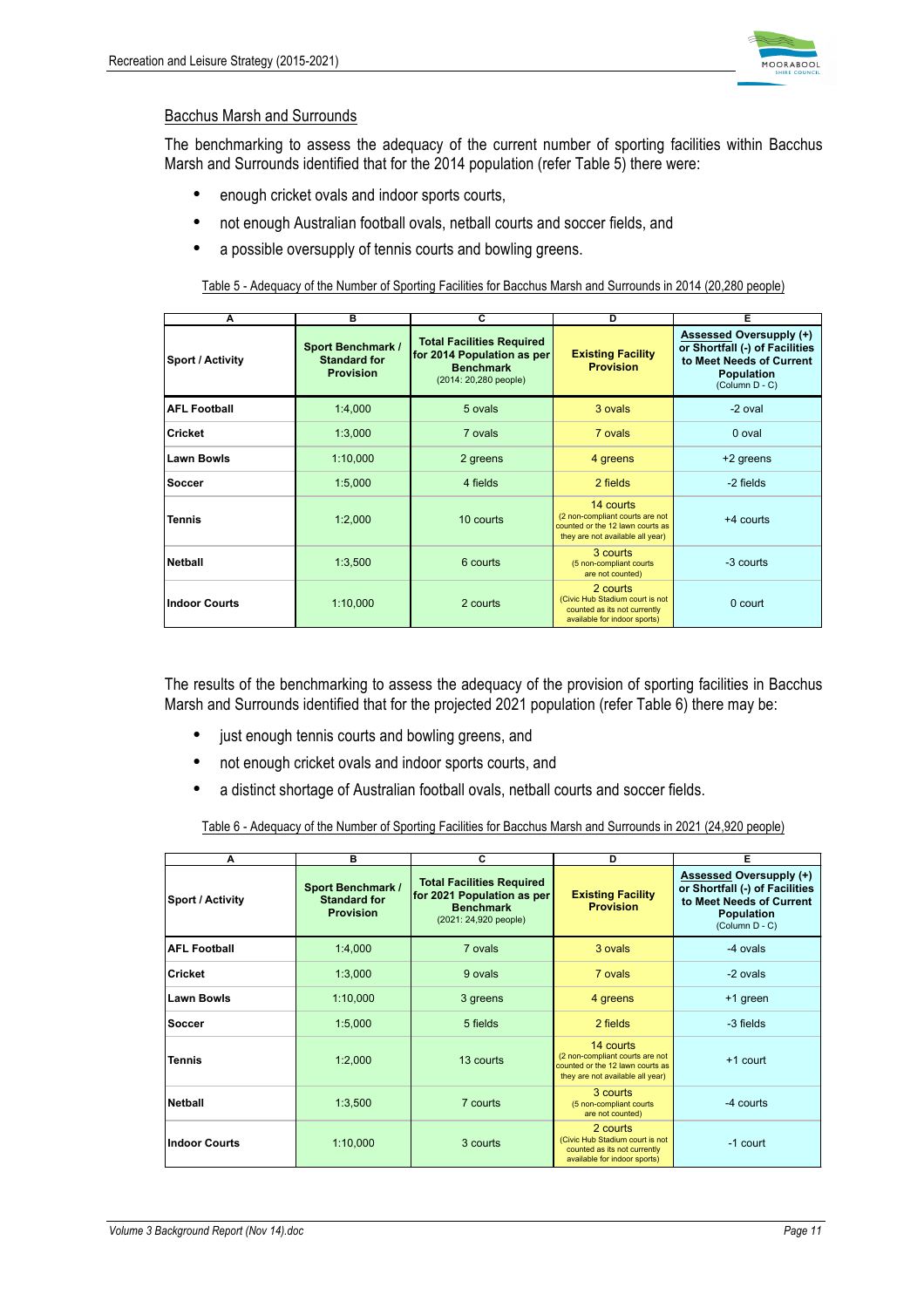

The results of the benchmarking to assess the adequacy of the provision of sporting facilities in Bacchus Marsh and Surrounds identified that for the projected 2041 population (refer Table 7) there may be:

- just enough bowling greens,
- not enough indoor courts, and
- a distinct shortage of Australian football ovals, cricket ovals, tennis courts, netball courts and soccer fields.

Table 7 - Adequacy of the Number of Sporting Facilities for Bacchus Marsh and Surrounds in 2041 (35,870 people)

| A                       | в                                                            | C                                                                                                           | D                                                                                                                    | Е                                                                                                                     |
|-------------------------|--------------------------------------------------------------|-------------------------------------------------------------------------------------------------------------|----------------------------------------------------------------------------------------------------------------------|-----------------------------------------------------------------------------------------------------------------------|
| <b>Sport / Activity</b> | Sport Benchmark /<br><b>Standard for</b><br><b>Provision</b> | <b>Total Facilities Required</b><br>for 2041 Population as per<br><b>Benchmark</b><br>(2041: 35,870 people) | <b>Existing Facility</b><br><b>Provision</b>                                                                         | Assessed Oversupply (+)<br>or Shortfall (-) of Facilities<br>to Meet Needs of Current<br>Population<br>(Column D - C) |
| <b>AFL Football</b>     | 1:4,000                                                      | 9 ovals                                                                                                     | 3 ovals                                                                                                              | -6 ovals                                                                                                              |
| <b>Cricket</b>          | 1:3,000                                                      | 12 ovals                                                                                                    | 7 ovals                                                                                                              | -5 ovals                                                                                                              |
| <b>Lawn Bowls</b>       | 1:10,000                                                     | 4 greens                                                                                                    | 4 greens                                                                                                             | 0 green                                                                                                               |
| Soccer                  | 1:5,000                                                      | 7 fields                                                                                                    | 2 fields                                                                                                             | -5 fields                                                                                                             |
| <b>Tennis</b>           | 1:2,000                                                      | 18 courts                                                                                                   | 14 courts<br>(2 non-compliant courts are not<br>counted or the 12 lawn courts as<br>they are not available all year) | -4 courts                                                                                                             |
| <b>Netball</b>          | 1:3,500                                                      | 10 courts                                                                                                   | 3 courts<br>(5 non-compliant courts<br>are not counted)                                                              | -7 courts                                                                                                             |
| <b>Indoor Courts</b>    | 1:10,000                                                     | 4 courts                                                                                                    | 2 courts<br>(Civic Hub Stadium court is not<br>counted as its not currently<br>available for indoor sports)          | -2 courts                                                                                                             |

#### Ballan and West Moorabool

The forecast population for Ballan and West Moorabool (combined) for 2041 includes the additional 5,000 people that may reside in Bungaree and Wallace over and above the forecast number calculated by id consulting and MacroPlanDimasi, if reticulated utility services are connected16.

The results of the benchmarking to assess the adequacy of the current number of sporting facilities within Ballan and West Moorabool (combined) identified that for the 2014 population (refer Table 8) there was:

- just enough bowling greens,
- not enough indoor sports courts and soccer fields, and
- a possible oversupply of tennis courts, netball courts, Australian football ovals and cricket ovals.

The significant oversupply of tennis courts can be partly explained by the provision of tennis courts at recreation reserves located in many of the small townships and rural areas. This direction would have been supported during the early years of settlement due to the relatively low cost to construct and maintain tennis courts, and the fact that tennis is a whole-of-life activity, so investment in tennis courts would have been considered a cost effective strategy to benefit people of all ages.

There are remnants of two tennis courts each at Mt Wallace (at the Mt Wallace Hall site) and at Morrisons Recreation Reserve. Due to the very poor state of these courts and the associated supporting infrastructure, they have not been included in the tennis court inventory.

Similar to tennis, the theoretical oversupply of Australian football ovals, cricket ovals and netball courts can be partly explained by the provision of some of these facilities in small rural towns with populations that are less than what is required for them to be used at capacity, being towns such as Gordon, Wallace, Bungaree and Dunnstown.

*Volume 3 Background Report (Nov 14).doc Page 12*

 $\overline{a}$ 

*<sup>16</sup> Source: Small Towns Services Study: Bungaree, Dunnstown and Wallace, Aecom (2014).*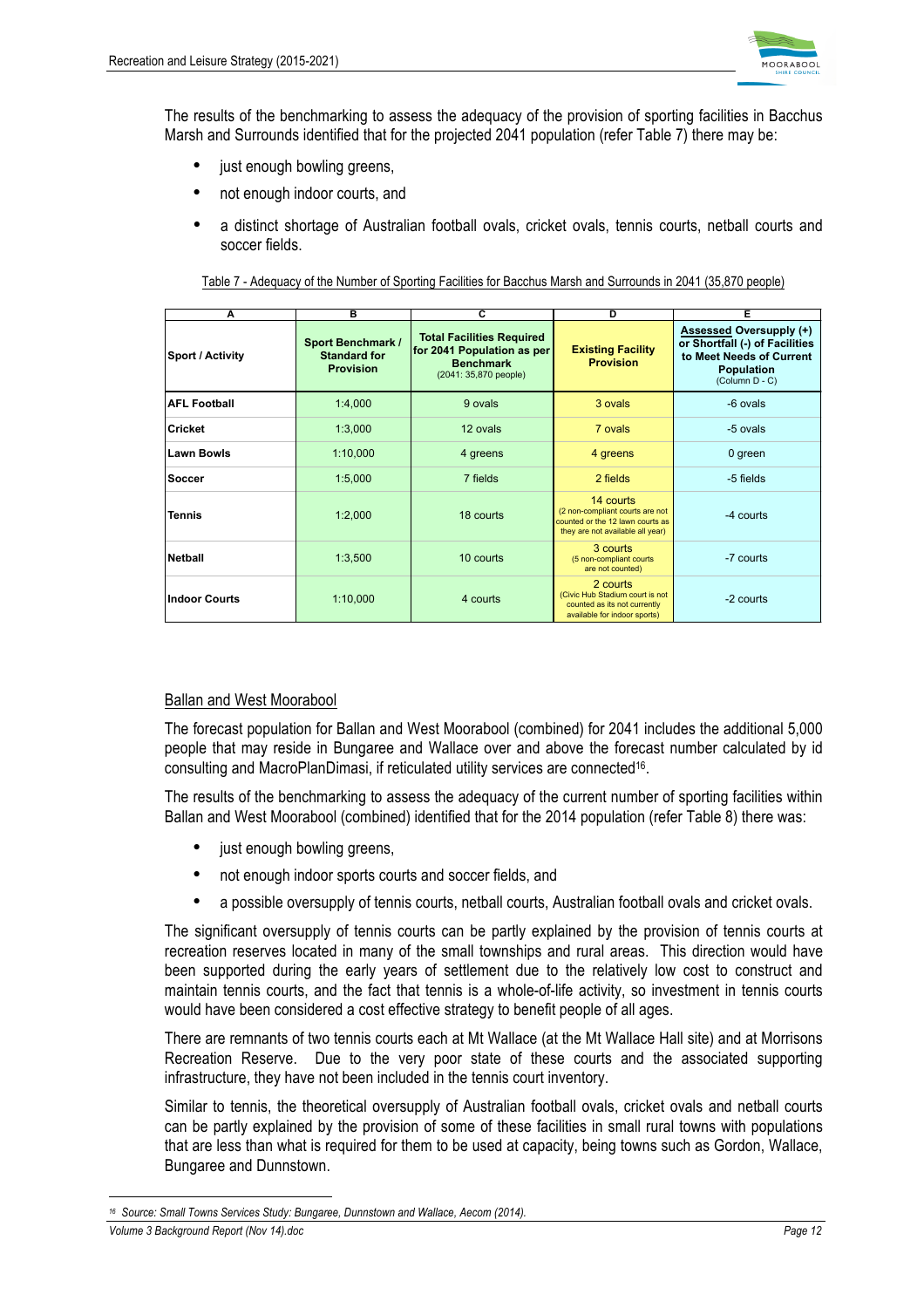| A                       | в                                                                   | C                                                                                                           | D                                                         | Е                                                                                                                            |
|-------------------------|---------------------------------------------------------------------|-------------------------------------------------------------------------------------------------------------|-----------------------------------------------------------|------------------------------------------------------------------------------------------------------------------------------|
| <b>Sport / Activity</b> | <b>Sport Benchmark /</b><br><b>Standard for</b><br><b>Provision</b> | <b>Total Facilities Required</b><br>for 2014 Population as per<br><b>Benchmark</b><br>(2014: 10,900 people) | <b>Existing Facility</b><br><b>Provision</b>              | Assessed Oversupply (+)<br>or Shortfall (-) of Facilities<br>to Meet Needs of Current<br><b>Population</b><br>(Column D - C) |
| <b>AFL Football</b>     | 1:4,000                                                             | 3 ovals                                                                                                     | 7 ovals                                                   | +4 ovals                                                                                                                     |
| <b>Cricket</b>          | 1:3,000                                                             | 4 ovals                                                                                                     | 8 ovals                                                   | +4 ovals                                                                                                                     |
| <b>Lawn Bowls</b>       | 1:10,000                                                            | 1 green                                                                                                     | 1 green                                                   | 0 greens                                                                                                                     |
| Soccer                  | 1:5,000                                                             | 2 fields                                                                                                    | 0 fields                                                  | -2 fields                                                                                                                    |
| <b>Tennis</b>           | 1:2,000                                                             | 6 courts                                                                                                    | 27 courts<br>(11 non-compliant courts<br>are not counted) | $+21$ courts                                                                                                                 |
| Netball                 | 1:3,500                                                             | 3 courts                                                                                                    | 8 courts<br>(2 non-compliant courts<br>are not counted)   | $+5$ courts                                                                                                                  |
| <b>Indoor Courts</b>    | 1:10,000                                                            | 1 court                                                                                                     | 0 courts                                                  | -1 court                                                                                                                     |

The results of the benchmarking to assess the adequacy of the current number of sporting facilities within Ballan and West Moorabool (combined) identified that for the projected 2021 population (refer Table 9) there may be:

- just enough bowling greens,
- not enough indoor sports courts and soccer fields, and
- a possible oversupply of tennis courts, netball courts, Australian football ovals and cricket ovals.

Table 9 - Adequacy of the Number of Sporting Facilities for Ballan and West Moorabool in 2021 (11,810 people)

| A                       | в                                                                   | С                                                                                                           | D                                                          | Έ                                                                                                                            |
|-------------------------|---------------------------------------------------------------------|-------------------------------------------------------------------------------------------------------------|------------------------------------------------------------|------------------------------------------------------------------------------------------------------------------------------|
| <b>Sport / Activity</b> | <b>Sport Benchmark /</b><br><b>Standard for</b><br><b>Provision</b> | <b>Total Facilities Required</b><br>for 2021 Population as per<br><b>Benchmark</b><br>(2021: 11,810 people) | <b>Existing Facility</b><br><b>Provision</b>               | Assessed Oversupply (+)<br>or Shortfall (-) of Facilities<br>to Meet Needs of Current<br><b>Population</b><br>(Column D - C) |
| <b>AFL Football</b>     | 1:4,000                                                             | 3 ovals                                                                                                     | 7 ovals                                                    | +4 ovals                                                                                                                     |
| Cricket                 | 1:3,000                                                             | 4 ovals                                                                                                     | 8 ovals                                                    | +4 ovals                                                                                                                     |
| <b>Lawn Bowls</b>       | 1:10,000                                                            | 1 green                                                                                                     | 1 green                                                    | 0 greens                                                                                                                     |
| Soccer                  | 1:5,000                                                             | 3 fields                                                                                                    | 0 fields                                                   | -3 fields                                                                                                                    |
| Tennis                  | 1:2,000                                                             | 6 courts                                                                                                    | 27 courts<br>(11 non-compliant courts)<br>are not counted) | +21 courts                                                                                                                   |
| <b>Netball</b>          | 1:3,500                                                             | 4 courts                                                                                                    | 8 courts<br>(2 non-compliant courts<br>are not counted)    | +4 courts                                                                                                                    |
| Indoor Courts           | 1:10,000                                                            | 1 court                                                                                                     | 0 courts                                                   | -1 court                                                                                                                     |

The results of the benchmarking to assess the adequacy of the current number of sporting facilities within Ballan and West Moorabool (combined) identified that for the projected 2041 population there may be:

- not enough bowling greens, cricket ovals, indoor sports courts and soccer fields, and
- a possible oversupply of tennis courts, Australian football ovals and netball courts.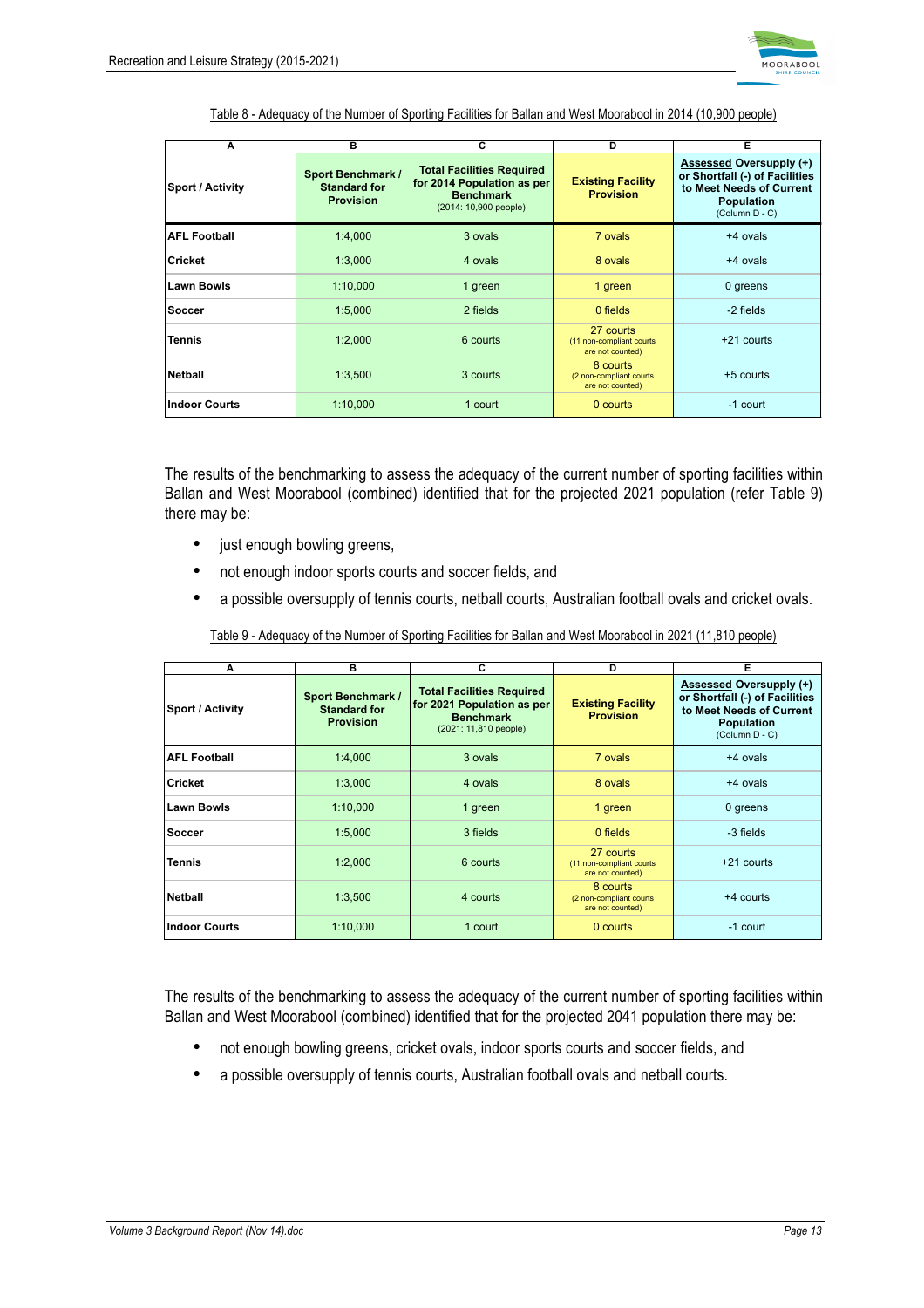

| A                       | в                                                                   | C                                                                                                           | D                                                          | Е                                                                                                                            |
|-------------------------|---------------------------------------------------------------------|-------------------------------------------------------------------------------------------------------------|------------------------------------------------------------|------------------------------------------------------------------------------------------------------------------------------|
| <b>Sport / Activity</b> | <b>Sport Benchmark /</b><br><b>Standard for</b><br><b>Provision</b> | <b>Total Facilities Required</b><br>for 2041 Population as per<br><b>Benchmark</b><br>(2041: 20,860 people) | <b>Existing Facility</b><br><b>Provision</b>               | Assessed Oversupply (+)<br>or Shortfall (-) of Facilities<br>to Meet Needs of Current<br><b>Population</b><br>(Column D - C) |
| <b>AFL Football</b>     | 1:4,000                                                             | 5 ovals                                                                                                     | 7 ovals                                                    | +2 ovals                                                                                                                     |
| <b>Cricket</b>          | 1:3,000                                                             | 7 ovals                                                                                                     | 8 ovals                                                    | +1 oval                                                                                                                      |
| <b>Lawn Bowls</b>       | 1:10,000                                                            | 2 greens                                                                                                    | 1 green                                                    | -1 green                                                                                                                     |
| <b>Soccer</b>           | 1:5,000                                                             | 4 fields                                                                                                    | 0 fields                                                   | -4 fields                                                                                                                    |
| Tennis                  | 1:2.000                                                             | 11 courts                                                                                                   | 27 courts<br>(11 non-compliant courts)<br>are not counted) | $+16$ courts                                                                                                                 |
| <b>Netball</b>          | 1:3,500                                                             | 6 courts                                                                                                    | 8 courts<br>(2 non-compliant courts)<br>are not counted)   | +2 courts                                                                                                                    |
| <b>Indoor Courts</b>    | 1:10,000                                                            | 2 courts                                                                                                    | 0 courts                                                   | -2 courts                                                                                                                    |

Table 10 - Adequacy of the Number of Sporting Facilities for Ballan and West Moorabool in 2041 (20,860 people)

The longitudinal analysis through the period from 2011 to 2041 shows that there may be a shortage in the Bacchus Marsh and Surrounds region to 2041 of the following key sporting facilities:

- Australian football ovals,
- Cricket ovals
- Soccer fields,
- Indoor courts.
- Tennis courts, and
- Netball courts (this shortage somewhat offset by the preference of residents in Bacchus Marsh and Surrounds to play competition netball indoors rather than outdoors).

For the combined Ballan and West Moorabool region, there may be a shortage to 2041 for the following sporting facilities:

- Bowling greens,
- Indoor courts, and
- Soccer fields.

Whilst the benchmarking process is one tool to assess the adequacy of the number of sporting facilities available, another is to analyse the participation numbers of sporting clubs and their usage profile of facilities. Council's Recreation Development Unit has undertaken some research in the past 2 – 3 years, and this research shows that "*a majority of sporting clubs across the Shire have experienced significant growth over the last two years. This growth has been in junior participation, the establishment of senior clubs and from an increase in women's and youth girl's participation in active sport.*"17

Table 11 shows the total number of participants and players in organised sporting activities in Moorabool Shire in 2013, and includes sports club members and people involved in organised sport that is not necessarily club-based, e.g. leisure centre users. The table also shows the total number of participants and players from Bacchus Marsh and Surrounds for comparative purposes.

 $\overline{a}$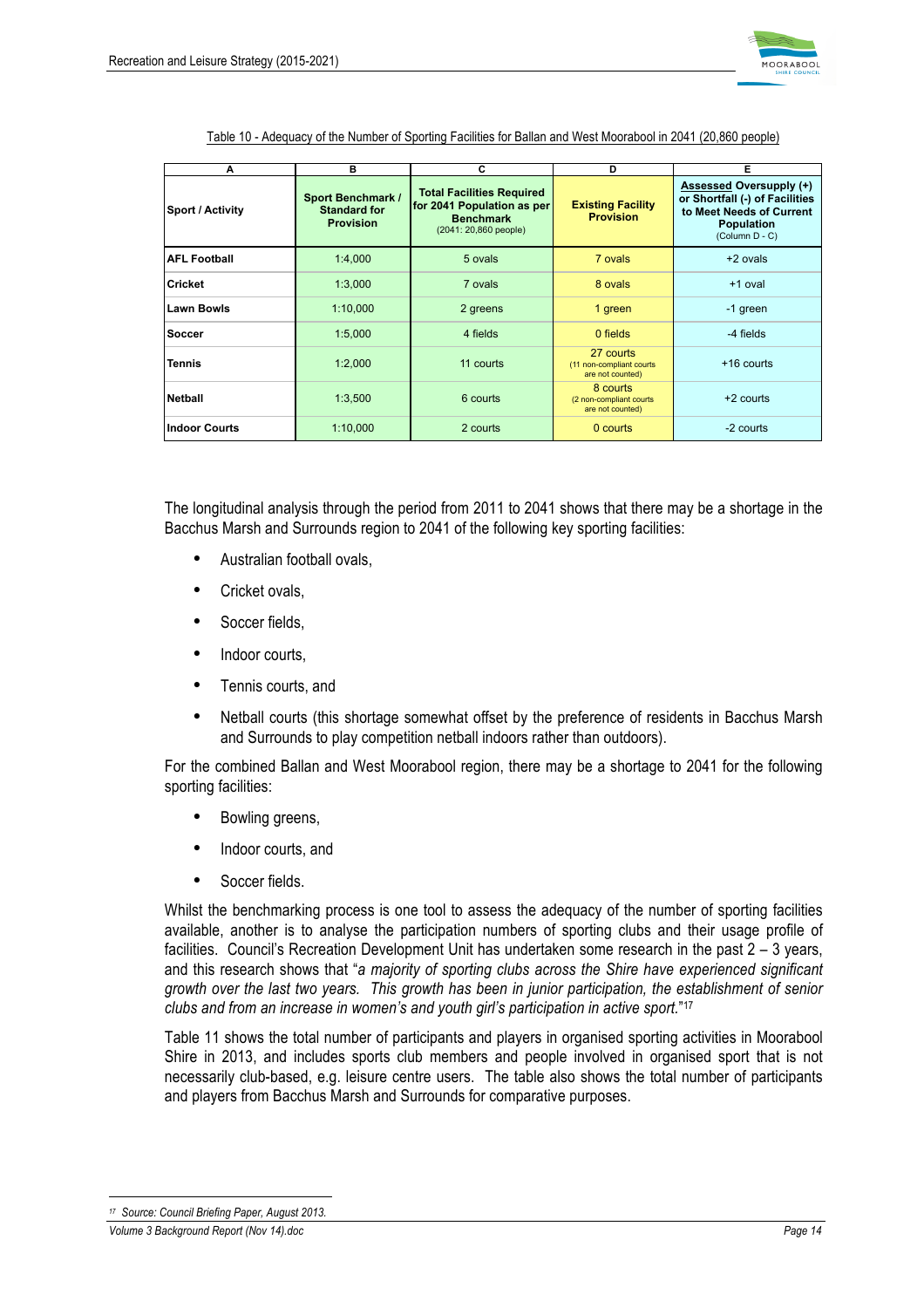

Key information from the table is:

- There is just less than twice as many juniors  $(5 18 \text{ years})$  participating in organised sport compared to seniors.
- However, for junior soccer participation, there are more than three times as many juniors to seniors participating, which may indicate that soccer could experience greater demand for senior teams in the future. Conversely for cricket, there are fewer junior players than seniors (excludes In2Cricket participants), so there may be a softening of demand for senior cricket in the future.
- Football, netball and basketball are the most popular sports for juniors, whilst for senior players, football and netball are significantly more popular than the other sports.
- Overall, approximately 72% of all sports participants in Moorabool Shire that are members of sporting clubs are based in Bacchus Marsh and Surrounds, or are participants in sporting activities conducted at the Bacchus Marsh Leisure Centre. (Important, as only 52% of all sporting facilities are located in Bacchus Marsh and Surrounds, excluding tennis courts).
- Participation in organised athletics, baseball, pony club, korfball, badminton and basketball is only available in Bacchus Marsh and Surrounds.

| <b>Sport</b>               | <b>Introductory</b><br>Program<br><b>Participants</b> | <b>Estimate</b><br><b>Junior</b><br><b>Players</b> | <b>Estimate</b><br><b>Senior</b><br><b>Players</b> | <b>Total</b><br><b>Players</b> | <b>Total</b><br><b>Players</b><br><b>Bacchus</b><br><b>Marsh</b> |
|----------------------------|-------------------------------------------------------|----------------------------------------------------|----------------------------------------------------|--------------------------------|------------------------------------------------------------------|
| <b>Australian Football</b> | 300                                                   | 780                                                | 420                                                | 1,500                          | 820                                                              |
| <b>Netball</b>             | 70                                                    | 390                                                | 350                                                | 810                            | 460                                                              |
| Soccer                     | 20                                                    | 240                                                | 85                                                 | 345                            | 345                                                              |
| <b>Cricket</b>             | 40                                                    | 235                                                | 250                                                | 525                            | 365                                                              |
| <b>Tennis</b>              | 40                                                    | 170                                                | 260                                                | 470                            | 350                                                              |
| <b>Athletics</b>           | $\mathbf 0$                                           | 275                                                | $\mathbf{0}$                                       | 275                            | 275                                                              |
| <b>Baseball</b>            | 40                                                    | 30                                                 | 40                                                 | 110                            | 110                                                              |
| Pony Club                  | $\mathbf{0}$                                          | 75                                                 | $\mathbf{0}$                                       | 75                             | 75                                                               |
| Korfball                   | $\mathbf{0}$                                          | $\mathbf{0}$                                       | 40                                                 | 40                             | 40                                                               |
| <b>Badminton</b>           | $\mathbf{0}$                                          | $\mathbf 0$                                        | 10                                                 | 10                             | 10                                                               |
| <b>Basketball</b>          | 20                                                    | 360                                                | 160                                                | 540                            | 540                                                              |
| <b>Total</b>               | 530                                                   | 2,555                                              | 1,615                                              | 4,700                          | 3,390                                                            |

Table 11 – Total Participant Numbers in Organsied Sport in Moorabool and in Bacchus Marsh and Surrounds (2013)

Another important consideration in assessing the adequacy of the number of sporting facilities is to understand their profile of use, particularly important for turf-based facilities where overuse can lead to a degraded playing surface.

As part of the research undertaken by the Recreation Development Unit in August 2013, the total hours per week that sporting facilities are being used was investigated and confirmed. Of significance, is the current profile of use of sports fields by the winter clubs for training and matches. Table 12 shows the results of this research, and it confirms that some sports fields are at (or exceed) capacity, which industryaccepted benchmarks have set at 20 - 25 hours of use per week. The impact on the usage profile of selected reserves is evident where tenant clubs have multiple junior teams.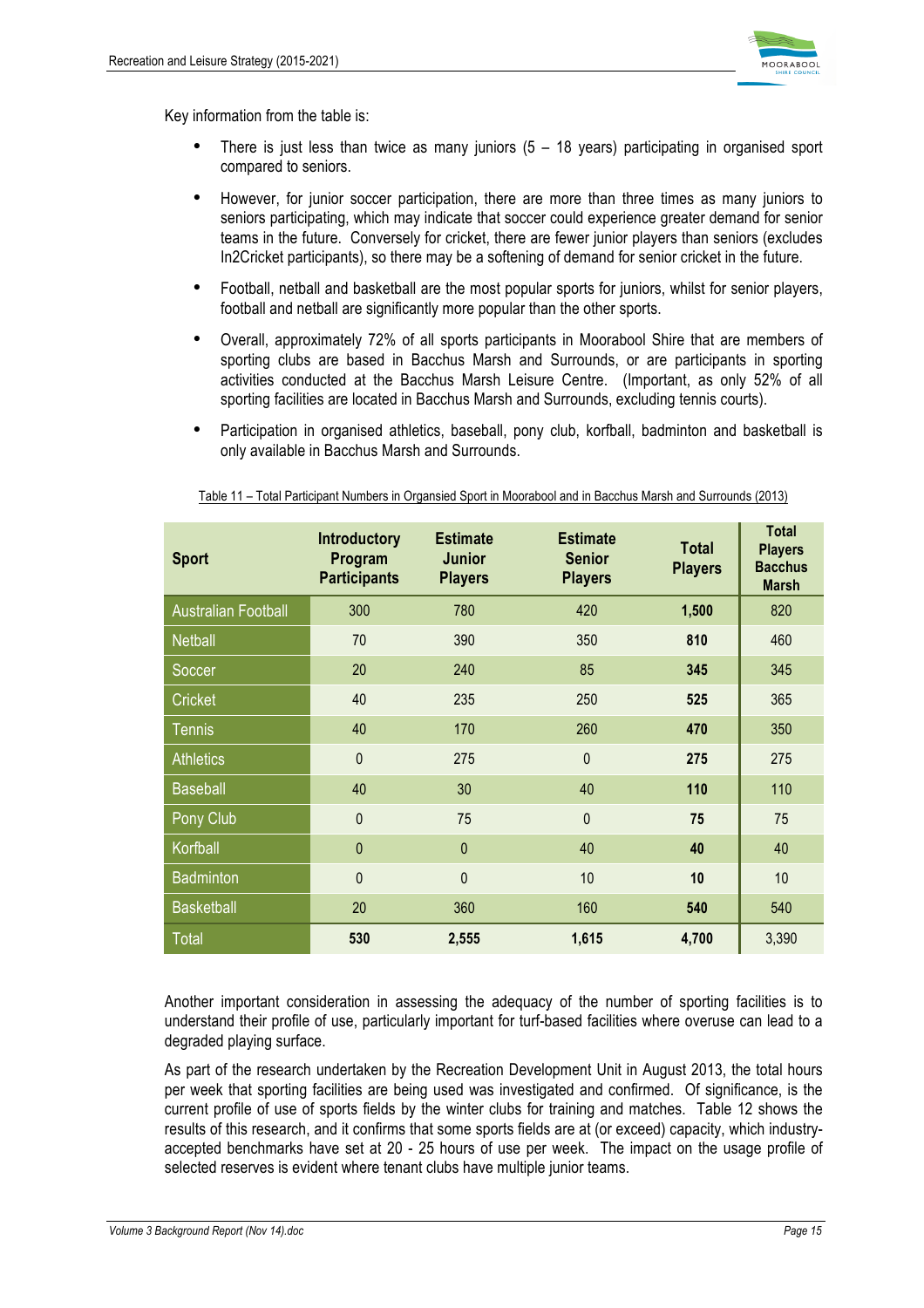

There are three key negative outcomes for the football and soccer clubs situated in Bacchus Marsh and Surrounds, which are directly related to the shortage of grounds:

- 1. Grounds degrade during winter due to overuse.
- 2. Clubs are required to cap the number of junior players and teams.
- 3. Coaches of some junior teams are only able to use half grounds (or less) for training, which is not ideal when set plays and match simulation drills are being conducted.

| <b>Reserve Location</b>           | Club                                                        | Hours per<br>Week |
|-----------------------------------|-------------------------------------------------------------|-------------------|
| <b>Maddingley Park</b>            | Bacchus Marsh Football Club                                 | 28                |
| Darley Park                       | Darley Football Club                                        | 30                |
| Darley Civic and Community<br>Hub | Bacchus Marsh Soccer Club (15)<br>Darley Football Club (11) | 26                |
|                                   | Bacchus Marsh Soccer Club                                   | 28                |
| Masons Lane                       | Bacchus Marsh Obedience Dog Club                            | 5                 |
|                                   | Bacchus Marsh Baseball Club                                 | 20                |
| Ballan                            | <b>Ballan Football Club</b>                                 | 18                |
| Gordon                            | Gordon Football Club                                        | 15                |
| Wallace                           | <b>Wallace Football Club</b>                                | 15                |
| <b>Bungaree</b>                   | <b>Bungaree Football Club</b>                               | 15                |
| Dunnstown                         | Dunnstown Football Club                                     | 15                |

#### Table 12 – Estimated Hours of Use Per Week of Moorabool Sports Fields – Winter (2013)

For other facilities, such as indoor sports courts, where there is high patronage or demand but inadequate provision of courts, the impact on people and groups can include training having to be restricted to halfcourts only (or none at all) and some sporting or recreation activities not being offered at all to the community – typically the 'minor' or low participation sports, such as volleyball, badminton and futsal.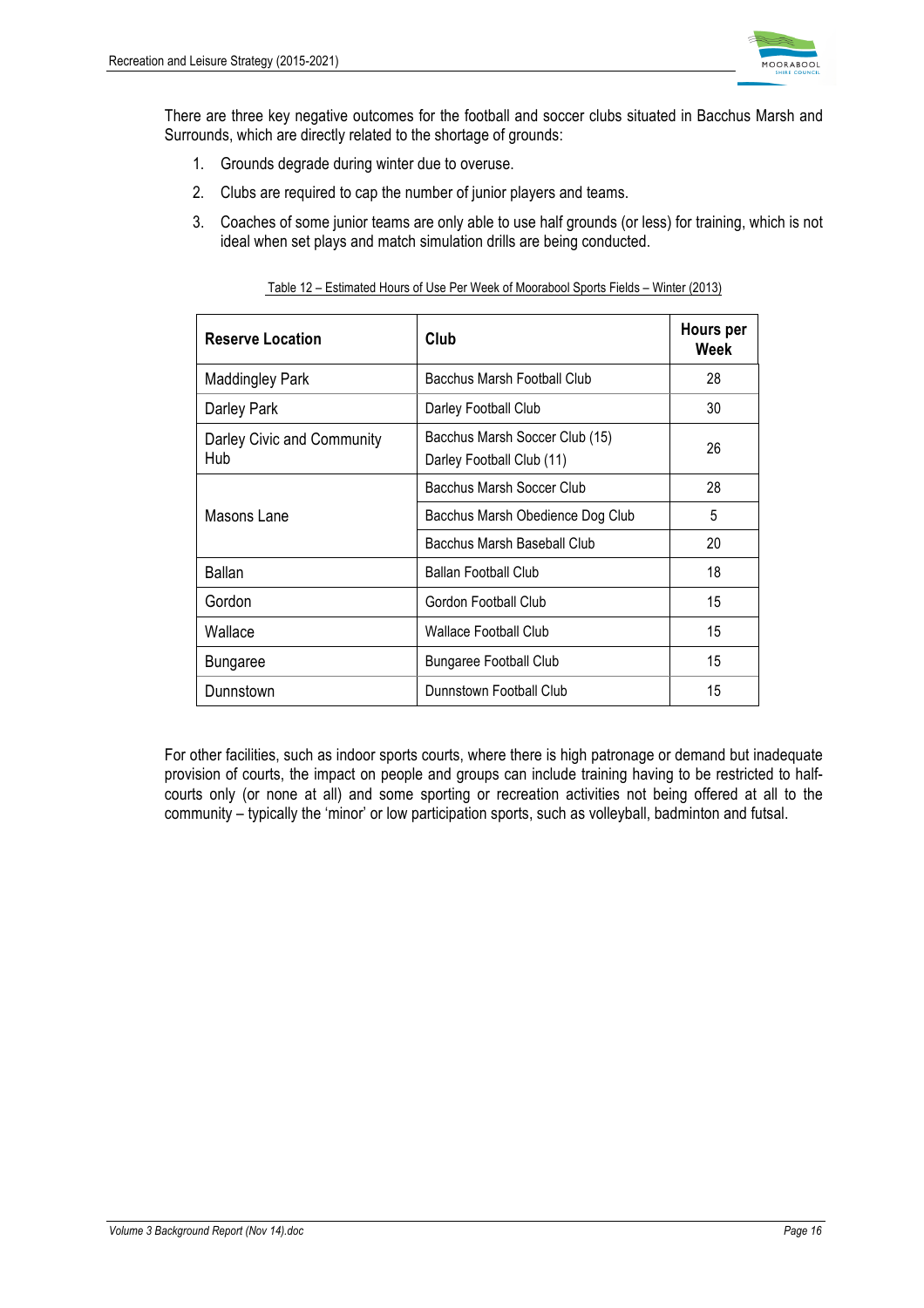$\overline{a}$ 



# **4. CURRENT SUPPLY OF LEISURE FACILITIES**

The leisure facilities listed in the following table are either owned by Council, or in the case of the Bacchus Marsh Leisure Centre, is subject to a joint-use agreement with the Department of Education and Early Childhood Development and the Bacchus Marsh College that permits the community's use of the centre during an agreed spread of hours each day. At each facility, a range sporting, health & fitness and recreational activities are available for residents and groups of all ages and abilities to participate in. A summary of the leisure facilities and the main activities available at them is provided in Table 13.

| <b>Centre / Facility</b>                                | <b>Facilities Available</b>                                                                      | <b>Activities Available</b>                                                                                                                                                           |
|---------------------------------------------------------|--------------------------------------------------------------------------------------------------|---------------------------------------------------------------------------------------------------------------------------------------------------------------------------------------|
| <b>Bacchus Marsh Leisure Centre</b>                     | Two indoor sports courts<br>Health club<br>Group fitness area<br>Circuit training area<br>Crèche | Basketball, netball, korfball,<br>badminton and casual hire of the<br>courts<br>Cardio and free weights<br>Group fitness classes<br>Personal training<br>Childcare (for patrons only) |
| Darley Civic and Community Hub<br><b>Indoor Stadium</b> | Indoor sports court<br>Commercial kitchen                                                        | Acrofun (recreational gymnastics)<br>and birthday parties                                                                                                                             |
| <b>Bacchus Marsh Seasonal</b><br><b>Outdoor Pool</b>    | 30m x 6 lane outdoor lap pool<br>(seasonal)                                                      | Recreational swimming                                                                                                                                                                 |
| <b>Ballan Seasonal Outdoor Pool</b>                     | 25m x 6 lane outdoor lap pool<br>(seasonal)                                                      | Recreational swimming                                                                                                                                                                 |

Table 13 – Leisure Facilities and Activities Currently Offered

[Single indoor sports courts are also available at the following schools: Bacchus Marsh PS, Pentland Hills PS, St Bernards PS, Bacchus Marsh Grammar School, and Ballan PS. All courts are managed internally by the respective schools, and no formal arrangement exists between Council and the schools for community access to them. Enquiries carried out with each school in April 2014 identified that all courts are currently close to (or are) being fully utilised by a combination of schoolbased activities, or uses by external groups arranged directly with the schools]

The benchmarking for the provision of indoor sports courts for Bacchus Marsh and Surrounds identified that there is a satisfactory supply for the current population, but a possible shortfall of two courts for the future population to 2041 (see Section 3.2). However, the court at the Darley Civic and Community Hub Indoor Stadium is not currently being used for indoor court sports, so the predicted shortfall of courts could be mitigated if this court can be accessed for indoor sports. In mid-2014, Council commenced a plan to cease the exclusive use of the stadium for gymnastics in order to free-up time for basketball and other indoor sporting activities.

The usage profile of the two indoor sports courts at the Bacchus Marsh Leisure Centre in 2013 confirmed that the existing provision of two courts was inadequate, with the two courts used at an average 73% of capacity18 for basketball, netball and korfball. (Most of the time slots that are currently available are the least preferred times for organised training and competition by the regular user groups, being Friday afternoons and Sunday mornings). The main tenant groups using the indoor courts are:

- 1. Bacchus Marsh Basketball Association (BMBA) Has more than 500 participants (up from 460 in 2012) and is now unable to meet demand for court time for training and competition. The BMBA is currently using the stadium for approximately 1,550 hours per annum.
- 2. Bacchus Marsh Netball Association (BMNA) Has more than 500 participants (440 in 2012) and has had to cap the number of teams due to

*Volume 3 Background Report (Nov 14).doc Page 17 <sup>18</sup> Capacity is calculated by the hours of use on Monday to Friday between 4.00pm – 9.30pm, and on Saturday & Sunday between 8.00am – 5.30pm.*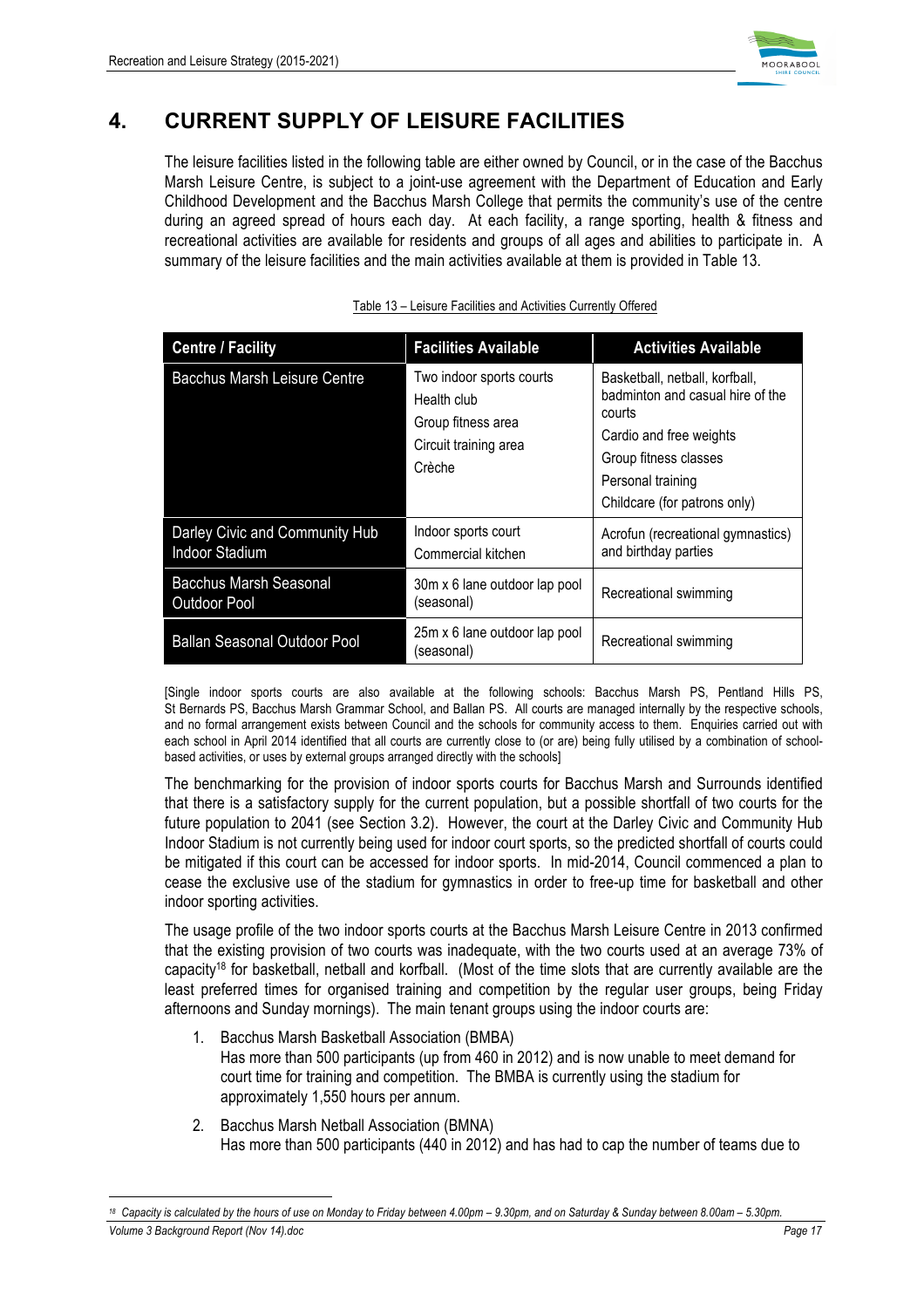

the restricted access to courts for training and competition. The BMNA is currently using the stadium for approximately 700 hours per annum.

3. Bacchus Marsh Korfball Association (BMKA) Has approximately 40 participants. The BMKA currently uses one court on Friday evenings for 2 hours between March to October.

Using the same spread of hours used to calculate capacity for the leisure centre, the court at the Darley Civic and Community Hub Indoor Stadium was being used at 30% capacity in 2014 for Acrofun. Acrofun equipment is permanently set up and the stadium was being used for the activity Monday to Friday, whilst children's birthday parties were occasionally booked to use the stadium on Saturdays and Sundays. Acrofun had just over 90 participants enrolled in 2013 and Belgravia Leisure was hoping to grow the program to more than 160 participants. The decision to operate the centre as a permanent venue for Acrofun impacts the flexibility of the use of the stadium. For example, in early 2014 there was no use of the stadium on Thursdays, and with Acrofun being predominantly conducted between 4.00pm – 7.00pm on Monday, Tuesday, Wednesday and Friday, it left the stadium unused in the later evening timeslots.

The current demand for an indoor court at Ballan identified by the sports facility benchmarking in Section 3.2 (and increasing to 2 courts in West Moorabool by 2041), is perhaps a false demand given the close location of Ballan and the small communities in West Moorabool to Ballarat's Miner Dome and the full range of basketball activities provided by the Ballarat Basketball Association. The court at the Ballan Primary School has the capability to accommodate local training demand by juniors.

The health club at the Bacchus Marsh Leisure Centre experienced a 12% decline in attendances 46,500 members in 2011 to 40,500 in 2013. At the same time gym membership reduced from 900 to 772. Feedback from patrons and the Centre Manager<sup>19</sup> indicates that the poor performance of the health and fitness areas can be attributed to the small size of the gym room, the out dated gym equipment, the less than desirable location of the crèche in relation to the reception and change room areas, the use of the stadium for group fitness (rather than smaller purpose-built spaces), and the lack of car parking during peak periods. Another factor impacting the performance the health club, particularly the group fitness area, is the proliferation of new private gyms and group fitness venues opening in Bacchus Marsh and Surrounds in the past 3 – 5 years, which has significantly increased the level of competition.

The two outdoor pools are restricted in their health and fitness potential, as both are seasonal pools only. Neither is heated, and the formal shape and configuration of the pool spaces offers only limited options for programming, other than as pools for use for recreational swimming, lap swimming and swimming carnivals. Both pools experienced an increase in the number of visitations between 2001 and 2013: the Bacchus Marsh Seasonal Outdoor Pool increased from 7,600 visits to just over 9,800 visits; and the Ballan Seasonal Outdoor Pool increased its visitations from 2,100 to 3,500 visits. Both pools are approaching the end of their functional lives, and will require significant capital injections to enable them to continue to operate.

Council has undertaken a planning process with residents and other stakeholders (including the Bacchus Marsh Community Consortium) for the development of a new indoor aquatic centre in Bacchus Marsh. The Council endorsed site for the new centre is the current location of the Bacchus Marsh Seasonal Outdoor Pool in Peppertree Park, and the project will result in the permanent closure of the outdoor pool. It is currently proposed that the centre be constructed in three stages:

1. Stage 1

25m x 8 lane heated pool, a learn to swim pool, café, and associated change rooms, administration areas and pool plant.

2. Stage 2

Fitness gymnasium, two group fitness rooms, crèche, and additional change rooms and administration areas.

3. Stage 3

Leisure pool, hydrotherapy pool, sauna and spa, and additional change rooms.

 $\overline{a}$ 

*<sup>19</sup> Source: Leisure Services Review, Moorabool Shire Council, 2013.*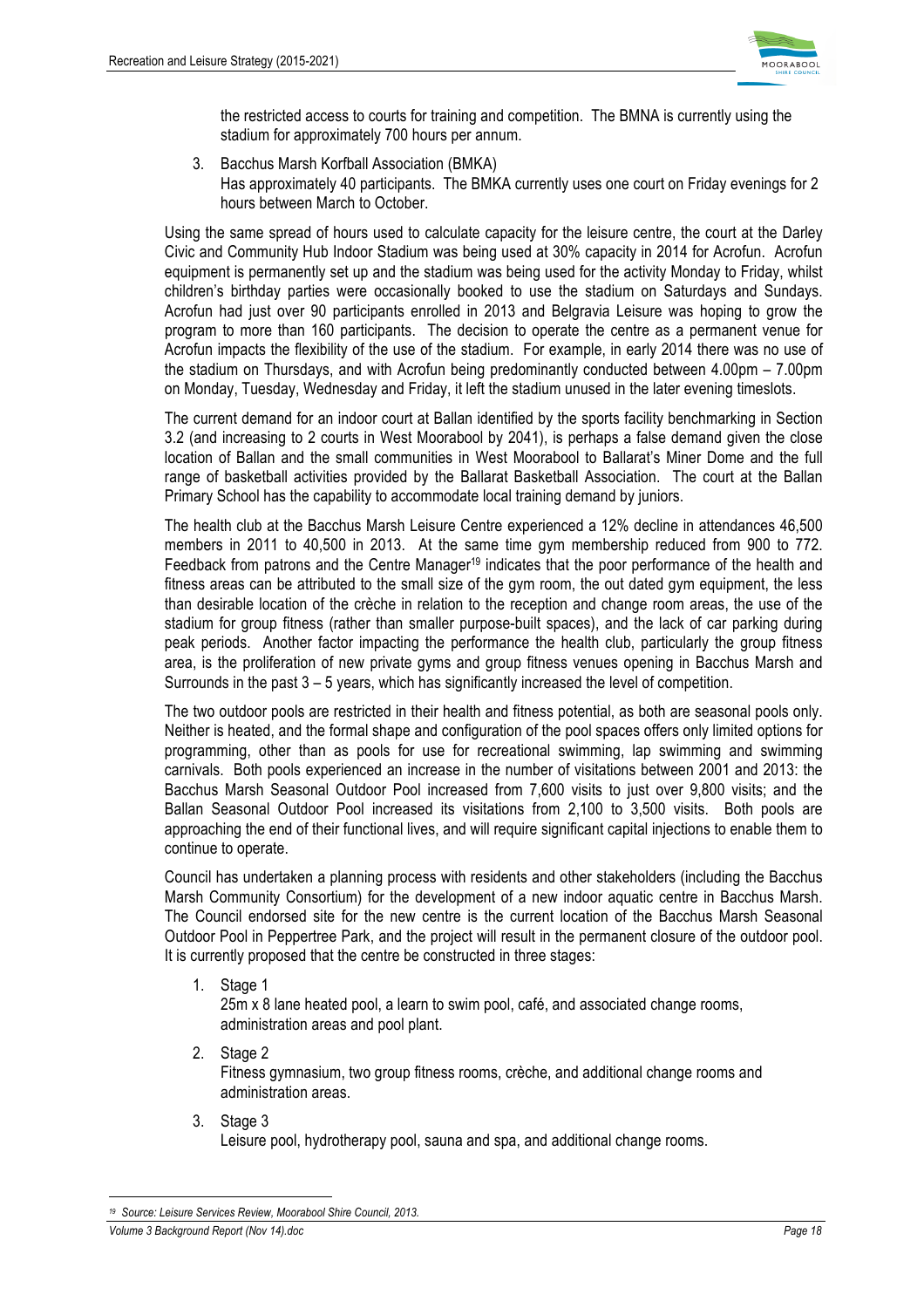

The construction of the first stage and subsequent stages of the proposed new aquatic centre are subject to the availability of funding. The centre will provide the community with a substantial health and fitness facility for people of all ages and abilities, however, whilst there is general community support for the project there are other sport and recreation projects with higher priority.

# **4.1. Discussion**

The indoor courts at the Bacchus Marsh Leisure Centre are operating at close to full capacity (as at 2013), but provide only a relatively small range of indoor sporting options for residents, being basketball, netball, korfball, and badminton. Other indoor activities that would typically be available locally for a community of 15,000 – 20,000 people would be futsal, volleyball and table tennis. In addition, there is little opportunity currently available for individuals or groups to hire a court for casual play or training. (This situation is further compounded by the high utilisation of the five indoor sports courts currently available at Shire schools).

Notwithstanding the lack of diversity of indoor sporting activities currently available in the Shire, there is demonstrated demand from the Bacchus Marsh Basketball Association (BMBA) and the Bacchus Marsh Netball Association (BMNA) for access to additional court time. The basketball association is not able to fully develop its participation and involvement in Friday night rep ball competitions, and the netball association has had to cap the number of teams participating in its competitions.

Basketball and netball participation has grown significantly in the past three years, and will continue to grow as the population also continues to increase. More court time for these associations will also allow them to further develop and diversify the range of basketball and netball activities, services and competitions, e.g. adult competitions, competitions/ activities for players with special needs, and pathway programs for elite players.

A couple of 'low-cost' options currently exist to increase the available court time for basketball, netball or other indoor sporting activities:

- 1. Make available the two courts at the Bacchus Marsh Leisure Centre on Friday evenings to either the BMBA or the BMNA, by relocating the korfball activities to another time-slot at the centre, or relocating the korfball activities to another centre. The Bacchus Marsh Korfball Association (BMKA) utilise one court for 2 hours. Even though the second court is available for use by the basketball and netball associations during this time, both associations require the use of both courts concurrently to make any new competitions viable.
- 2. Either restrict or cease the use of the Darley Civic and Community Hub Indoor Stadium for gymnastics, and schedule the use of the stadium for the Bacchus Marsh Korfball Association (BMKA), the BMBA, the BMNA, or other activities (e.g. futsal). A key impact from gymnastics not retaining exclusive use of the stadium would be that Belgravia Leisure would need to allocate resources to pack-up and set up the gymnastics equipment, as required, or pass on this responsibility to parents involved in the gymnastics program. However, the additional uses of the stadium for basketball, netball, korfball and other indoor sporting activities would offset some of the financial impacts, and would ease somewhat the current demand for court space both now and into the future.
- 3. Relocate the gymnastics program on a permanent basis into another room within the Darley Civic and Community Hub. Gymnastics is not reliant on an indoor stadium space to operate, although it is acknowledged that the sense of space inside a stadium compared to a low-ceiling room space will be different. This scenario considerably improves the issue of a lack of court space in Bacchus Marsh, as the stadium would become available for indoor sports on some days each week. Again, it is acknowledged that there will be some constraints with this scenario, such as the need for additional volunteers from the BMBA and the BMNA to operate sporting competitions across two venues simultaneously, the possible additional cost to Belgravia Leisure to operate a satellite indoor venue for sporting competitions, and the reduced potential for generating income from second-spend options (e.g. canteen) at the Darley Civic and Community Hub Indoor Stadium.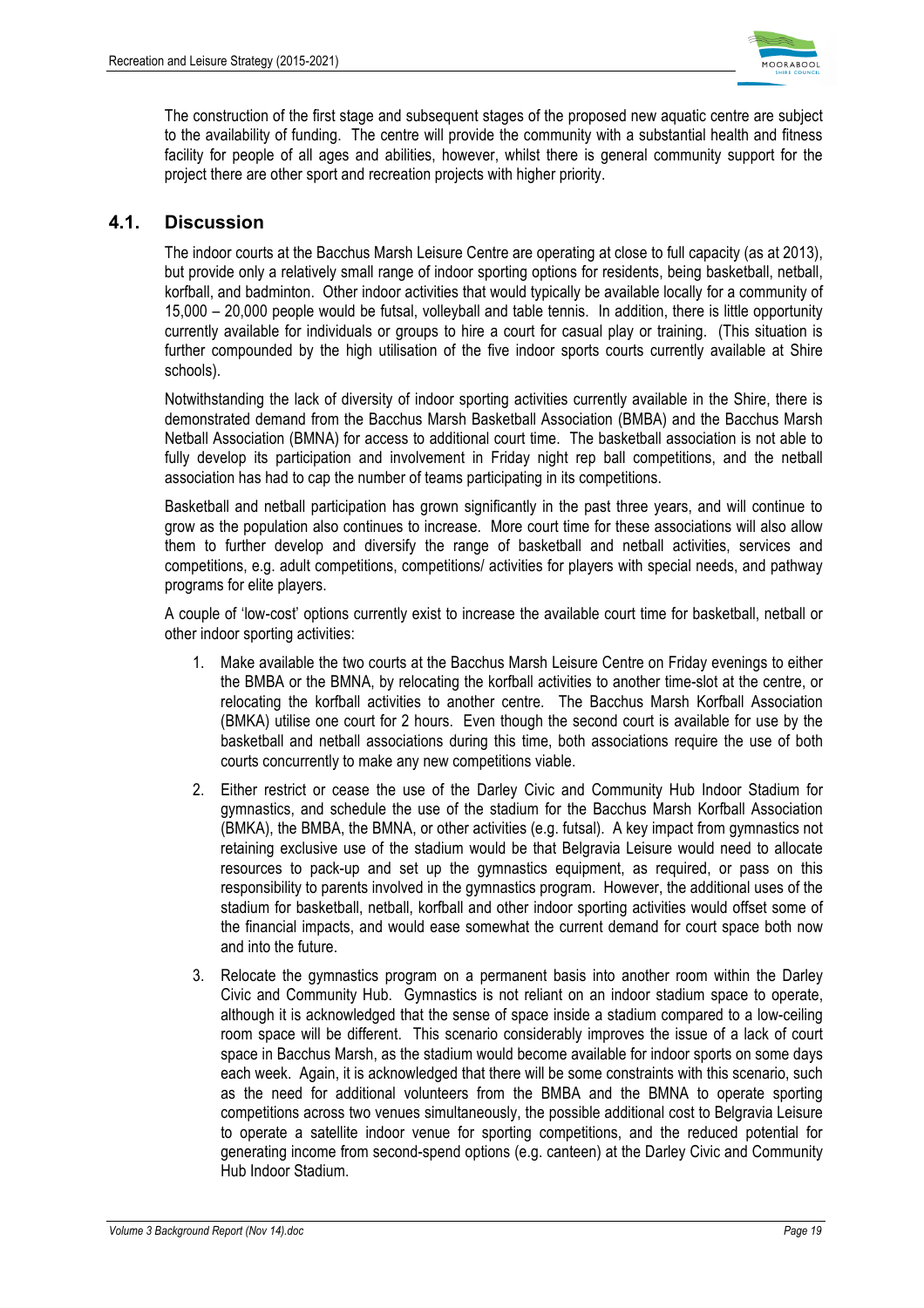

The sports facility benchmarking identifies the need for additional indoor courts within the Shire to meet demand by 2041. In accepting that access is required in the short to medium term to at least one new indoor court, a more sustainable option to immediately resolve the current demand for indoor sporting space is to extend the Bacchus Marsh Leisure Centre by 1-2 courts. An extension will also provide an opportunity to reassess the functionality of the existing layout of the centre, and could provide a costeffective opportunity to expand the fitness gym and provide a multipurpose room whose core use will be as a group fitness space. Any future planning to improve the provision of health and fitness facilities at the leisure centre should be undertaken in the context that eventually all of these services may be relocated to purpose-built facilities in the proposed new aquatic leisure centre.

The benefit of planning for improved health and fitness facilities in the short-term at the leisure centre, if it is extended, is that these areas can generate good profits to offset the deficit typically associated with managing stadiums. Notwithstanding this, there will be economies of scale possible from the management of 3-4 indoor courts located together at the leisure centre, compared to operating two courts at the leisure centre and a third court at the Darley Civic and Community Hub Indoor Stadium. The extension of the leisure centre will also allow the gymnastics program to be retained at the Darley Civic and Community Hub Indoor Stadium in the medium term, which should assist it to grow and develop further as the population and demand for junior gym also grow.

#### **Possible Directions**

Some potential directions for consideration include:

- 1. Investigate options to better utilise the Darley Civic and Community Hub Indoor Stadium, including reducing the use of the stadium for gymnastics and introducing indoor court sports.
- 2. Plan for the extension of the Bacchus Marsh Leisure Centre by 1-2 courts, and provide new or upgraded space for the fitness gym and group fitness.
- 3. Construct a new aquatic leisure centre in Bacchus Marsh that will provide an integrated aquatic and health and fitness facility when fully built and operational.
- 4. Retain and upgrade the Ballan Seasonal Outdoor Pool.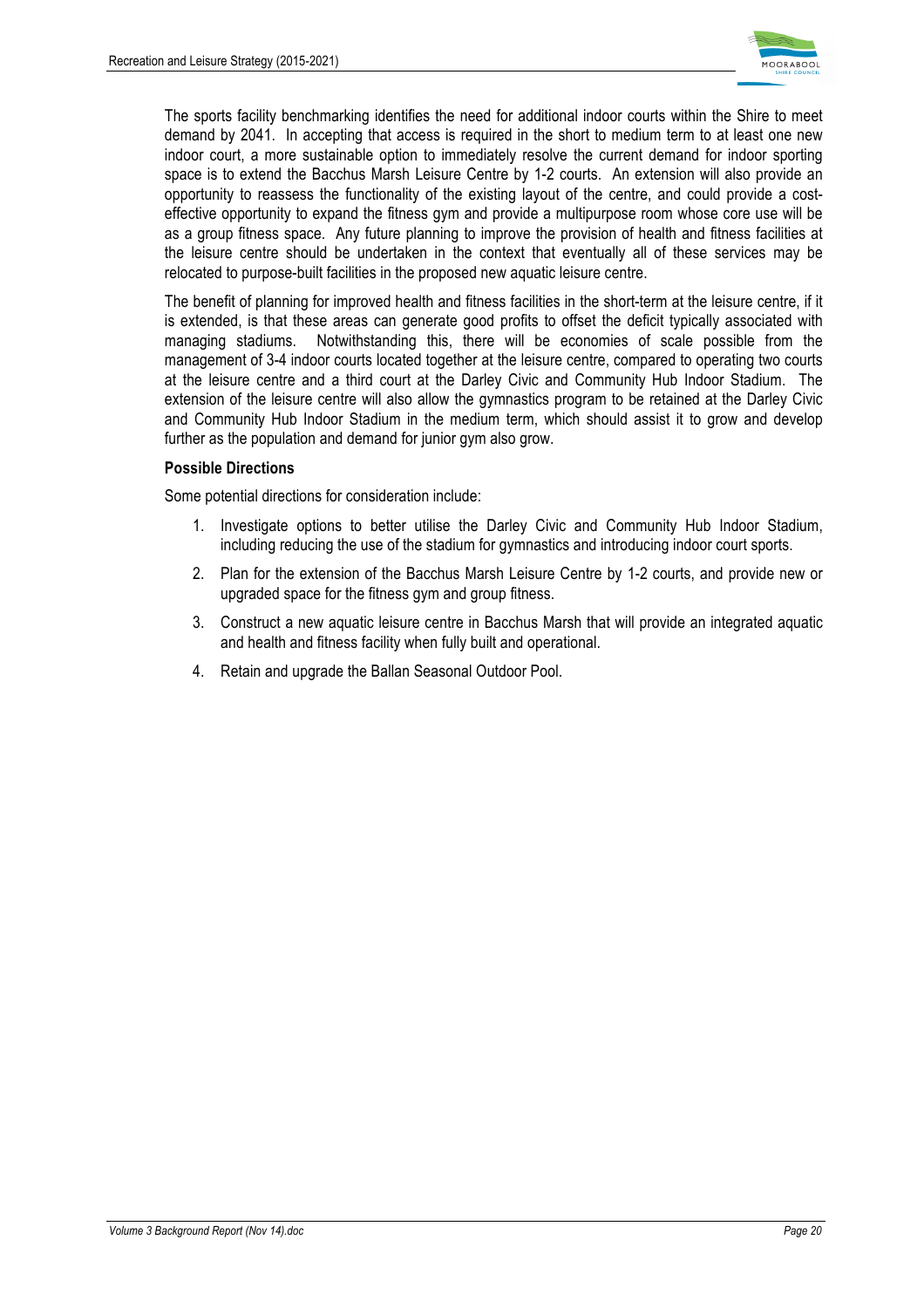

# **5. CURRENT SUPPLY OF PLAY SPACES**

Council's inventory of play spaces has been expanded and updated as part of this study. It has been expanded to include a more comprehensive inventory of the equipment available at each play space, and the availability of associated amenities, such as seats, toilets, shade, etc. The updating of the inventory was undertaken by a combination of site visits, reviewing aerial photographs of play spaces, and input from Council staff.

There are currently 58 play spaces across the Shire, which includes the BMX track at Darley and the skate parks located in Bacchus Marsh and Ballan. The play spaces are located on a combination of Council land, Crown land, education land, and private land. A summary of the quantity and hierarchy of play spaces by township and planning region is shown in Table 14 (excludes the 12 play spaces located at pre-schools, schools and the Bacchus Marsh McDonalds store, as these are not freely available to the public at all times).

An abbreviated inventory of play spaces is available in Appendix 2, whilst the complete inventory has been created as a separate file for Council.

| Township /<br><b>Planning Region</b> | OCEN |                                                                                                                                                                                                                                           | Res            |                                     | <b>Sychology</b>                    |  |
|--------------------------------------|------|-------------------------------------------------------------------------------------------------------------------------------------------------------------------------------------------------------------------------------------------|----------------|-------------------------------------|-------------------------------------|--|
| <b>Bacchus Marsh</b>                 | 3    | 1                                                                                                                                                                                                                                         | $\overline{a}$ |                                     | 1                                   |  |
| Darley                               | 5    | 4                                                                                                                                                                                                                                         | 1              | 1                                   |                                     |  |
| <b>Maddingley</b>                    | 3    | 3                                                                                                                                                                                                                                         | L              | $\overline{a}$                      |                                     |  |
| Coimadai                             |      | $\overline{a}$                                                                                                                                                                                                                            | 1              |                                     |                                     |  |
| <b>Hopetoun Park</b>                 | 1    | $\overline{a}$                                                                                                                                                                                                                            | ä,             | L,                                  |                                     |  |
| <b>Balliang</b>                      | 1    | j<br>L.                                                                                                                                                                                                                                   | ÷.             |                                     | Î                                   |  |
| <b>Bacchus Marsh Region</b>          | 13   | j<br>8                                                                                                                                                                                                                                    | $\overline{2}$ | <b>Contractor</b><br>$\overline{1}$ | <b>Contractor</b><br>$\overline{1}$ |  |
| <b>Ballan</b>                        | 3    | i<br>Samuel Sal<br>1                                                                                                                                                                                                                      |                |                                     | <b>CONTRACTOR</b><br>1              |  |
| Greendale                            | 1    | 1                                                                                                                                                                                                                                         |                | I                                   |                                     |  |
| Gordon                               | 1    | 1                                                                                                                                                                                                                                         | $\overline{a}$ | $\overline{a}$                      | L,                                  |  |
| <b>Mount Wallace</b>                 | 1    | $\overline{a}$                                                                                                                                                                                                                            | $\overline{a}$ | L,                                  |                                     |  |
| <b>Beremboke</b>                     |      | <b>Continued in the continued in the continued in the continued in the continued in the continued in the continued in the continued in the continued in the continued in the continued in the continued in the continued in the </b><br>1 |                |                                     |                                     |  |
| <b>Ballan Region</b>                 | 6    | 4                                                                                                                                                                                                                                         | $\Omega$       | <b>Contractor</b><br>$\overline{0}$ | <b>Contractor</b><br>$\overline{1}$ |  |
| <b>Wallace</b>                       | 1    |                                                                                                                                                                                                                                           |                |                                     |                                     |  |
| <b>Bungaree</b>                      | 1    |                                                                                                                                                                                                                                           |                |                                     |                                     |  |
| <b>Spargo Creek</b>                  |      | 1                                                                                                                                                                                                                                         |                |                                     |                                     |  |
| <b>Bullarook</b>                     | 1    | L                                                                                                                                                                                                                                         | L,             | ä,                                  | L,                                  |  |
| <b>Millbrook</b>                     | 1    | L.                                                                                                                                                                                                                                        | L,             | ä,                                  |                                     |  |
| <b>Dunnstown</b>                     |      | 1                                                                                                                                                                                                                                         |                |                                     |                                     |  |
| Navigators                           |      | 1                                                                                                                                                                                                                                         | $\overline{a}$ |                                     |                                     |  |
| Yendon<br>.                          | 1    | L                                                                                                                                                                                                                                         | $\overline{a}$ | $\overline{a}$                      | L                                   |  |
| Lal Lal<br><b>Contract Contract</b>  | 1    |                                                                                                                                                                                                                                           |                |                                     | L,                                  |  |
| <b>Elaine</b>                        | ÷,   | 1<br>į                                                                                                                                                                                                                                    | $\overline{a}$ |                                     |                                     |  |
| <b>West Moorabool Region</b>         | 6    | l<br>4                                                                                                                                                                                                                                    | $\mathbf{0}$   | <b>Contract</b><br>0                | l<br>$\mathbf{0}$                   |  |
| Total                                | 25   | l<br>16                                                                                                                                                                                                                                   | $\overline{2}$ | 1                                   | $\overline{2}$                      |  |

|  | Table 14 – Location, Hierarchy and Distribution of Play Spaces in Moorabool Shire (2014) |
|--|------------------------------------------------------------------------------------------|
|  |                                                                                          |

- Local = contain opportunities for solitary, parallel and group play, generally designed for 3-7 year olds
- District = provide a wider range of play opportunities than local play spaces, typically service a number of neighbourhood areas, and are usually strategically located within larger reserves
- Regional = generally large and provide a broad mix of different play opportunities and experiences for all ages and abilities, or may be larger, single purpose facilities

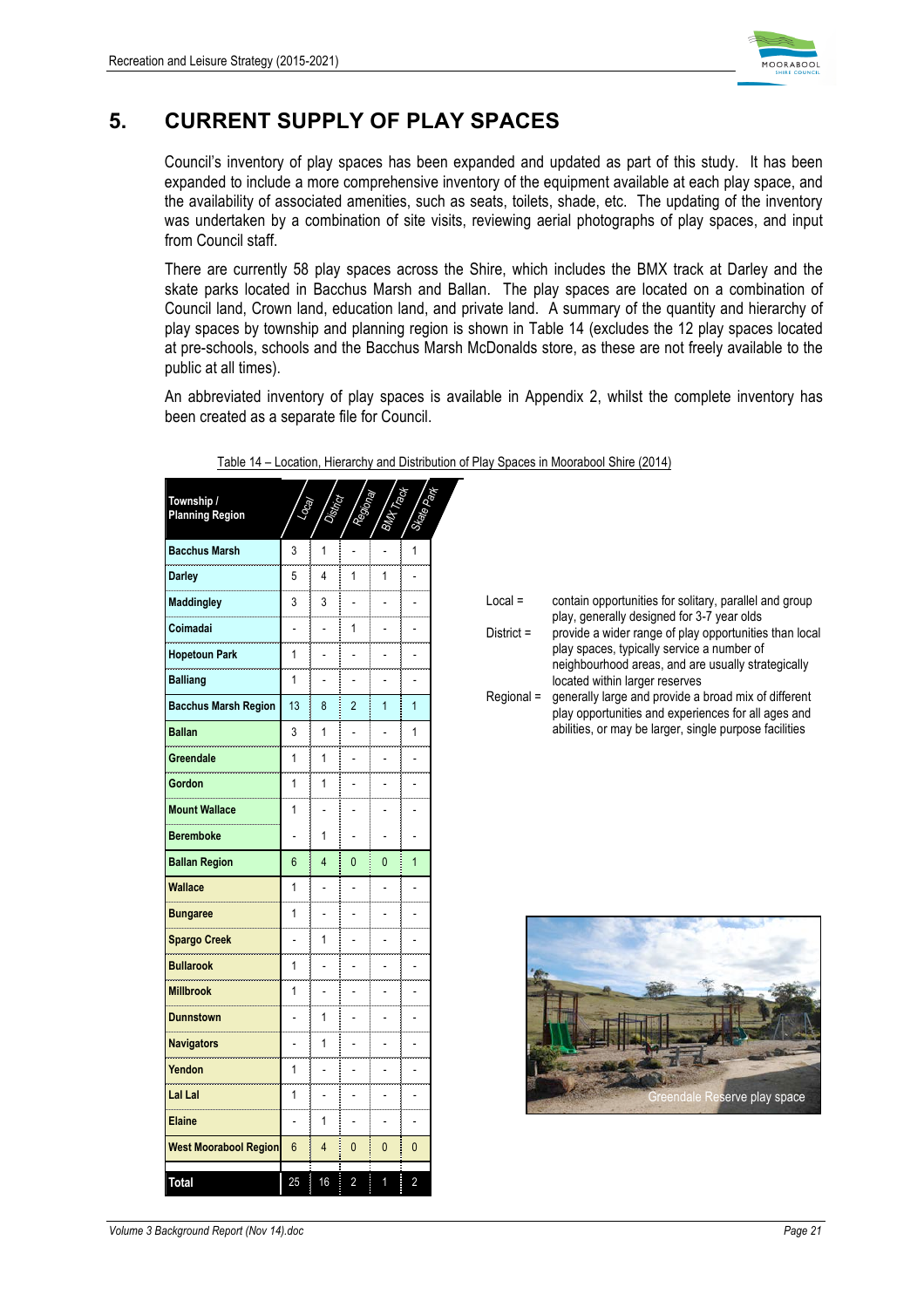

The summary of the number, hierarchy, distribution and ownership of play spaces is:

- Over half of all available play spaces (25) are classified as 'local' play spaces.
- There are only two 'regional' play spaces available throughout the Shire, and both are located in East Moorabool Region.
- There are 12 play spaces located at pre-schools, schools and the Bacchus Marsh McDonalds store, and are not freely available to the public at all times.
- Just over half of the available play spaces (25) are located in Bacchus Marsh and Surrounds.
- There are no BMX or skate parks in the West Moorabool Region.
- Most of the rural play spaces are associated with other community facilities, such as halls, tennis courts, and recreation reserves.

Research undertaken by Council in 2012 identified that 90% of all Bacchus Marsh, Darley and Maddingley residences are within 500m of a play space (Council's current policy), and over 95% of rural residences are within a 10km radius of a play space. In relation to condition of equipment, the Council's *Standard Operating Procedures for Playgrounds* report (2009) states that "*as at December 2009, all existing playground equipment complies with the relevant Australian Standards*."

As residential areas within the Shire continue to expand, Council will need to plan for additional play spaces to meet the demand by residents. Many of the new play spaces may be funded and constructed by developers.

# **5.1. Current Policies and Procedures**

Council has produced several documents related to play spaces:

- 1. *Standard Operating Procedures for Playgrounds (2009)* This document identifies a hierarchy for play spaces, i.e. local, neighbourhood, regional and
	- specialised; safety issues; audit schedules; play equipment; risk management; accessibility checklist; and an audit inspection template.
- 2. *Playground Management Policy* This document provides a framework to guide Council's decision-making processes for play spaces.
- 3. *Playground Register* This document contains details about each play space, including its components and inspection records.

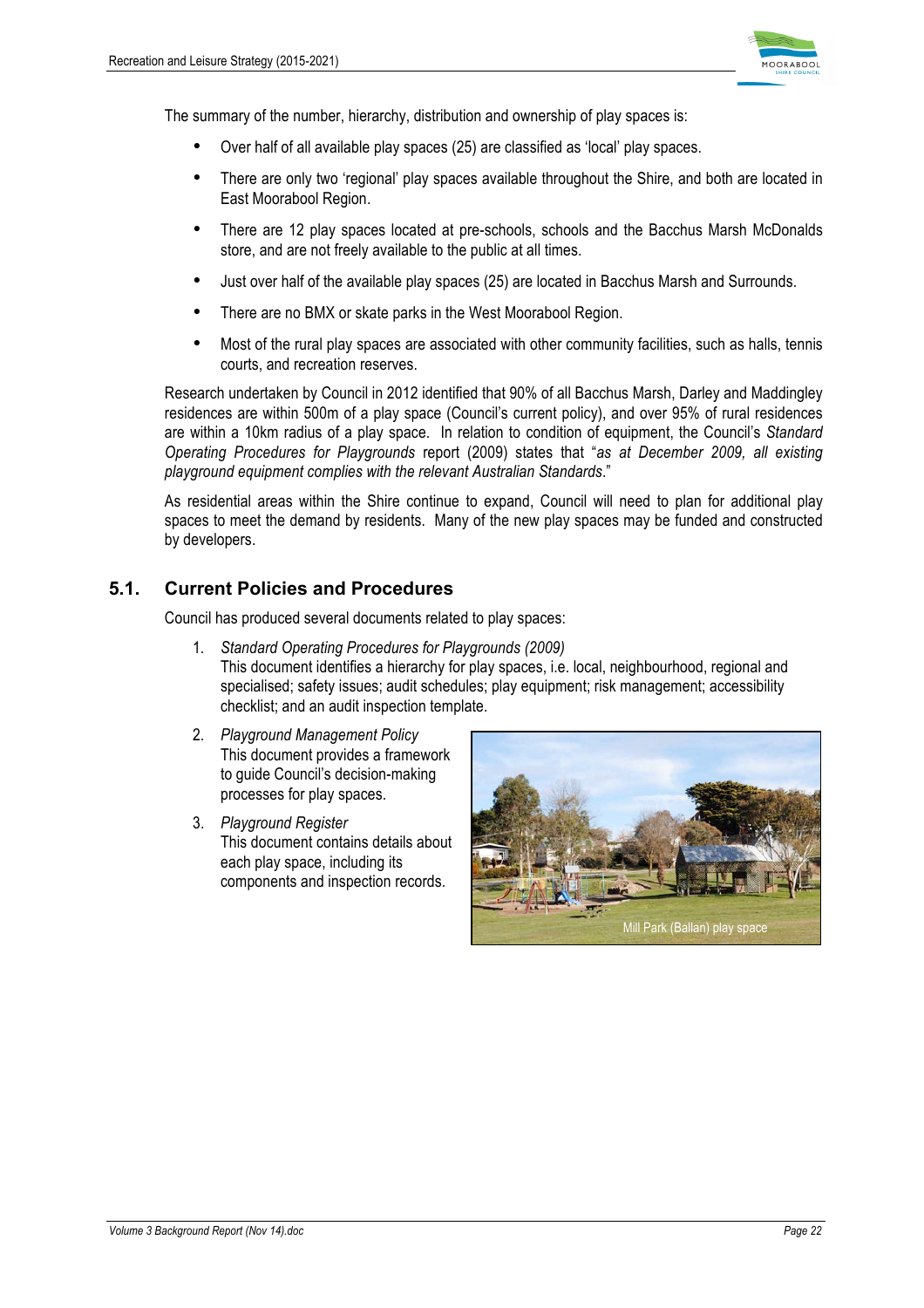

## **5.2. Discussion**

Council's current system of managing play spaces appears to be primarily based on replacement of play equipment at the end of its lifespan and regular risk assessments and audits. Whilst both of these tasks are important, there appears to be a gap in relation to the development of play value, diversity of play opportunities, inclusion and accessibility, i.e. strategic planning for play spaces.

The assessment of current standards table produced as part of the *Standard Operating Procedures for Playgrounds (2009)* refers to diversity of activities as high, medium or low (based on the number of activities provided). Diversity of play opportunities at a municipal level translates to each play space offering something slightly different to all other play spaces. Diversity within a play space ensures that there is a range of different activities on offer, such as space for ball games or running; quiet, contemplative areas; different types of activities, such as climbing, balance, spinning, and sliding, and areas where people can congregate and socialise. A classification based on catchment, diversity and scale is recommended to be considered when preparing the Play Spaces Strategy.

There is no reference to natural play features in the mix of opportunities, nor any mention of activities that provide an element of challenge for participants. There is a strong focus at present on the provision of both natural features and challenging play opportunities for children of all ages.

The *Standard Operating Procedures for Playgrounds* report assesses a majority of play spaces in the Shire as 'low' for people with a disability, although recognises the processes that need to be incorporated to ensure accessibility. This criteria needs to be put into action to ensure that more play spaces in the Shire are inclusive and accessible for people of all abilities.

The *Playground Management Policy* identifies the need for draft guidelines for the provision of play spaces in new subdivisions and a strategic plan for the provision of new or upgraded play spaces within the Shire by August 2010. Both of these documents would be of great value to Moorabool Shire, but neither task appears to have been undertaken to date.

#### **Interim Directions**

Some potential directions for consideration include:

- 1. Prepare a Play Space Strategy to help inform future planning, design, management and maintenance of play spaces by Moorabool Shire Council and others (such as developers), focussing on accessibility, diversity (including natural play spaces), inclusion and improved play value.
- 2. Review play space and capital works budgets to ensure sufficient funds are being budgeted to maintain and develop play spaces.
- 3. Consider developing joint-use agreements with schools to facilitate after hours access to play spaces on Department of Education and Early Child Development land.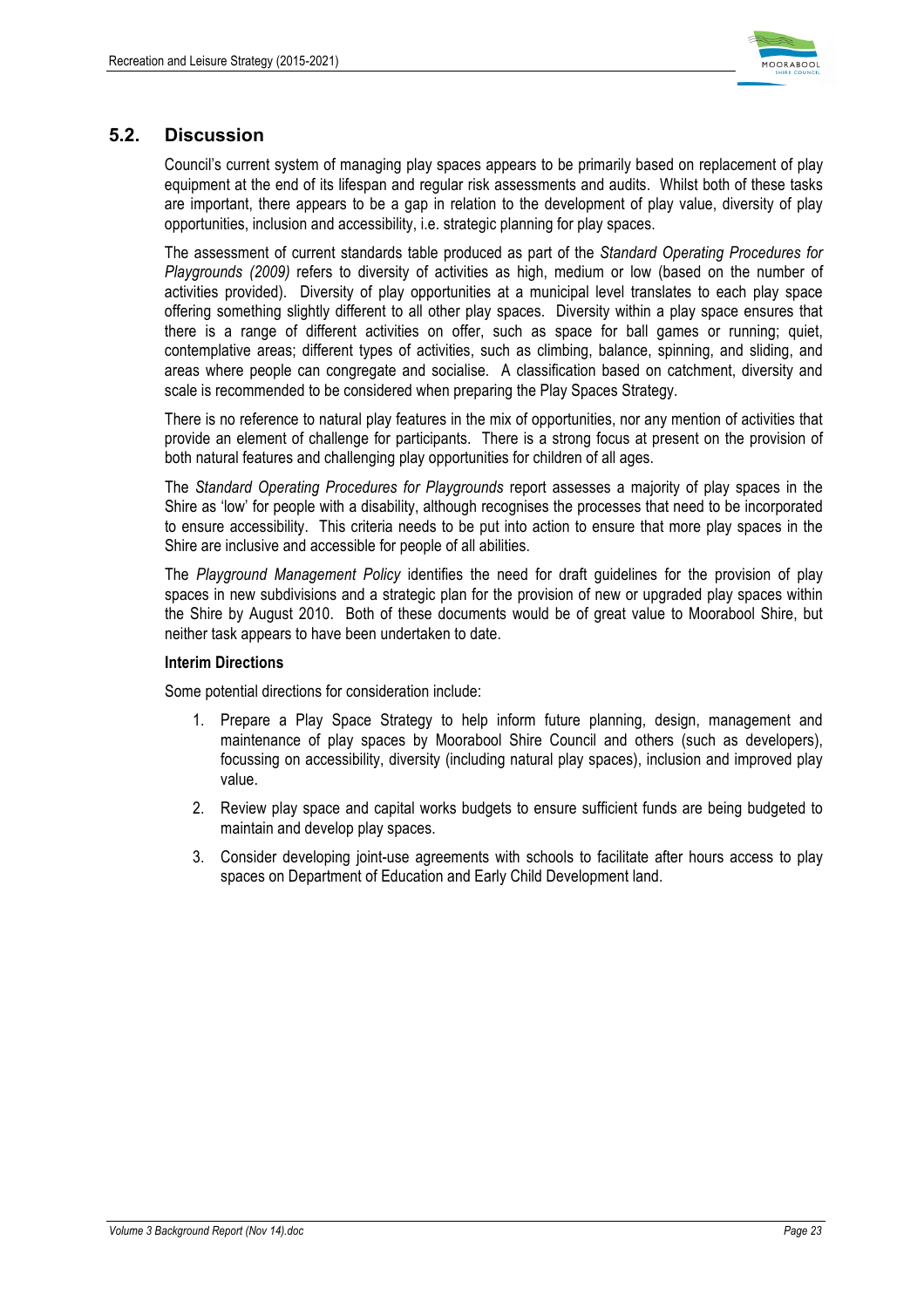

# **6. RECREATION RESERVE MANAGEMENT**

There are 23 recreation reserves located in Moorabool Shire that have spaces or facilities that accommodate sport or active recreation. There are several ownership and management arrangements:

- One is Council-owned and managed.
- Six are Council-owned and managed by a Section 86 Committee.
- 13 are owned by the Department of Environment and Primary Industries (DEPI) and are managed by DEPI appointed Committees.
- One has parts Council-owned and DEPI owned, and is managed by a Section 86 Committee.
- One is owned by DEPI and is managed by Council.
- One is owned by DEPI, and Council has been delegated responsibility for its management, but has re-delegated its management responsibility to a Section 86 Committee.

Table 15 – Ownership and Management Arrangements of the Sporting and Active Recreation Reserves in Moorabool Shire

| <b>Reserve</b>                                | <b>Owner</b> | <b>Governance Arrangements</b> |
|-----------------------------------------------|--------------|--------------------------------|
| Darley Civic and Community Hub                | Council      | Council                        |
| <b>Dunnstown Recreation Reserve</b>           | Council      | Council - Section 86 CoM       |
| <b>Elaine Recreation Reserve</b>              | Council      | Council - Section 86 CoM       |
| <b>Greendale Reserve</b>                      | Council      | Council - Section 86 CoM       |
| <b>Maddingley Park</b>                        | Council/DEPI | Council - Section 86 CoM       |
| <b>Masons Lane Reserve</b>                    | Council      | Council - Section 86 CoM       |
| <b>Navigators Community Centre</b>            | Council      | Council - Section 86 CoM       |
| <b>Wallace Recreation Reserve</b>             | Council      | Council - Section 86 CoM       |
| Bacchus Marsh Racecourse & Recreation Reserve | <b>DEPI</b>  | Council - Section 86 CoM       |
| <b>Ballan Recreation Reserve</b>              | <b>DEPI</b>  | <b>DEPI - CoM</b>              |
| <b>Beremboke Recreation Reserve</b>           | <b>DEPI</b>  | DEPI - CoM                     |
| <b>Blackwood Sports Ground</b>                | <b>DEPI</b>  | <b>DEPI - CoM</b>              |
| <b>Bullarook Recreation Reserve</b>           | <b>DEPI</b>  | <b>DEPI - CoM</b>              |
| <b>Bungaree Recreation Reserve</b>            | <b>DEPI</b>  | <b>DEPI - CoM</b>              |
| <b>Clarendon Recreation Reserve</b>           | <b>DEPI</b>  | <b>DEPI - CoM</b>              |
| <b>Darley Park</b>                            | <b>DEPI</b>  | Council                        |
| Gordon Public Park (Tennis Courts)            | <b>DEPI</b>  | DEPI - CoM                     |
| <b>Gordon Recreation Reserve</b>              | <b>DEPI</b>  | <b>DEPI - CoM</b>              |
| Korweinguboora Recreation Reserve             | <b>DEPI</b>  | <b>DEPI - CoM</b>              |
| <b>Morrisons Recreation Reserve</b>           | <b>DEPI</b>  | <b>DEPI - CoM</b>              |
| Mt Egerton Recreation Reserve                 | <b>DEPI</b>  | <b>DEPI - CoM</b>              |
| <b>Myrniong Recreation Reserve</b>            | <b>DEPI</b>  | <b>DEPI - CoM</b>              |
| Yendon Recreation Reserve (Tennis Courts)     | <b>DEPI</b>  | DEPI - CoM                     |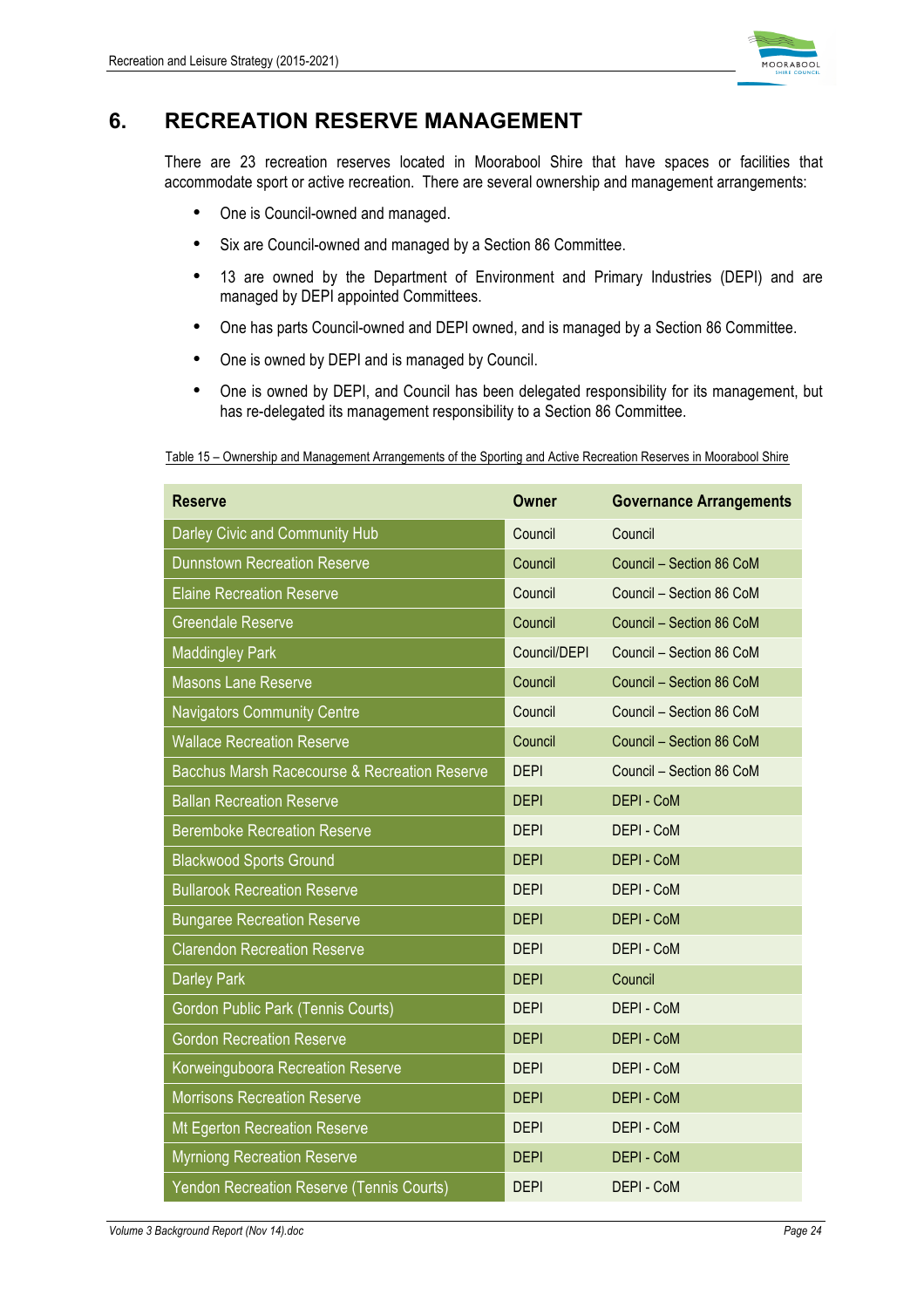

For those reserves managed by committees, Council currently provides an annual operating grant to contribute to the costs of management and maintenance of the reserves, but primarily to meet the cost of maintaining the sportsgrounds. However, Council acknowledges that its funding contribution to most reserves has not kept pace with the actual cost to the committees to satisfactorily maintain them. This shortfall is compounded at those reserves that are experiencing increased sporting use as a result of expanding populations and the ongoing trend of increased participation in junior sport. These factors are creating a need for more access to sportsgrounds for training and matches, hence additional maintenance. As a result, the funding model outlined in Council's *Reserve Funding Policy* requires review.

Council's *Appointments and Delegation Policy* outlines the role and function of the reserve committees of management appointed by Council. The role of the committees is to:

- 1. Manage the operations (maintenance and usage) of the reserve on behalf of the Council.
- 2. Act in accordance with Council policies and within the Committee Instrument of Delegation.
- 3. Communicate with reserve users and the broader community regarding the management and access of the reserve.
- 4. Generally act in the best interest of user groups.

Under the powers and responsibilities vested in the committees of management, the committees undertake the management and maintenance of reserves, ensure facilities are available for public use, and commit to liaising with Council in relation to all major works and capital development to ensure compliance with legislative requirements. In relation to fees and charges paid by permanent reserve user groups, Council collects and retains all fees payable at reserves located in the east of the Shire, whilst the respective reserve committees retain all fees payable at reserves located in the west of the Shire.





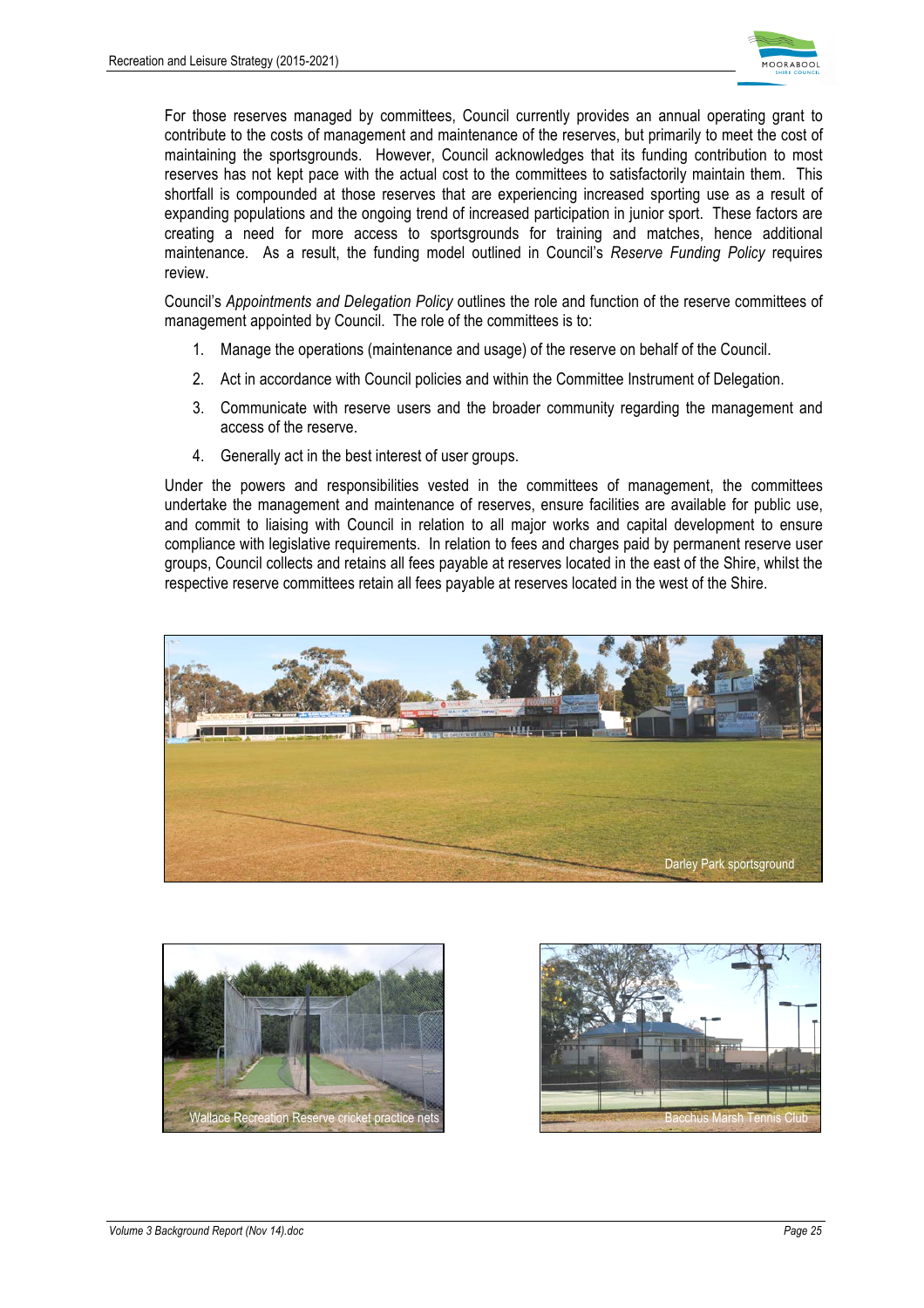

# **6.1. Discussion**

In recent years, some committees have experienced difficulties in satisfactorily fulfilling their obligations under the terms of the delegation. In fact, a review undertaken by Council last year that assessed the functionality and effectiveness of the then 11 Council-appointed committees found that seven committees were functioning adequately, three were not functioning, and one was semi-functional. Of significance is the fact that three of the four reserves located in the eastern part of the Shire were assessed as not functioning adequately, or were semi-functional.

The key issues impacting the committees responsible for the reserves in the eastern part of the Shire are as follows.

- The increased effort required by club volunteers to manage the increasing number of teams in their respective clubs is resulting in a reduced number of volunteers who are willing and available for membership of reserve committees.
- The increased number of teams and subsequent increased use of sportsgrounds requires a corresponding increase in the level of maintenance of the playing surfaces, and new skills and expertise to improve the capacity and capability of grounds to absorb an increased use.
- The lack of committee succession plans and willingness of committee members to assume roles of responsibility, such as President and Secretary, has reduced the size and functionality of some committees to a level where meetings are not being held regularly, if at all.
- The increased awareness of volunteers of the risks associated with using machinery and equipment for which they are not qualified has reduced the pool of available volunteers to undertake maintenance tasks that require the use of machinery.

A direct impact on Council has been the increased need for Recreation Development staff, Assets/ Infrastructure staff and Parks staff to become involved in arbitrating conflicts between reserve committees, user groups and other hirers, and to undertake sportsground maintenance tasks. Council now undertakes the sportsground maintenance at Darley Park, Maddingley Park and Masons Lane.

With the population projected to continue to increase in East Moorabool, **a more sustainable and strategic reserve management framework is required for Maddingley Park, Masons Lane and the Bacchus Marsh Racecourse & Recreation Reserve, and any new active sportsgrounds constructed in future in this growth area.**

As mentioned, in the past couple of years, Council has taken over the responsibility for the maintenance of some sportsgrounds at selected recreation reserves where there are reserve committees still in place, and which previously maintained the grounds and buildings. Council commenced this practice partially as a result of the inability of the reserve committees to maintain grounds to an acceptable standard, and partially due to the increased usage of some grounds creating an unsustainable burden on the human and financial resources of reserve committees.

East Moorabool continues to expand rapidly and is attracting families who have grown up in Melbourne. As a result, many have high expectations for the standard and quality of sporting facilities and they have not previously been in situations where local community members are responsible for directly managing and maintaining sportsgrounds. As East Moorabool continues to urbanise, it will become increasingly more difficult for reserve committees to remain viable and to therefore fulfil all duties and responsibilities historically carried out by them.

It is timely for Council to develop and adopt a strategic framework to determine the appropriate management model required for each of the Council's community facilities. Council should also introduce a formal policy to levy fees and charges at recreation reserves where it has assumed the responsibility for maintaining the sportsgrounds. The policy should be rolled out across existing reserves, as required, and be adopted for any new reserves developed in East Moorabool for which Council will be the management authority.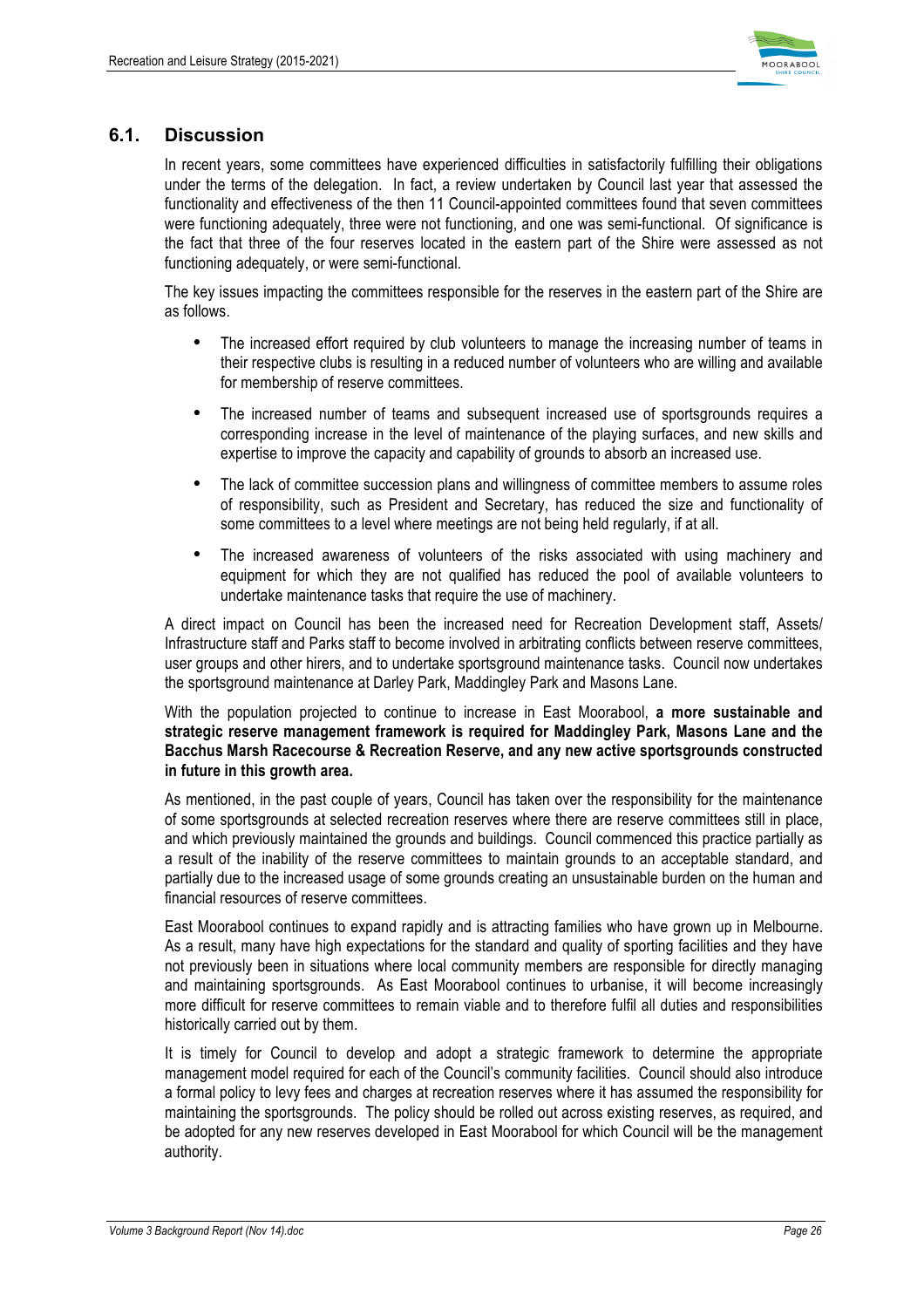

#### **Interim Directions**

Some potential directions for consideration include:

- 1. Continue to assess the future of committees of management on a case by case basis to ensure the most appropriate management and maintenance model is in place therefore maximising the benefits to the community.
- 2. Where committees of management are dissolved at reserves (or in the case of the Darley Civic and Community Hub where there has never been a committee), introduce reserve reference or advisory groups. The purpose of such groups would be to facilitate a formal process of dialogue between tenant groups, to facilitate a formal process of information exchange between Council and tenant groups, and to assist Council and user groups to prioritise capital upgrades and major maintenance items.
- 3. Review the current policies and processes for the annual allocation of sportsgrounds and other facilities located on reserves to user groups, including defining maintenance responsibilities between Council and the tenant groups, determining fees and charges (see Section 7.2), and preparing a capital works contributions framework for upgraded and new facilities on reserves (see Section 7.3).
- 4. Continue to delegate the management of sporting and active recreation reserves in West Moorabool to volunteer committees of management, as the majority are working effectively.

# **6.2. Fees and Charges Principles**

Pricing policies for sportsgrounds and pavilions should be underpinned by a clearly defined set of principles. It is proposed that the following principles underpin a sportsground fees and charges policy for the Moorabool Shire Council, which are principles and foundations utilised in best practice policy implemented by other local government authorities.

- a) Council should manage and control all costs associated with the maintenance and renovation of sportsgrounds and pavilions to agreed standards for which it is responsible.
- b) Council should manage and control the setting and collection of fees and charges, and they should be reviewed annually via Council's budget process.
- c) All user groups on Council-owned or Council-managed reserves that have been transferred back to Council to maintain should be levied appropriate fees and charges.
- d) Any fees and charges system should endeavour to recover a percentage of sportsground and pavilion maintenance costs.
- e) Consider providing reduced fees and charges for selected target groups that use sportsgrounds as a means to encourage participation in physical participation.
- f) Sportsgrounds have a residual benefit to the community as open space, and as a consequence, the cost of providing the resource should be shared between sports clubs and ratepayers where the general public have access to the reserve.
- g) Costs to be recovered through the proposed pricing policy should focus on a percentage contribution towards the direct costs of maintaining the sportsground resulting from usage.
- h) The cost of capital works to upgrade playing fields and pavilions should not be taken into consideration in determining sportsground fees and charges.
- i) Seasonal fees and charges levied for use of a sportsground and pavilion should be shared proportionately between tenants, if more than one seasonal user group shares a facility.
- j) User groups using better standard sportsgrounds and pavilions should contribute more than groups using basic standard grounds and facilities, to ensure equity and access for all to facilities.
- k) Seasonal fees and charges should be consistent for the same grade and quality of sportsgrounds and pavilions across the Shire.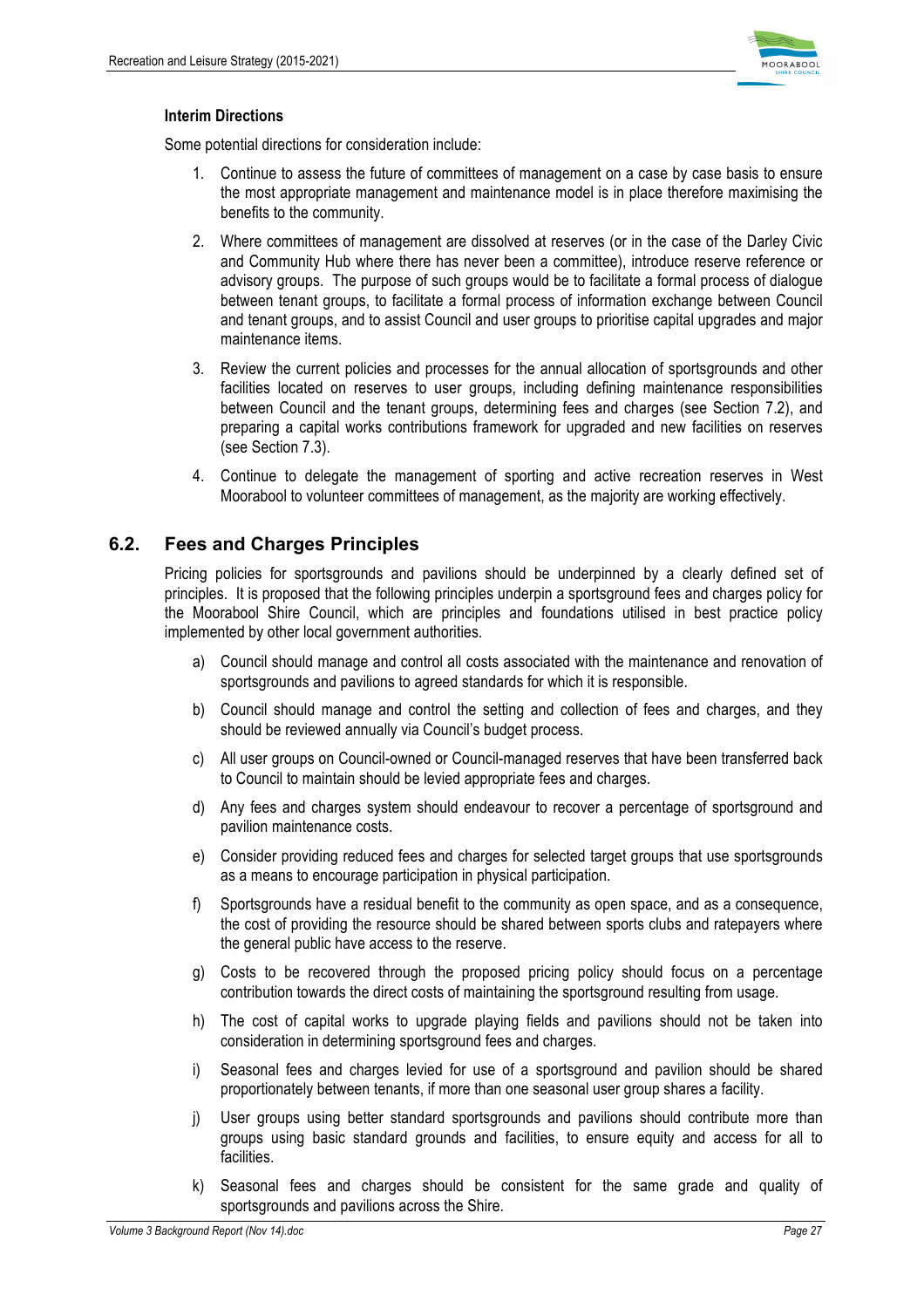

l) Commercial organisations, semi-commercial clubs, or user groups generating revenue from Council-owned or Council-managed sportsgrounds and pavilions should be required to pay a negotiated rate for use of their facilities.

It is recommended that the principles outlined be used to underpin any future sportsground fees and charges policy for Moorabool Shire Council.

In addition, if a percentage of recoupment of maintenance costs does become the basis for determining annual fees, Council should determine what the percentage of recoupment should be. Further, Council may need to consider a staged approach for the introduction of a new fees and charges policy, particularly if the new fee schedules are significantly greater to what user groups are currently being charged.

# **6.3. Capital Works Contribution Framework**

A common issue for many local governments when assessing requests for capital improvements to existing or new sporting facilities, is deciding what projects should be its sole responsibility to fund, what projects should be the applicant's (or sports club's) responsibility to fund, and what projects should be jointly funded in a partnership approach.

Council requires a clear delineation and distinction between what might be the Moorabool Shire Council's responsibility to fund, and what might be a club's or reserve committee's responsibility to fund in relation to the standard provision of sporting infrastructure at Council-owned or managed reserves and sporting facilities<sup>20</sup>. In some instances there may be shared responsibility and this should be clarified within any new framework for capital works contributions.

There is likely to be progressive upgrade of existing sporting facilities as well as the development of new ones. Any proposed new framework should recognise that there has been (and continues to be) a shared responsibility between Council and the community for the development of sporting facilities in the Shire. The proposed framework should also acknowledge that it may not always be possible for the Council or the community to independently fund the full cost of the development of sporting facilities to a level that both the Council and/or the community aspires.

One of the intended outcomes for any new capital works contribution framework should be to create or enhance positive user attitudes, responsibility, and ownership for publicly owned sporting facilities, especially where users have contributed to their development.

The following Principles provide a basis or context for the development and application for any new capital works contribution framework.

- a) Council acknowledges that it has a responsibility for the provision of the 'core' infrastructure at community sporting facilities, being the components of an overall sporting facility that are required for the "game to be played". This includes the playing surface/area, basic change rooms and associated amenities, storage, and provision for some car parking located within a reasonable distance of the facility.
- b) Sporting facilities will comprise of a range of infrastructure suitable and appropriate for the sport to be played at the level it has been designated, that is, commensurate with the standard of competition of the affiliate league or association.
- c) All new sporting facilities will provide access for people with a disability, and it shall be the aim of Council, reserve committees and sporting groups to have all existing facilities made accessible.
- d) Council recognises the value of (and may provide incentives for) user group contributions towards the capital development of sporting facilities and the maintenance of facilities.
- e) User groups will finance any approved capital works projects that are designed to gain income considered to be over and above what would be considered to be a club's 'normal operations', such as reserve perimeter fences (for the purpose of charging a ground admittance), extensions to canteens, and the construction of and/or improvements to social club areas with exclusive use.

 $\overline{a}$ *20 It is acknowledged that there are some recreation reserves that are publicly accessible and community managed but are not Council-owned, nor is Council the delegated committee of management (in the case of DEPI reserves). It would be at Council's discretion whether it would choose to incorporate such reserves within any proposed capital works contribution framework.*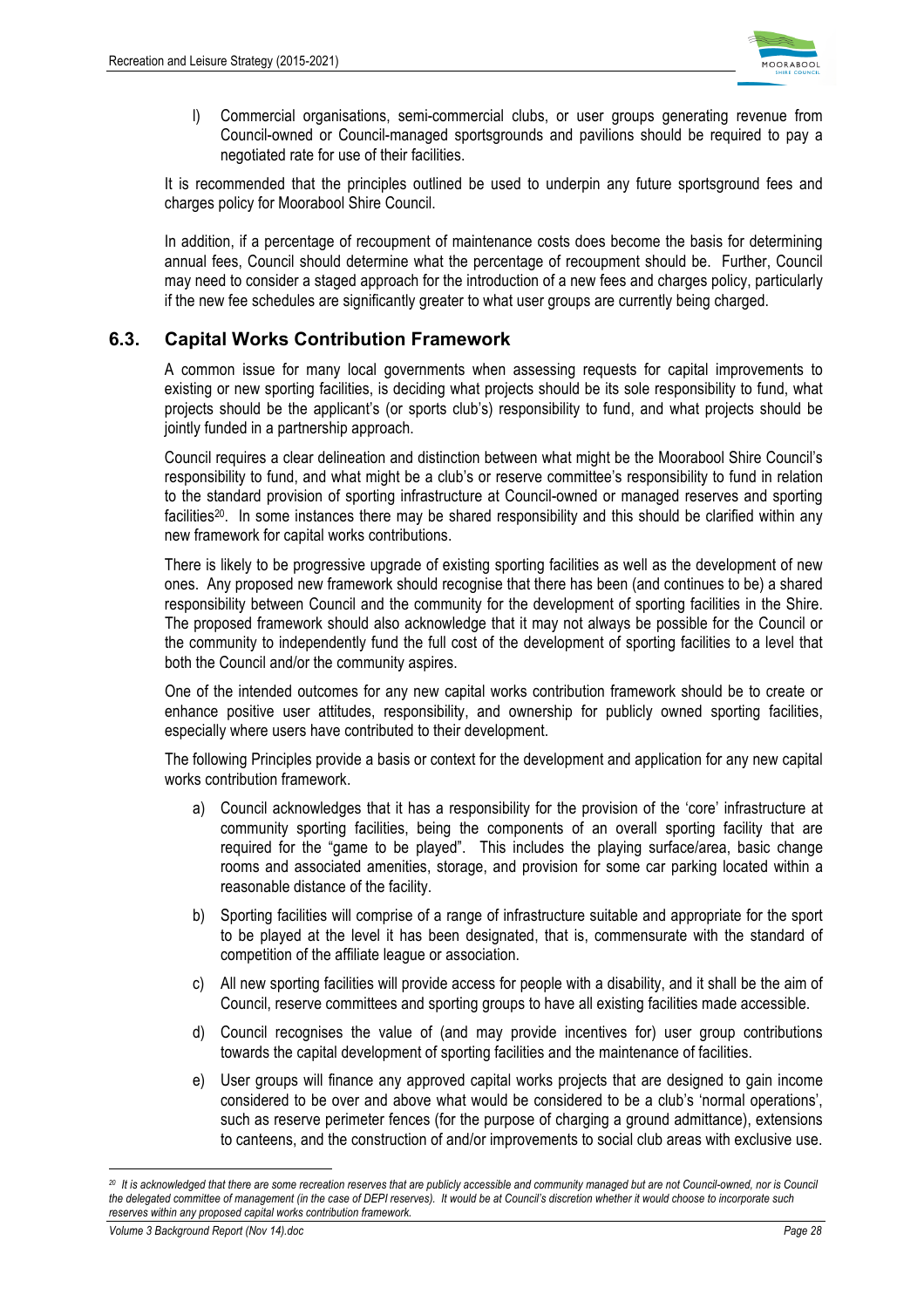

- f) Council will enhance the long-term viability of sporting facilities, reserve committees and community sporting groups by ensuring that:
	- Groups do not unnecessarily overcapitalise on developments.
	- − Groups are able to demonstrate a sound history of fiscal responsibility and develop appropriate and achievable funding plans, prior to approval being granted for large capital improvement projects being undertaken by groups.
	- − Facilities are located and designed so as to strengthen the sport and the existing group's membership/ participant base.
- g) Clubs undertaking minor maintenance works must comply with relevant building codes and regulations, including OH&S and risk management.
- h) Prior to the commencement of any significant capital improvement project, user groups shall require written support from all other regular user groups at their respective recreation reserve or leisure facility, and approval from Council.
- i) Floodlights will be approved (subject to Town Planning approval) where an increase in sports participation is likely to result and/or to minimise the risk of injury through a club's capacity to better manage the utilisation of all areas of a playing field.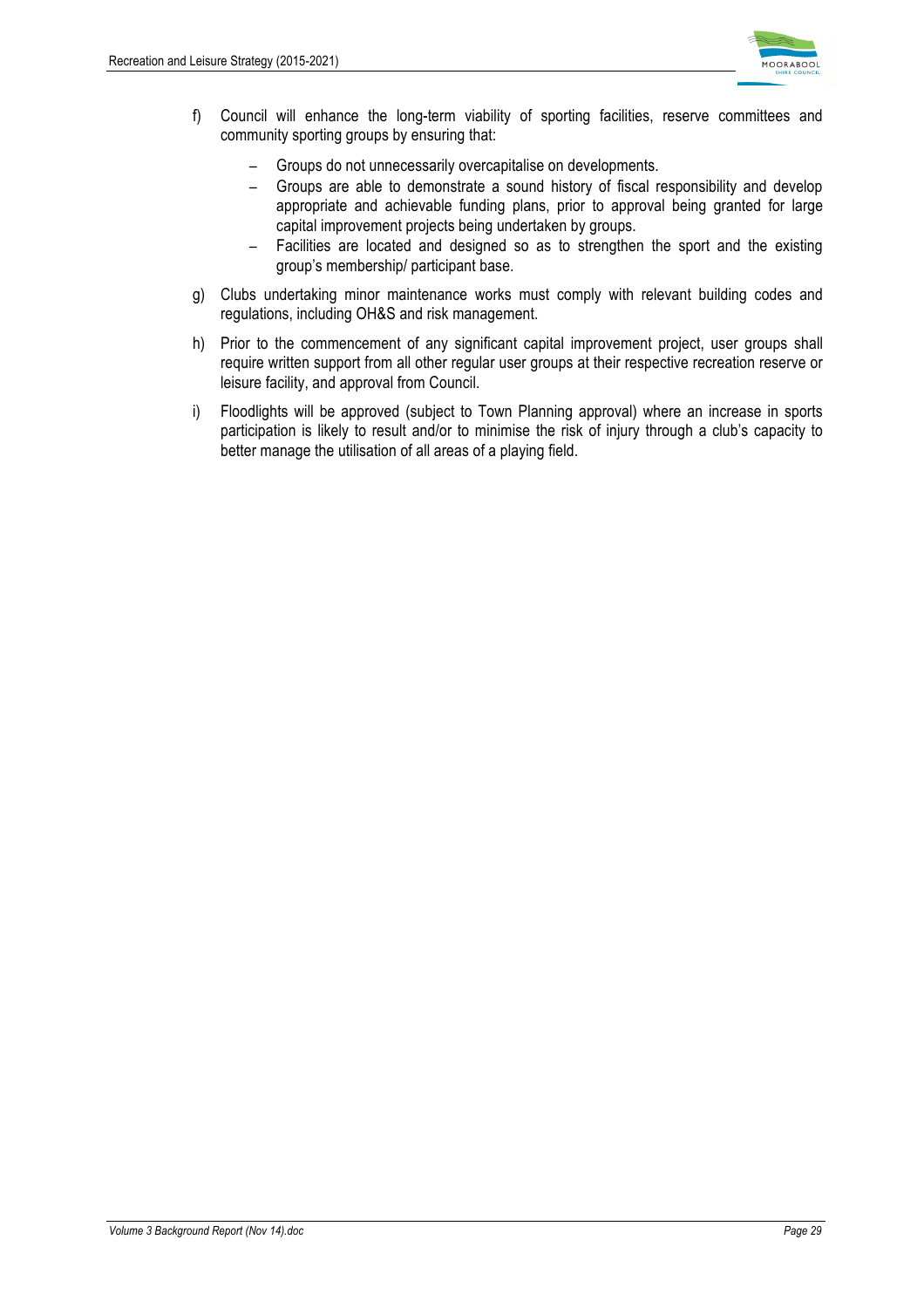

# **7. SHIRE-WIDE STRATEGIC ADVICE AND INPUT**

As outlined in the previous section, most of Moorabool Shire Council's sporting and recreation reserves, facilities and spaces have management arrangements in place that support a model of direct management by community members. The focus of these various management committees typically relates exclusively to the operation of the specific reserve, facility or building for which the committee has been appointed to manage, and the use of the asset by the regular users.

However, recreation and leisure facilities and services are a focus of interest for a variety of groups and individuals, including a diverse range of junior and senior sporting groups, walkers and cyclists, families and children using play spaces and other passive recreation facilities, environmentalists actively involved in developing and maintaining parks and reserves, and individuals enjoying quiet space. For this reason, there is merit in considering a broader and more strategic approach to engaging with and involving community members in the delivery of recreation and leisure facilities and services.

As is the case in other Victorian local governments, Moorabool Shire Council resolved in August 2014 to establish the Moorabool Recreation and Leisure Strategic Advisory Committee, and it aims to have the Committee in place and functioning by early 2015. The Committee will assist the Council to plan and implement recreation and leisure services from a municipal-wide perspective. Such committees typically assist councils to better understand community views, to be a mechanism to efficiently seek responses to or input into emerging issues, and to provide input into facility and open space planning, management and development to achieve an overall aim of increasing the community's participation in physical activity.

The establishment of the advisory committee will build community leadership and greater ownership around the implementation of various strategies and plans dealing with recreation and leisure, and will offer a focus for community participation in their review, and in the development of associated policies and guidelines.

Membership of the advisory committee should actively reflect the diversity of Moorabool's community by taking into account gender, age, ability, culture and geographic location, as well as interest or participation in the recreation and leisure sector.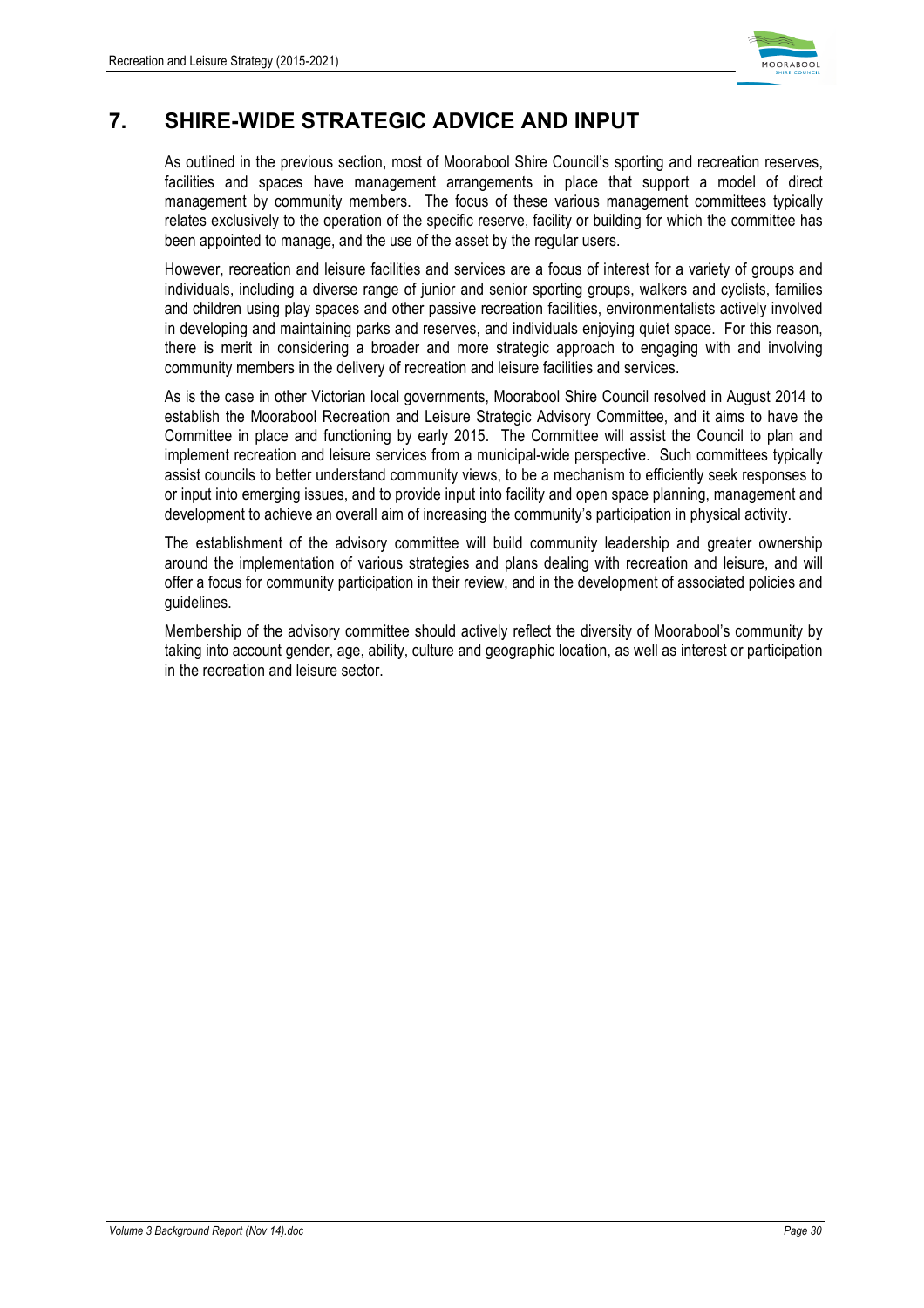

# **8. POLICY AND STRATEGY PROVISION**

One of the overall objectives of Council in relation to the provision of recreation and leisure facilities and services, is to improve the health and well being of residents through increased participation in physical activity. To enable Council to effectively plan, develop and provide recreation and leisure opportunities, a range of up to date policies and strategies in this field are required to underpin Council's roles and responsibilities.

Table 16 provides an inventory of policies and strategies important for any local government authority to have in place to guide and inform its provision of recreation and leisure facilities and services. The table also shows the status of provision of relevant policies and strategies in Moorabool Shire by indicating if they are completed, under development, or are recommended for development.

These policies and strategies will also collectively support *Moorabool 2041*, the strategic framework adopted by Moorabool Shire Council, and which provides the vision for the type of community Moorabool Shire will be in 2041. *Moorabool 2041* allows for both population growth and for the enhancement of community connectedness, character and sense of place, characteristics valued by Shire residents.

*Moorabool 2041* has two core elements: firstly, a rural growth strategy, which will encompasses a strategy for each of the smaller settlements throughout the Shire, by advocating and facilitating opportunities to asset-share and cluster community services, whilst at the same time fostering resilient communities, encouraging growth, and providing a sustainable base for these towns.

The second element is an urban growth strategy, which will focus on Bacchus Marsh (including Darley and Maddingley), being the commercial and settlement centre of the Shire. Given the growth expected in Bacchus Marsh to 2041 (doubling of the current population), the strategy will take a proactive approach to planning and managing the pressures of growth to ensure that a sustainable environment will be created where people can live and work, and access a range of necessary retail, social and recreational services.

|                                                                | <b>Status</b>                        |                                                                                        |                                       |  |  |
|----------------------------------------------------------------|--------------------------------------|----------------------------------------------------------------------------------------|---------------------------------------|--|--|
| <b>Policy or Strategy</b>                                      | <b>Recommend to</b><br><b>Review</b> | <b>Under</b><br><b>Development</b>                                                     | <b>Recommend to</b><br><b>Develop</b> |  |  |
| <b>Exists Now (Date)</b>                                       |                                      |                                                                                        |                                       |  |  |
| <b>Recreation Open Space Strategy 2007</b>                     | In progress                          |                                                                                        |                                       |  |  |
| <b>Appointment and Delegations Policy (2012)</b>               | In progress                          |                                                                                        |                                       |  |  |
| <b>Community Halls Funding Policy (2005)</b>                   | V                                    | <b>Community Facilities Funding Policy</b><br>(combine existing policies)              |                                       |  |  |
| <b>Reserve Funding Policy (2004)</b>                           | V                                    |                                                                                        |                                       |  |  |
| <b>Standard Operating Procedures for</b><br>Playgrounds (2009) | ✔                                    | Play Strategy<br>(incorporating BMX and skate facilities)                              |                                       |  |  |
| <b>Playground Management Policy (2010)</b>                     | ✔                                    |                                                                                        |                                       |  |  |
| <b>Reserve Master Plans (various reserves)</b>                 | (specific reserves)                  | <b>Recreation Reserves</b><br>Development Plan<br>(incorporating reserve master plans) |                                       |  |  |
| <b>Social Infrastructure Planning Strategy</b>                 |                                      | V                                                                                      |                                       |  |  |
| <b>Hike and Bike Strategy (2014)</b>                           | Recently<br>Adopted                  |                                                                                        |                                       |  |  |
| <b>Health and Well Being Plan (2013)</b>                       | Recently<br>Adopted                  |                                                                                        |                                       |  |  |

Table 16 – Existing and Proposed Policies and Strategies for Moorabool Shire Council's Leisure Sector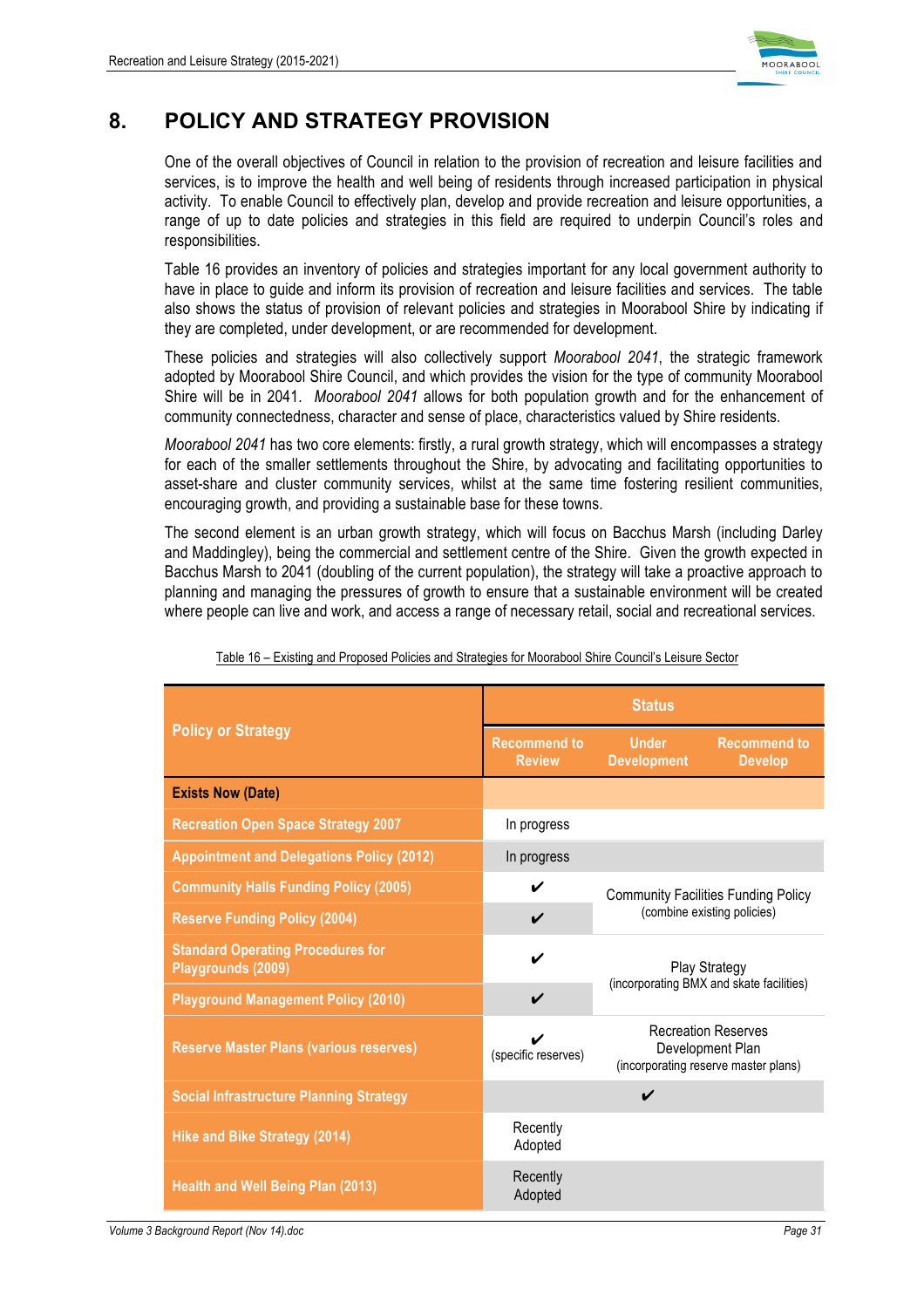

|                                                                                     | <b>Status</b>                        |                                    |                                       |  |  |
|-------------------------------------------------------------------------------------|--------------------------------------|------------------------------------|---------------------------------------|--|--|
| <b>Policy or Strategy</b>                                                           | <b>Recommend to</b><br><b>Review</b> | <b>Under</b><br><b>Development</b> | <b>Recommend to</b><br><b>Develop</b> |  |  |
| Youth Strategy (2013)                                                               | Recently<br>Adopted                  |                                    |                                       |  |  |
| In Progress or Recommended                                                          |                                      |                                    |                                       |  |  |
| <b>Reserve and Facility Management Framework</b>                                    |                                      |                                    | $\boldsymbol{\nu}$                    |  |  |
| <b>Seasonal Tenancy &amp; Occupancy Policy and</b><br><b>Guide</b>                  |                                      |                                    |                                       |  |  |
| <b>User Fees and Charges Policy</b>                                                 |                                      |                                    | $\boldsymbol{\nu}$                    |  |  |
| <b>Capital Contribution Policy</b>                                                  |                                      |                                    | ✔                                     |  |  |
| <b>Community Facilities Funding Policy</b><br>(combine existing policies)           |                                      |                                    |                                       |  |  |
| <b>Play Strategy</b><br>(incorporating BMX and skate facilities)                    |                                      |                                    |                                       |  |  |
| <b>Leisure Facilities Strategy</b><br>(incorporating indoor facilities and pools)   |                                      | $\boldsymbol{\nu}$                 |                                       |  |  |
| <b>Recreation Reserves Development Plan</b><br>(incorporating reserve master plans) |                                      |                                    | ✔                                     |  |  |
| <b>Use of School Land/ Facilities Policy</b>                                        |                                      |                                    | ✔                                     |  |  |
| <b>Active Participation Strategy</b>                                                |                                      |                                    | ✓                                     |  |  |
| <b>Tennis Facilities Development Strategy</b>                                       |                                      |                                    | ✔                                     |  |  |
| <b>Australian Football and Cricket Facilities Strategy</b>                          |                                      |                                    | $\boldsymbol{\nu}$                    |  |  |
| <b>Football (Soccer) Facilities Strategy</b>                                        |                                      |                                    |                                       |  |  |
| <b>Developer Contributions Plan</b>                                                 |                                      |                                    |                                       |  |  |

The table above essentially shows the strategic work already completed by Council and the strategic work still to be completed in order to drive Council's future strategic planning program, and for which the *Recreation and Leisure Strategy* will inform.